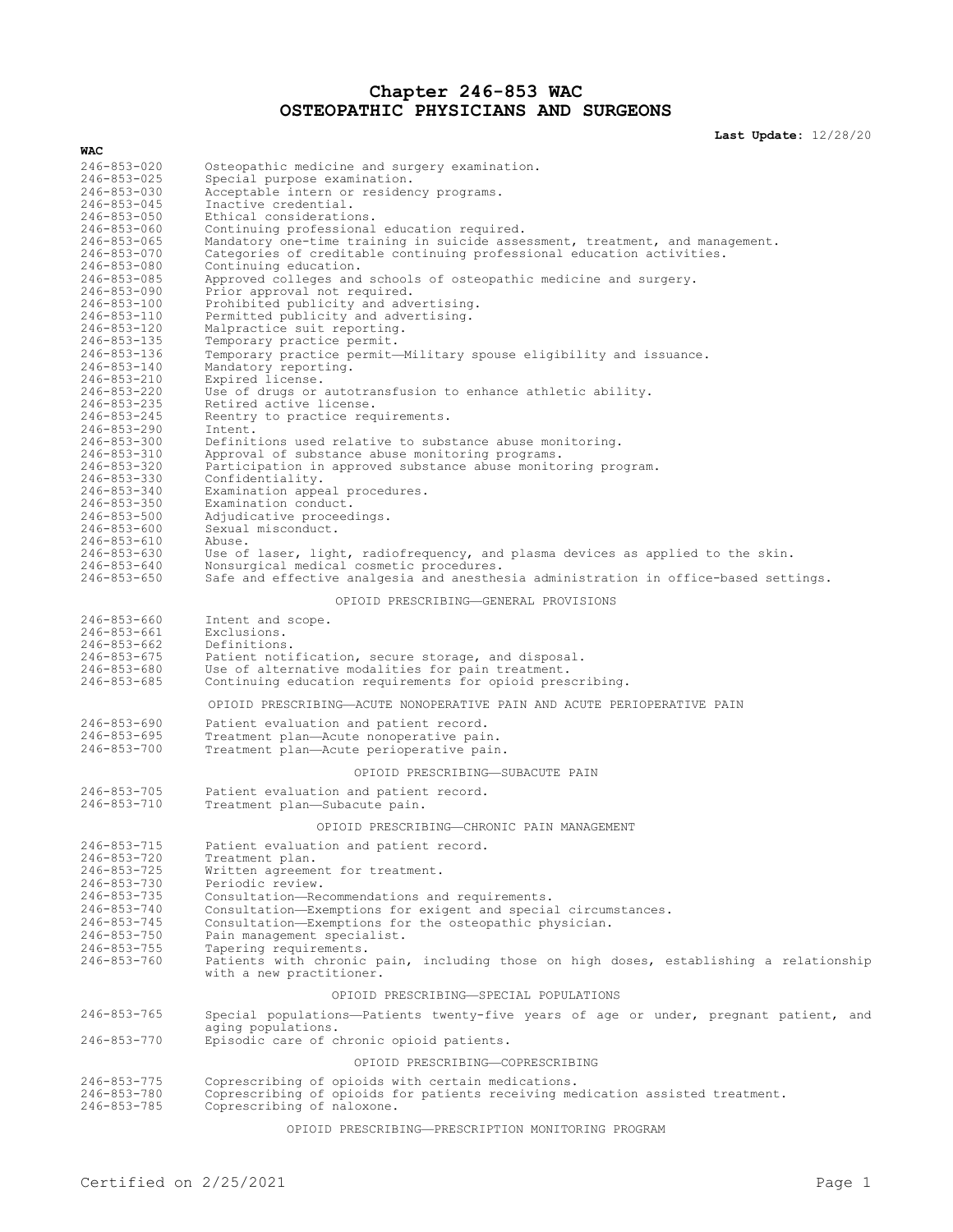246-853-790 Prescription monitoring program—Required registration, queries, and documentation.<br>246-853-990 Osteopathic fees and renewal cycle. Osteopathic fees and renewal cycle.

#### **DISPOSITION OF SECTIONS FORMERLY CODIFIED IN THIS CHAPTER**

- 246-853-040 Renewal of licenses. [Statutory Authority: RCW 18.57.005. WSR 91-20-120 (Order 199B), § 246-853-040, filed 9/30/91, effective 10/31/91; WSR 90-24-055 (Order 100B), recodified as § 246-853-040, filed 12/3/90, effective 1/31/91. Statutory Authority: 1988 c 206 § 604. WSR 88-23-124 (Order PM 801), § 308-138-070, filed 11/23/88; Order PL 262, § 308-138-070, filed 1/13/77.] Repealed by WSR 98-05-060, filed 2/13/98, effective 3/16/98. Statutory Authority: RCW 43.70.280.
- 246-853-130 General provisions for mandatory reporting rules. [Statutory Authority: RCW 18.57.005, 18.57A.020, and 18.130.250. WSR 15-16-085, § 246-853-130, filed 7/31/15, effective 8/31/15. Statutory Authority: RCW 18.57.005. WSR 91-20-120 (Order 199B), § 246-853-130, filed 9/30/91, effective 10/31/91; WSR 90-24-055 (Order 100B), recodified as § 246-853-130, filed 12/3/90, effective 1/31/91. Statutory Authority: RCW 18.57.005 and 18.130.070. WSR 87-11-062 (Order PM 651), § 308-138-321, filed 5/20/87.] Repealed by WSR 20-09-025, filed 4/6/20, effective 5/7/20. Statutory Authority: RCW 18.57.005, 18.130.050, and 18.340.020.
- 246-853-150 Health care institutions. [Statutory Authority: RCW 18.57.005. WSR 90-24-055 (Order 100B), recodified as § 246-853-150, filed 12/3/90, effective 1/31/91. Statutory Authority: RCW 18.57.005 and 18.130.070. WSR 87-11-062 (Order PM 651), § 308-138-323, filed 5/20/87.] Repealed by WSR 20-09-025, filed 4/6/20, effective 5/7/20. Statutory Authority: RCW 18.57.005, 18.130.050, and 18.340.020.
- 246-853-160 Medical associations or societies. [Statutory Authority: RCW 18.57.005. WSR 90-24-055 (Order 100B), recodified as § 246-853-160, filed 12/3/90, effective 1/31/91. Statutory Authority: RCW 18.57.005 and 18.130.070. WSR 87-11-062 (Order PM 651), § 308-138-324, filed 5/20/87.] Repealed by WSR 20-09-025, filed 4/6/20, effective 5/7/20. Statutory Authority: RCW 18.57.005, 18.130.050, and 18.340.020.
- 246-853-170 Health care service contractors and disability insurance carriers. [Statutory Authority: RCW 18.57.005. WSR 90-24-055 (Order 100B), recodified as § 246-853-170, filed 12/3/90, effective 1/31/91. Statutory Authority: RCW 18.130.270 [18.130.070]. WSR 88-01-104 (Order PM 698), § 308-138-325, filed 12/22/87.] Repealed by WSR 20-09-025, filed 4/6/20, effective 5/7/20. Statutory Authority: RCW 18.57.005, 18.130.050, and 18.340.020.
- 246-853-180 Courts. [Statutory Authority: RCW 18.57.005. WSR 91-20-120 (Order 199B), § 246-853-180, filed 9/30/91, effective 10/31/91; WSR 90-24-055 (Order 100B), recodified as § 246-853-180, filed 12/3/90, effective 1/31/91. Statutory Authority: RCW 18.57.005 and 18.130.070. WSR 87-11-062 (Order PM 651), § 308-138-326, filed 5/20/87.] Repealed by WSR 20-09-025, filed 4/6/20, effective 5/7/20. Statutory Authority: RCW 18.57.005, 18.130.050, and 18.340.020.
- 246-853-190 State and federal agencies. [Statutory Authority: RCW 18.57.005. WSR 93-24-028, § 246-853-190, filed 11/22/93, effective 12/23/93; WSR 91-20-120 (Order 199B), § 246-853-190, filed 9/30/91, effective 10/31/91; WSR 90-24-055 (Order 100B), recodified as § 246-853-190, filed 12/3/90, effective 1/31/91. Statutory Authority: RCW 18.57.005 and 18.130.070. WSR 87-11-062 (Order PM 651), § 308-138-327, filed 5/20/87.] Repealed by WSR 20-09-025, filed 4/6/20, effective 5/7/20. Statutory Authority: RCW 18.57.005, 18.130.050, and 18.340.020.
- 246-853-200 Professional review organizations. [Statutory Authority: RCW 18.57.005. WSR 90-24-055 (Order 100B), recodified as § 246-853-200, filed 12/3/90, effective 1/31/91. Statutory Authority: RCW 18.130.270 [18.130.070]. WSR 88-01-104 (Order PM 698), § 308-138-328, filed 12/22/87.] Repealed by WSR 20-09-025, filed 4/6/20, effective 5/7/20. Statutory Authority: RCW 18.57.005, 18.130.050, and 18.340.020.
- 246-853-221 How do advanced registered nurse practitioners qualify for prescriptive authority for Schedule II - IV drugs? [Statutory Authority: RCW 18.57.005 and 18.57.280. WSR 01-16-008, § 246-853-221, filed 7/19/01, effective 8/19/01.] Repealed by WSR 06-05-050, filed 2/13/06, effective 3/16/06. Statutory Authority: RCW 18.57.005, 18.57.280.
- 246-853-222 Criteria for joint practice arrangement. [Statutory Authority: RCW 18.57.005 and 18.57.280. WSR 01-16-008, § 246-853-222, filed 7/19/01, effective 8/19/01.] Repealed by WSR 06-05-050, filed 2/13/06, effective 3/16/06. Statutory Authority: RCW 18.57.005, 18.57.280.
- 246-853-223 Endorsement of joint practice arrangements for ARNP licensure. [Statutory Authority: RCW 18.57.005 and 18.57.280. WSR 01-16-008, § 246-853-223, filed 7/19/01, effective 8/19/01.] Repealed by WSR 06-05-050, filed 2/13/06, effective 3/16/06. Statutory Authority: RCW 18.57.005, 18.57.280.
- 246-853-224 Process for joint practice arrangement termination. [Statutory Authority: RCW 18.57.005 and 18.57.280. WSR 01-16-008, § 246-853-224, filed 7/19/01, effective 8/19/01.] Repealed by WSR 06-05-050, filed 2/13/06, effective 3/16/06. Statutory Authority: RCW 18.57.005, 18.57.280.
- 246-853-225 Seventy-two-hour limit. [Statutory Authority: RCW 18.57.005 and 18.57.280. WSR 01-16-008, § 246-853-225, filed 7/19/01, effective 8/19/01.] Repealed by WSR 06-05-050, filed 2/13/06, effective 3/16/06. Statutory Authority: RCW 18.57.005, 18.57.280.
- 246-853-226 Education for prescribing Schedule II IV drugs. [Statutory Authority: RCW 18.57.005 and<br>18.57.280. WSR 01-16-008, § 246-853-226, filed 7/19/01, effective 8/19/01.] Repealed by<br>WSR 06-05-050, filed 2/13/06, ef 18.57.280.
- 246-853-227 Jurisdiction. [Statutory Authority: RCW 18.57.005 and 18.57.280. WSR 01-16-008, § 246-853-227, filed 7/19/01, effective 8/19/01.] Repealed by WSR 06-05-050, filed 2/13/06, effective 3/16/06. Statutory Authority: RCW 18.57.005, 18.57.280.
- 246-853-230 HIV/AIDS education and training. [Statutory Authority: RCW 18.57.005, 18.130.050, and 18.340.020. WSR 20-09-025, § 246-853-230, filed 4/6/20, effective 5/7/20. Statutory Authority: RCW 43.70.280. WSR 98-05-060, § 246-853-230, filed 2/13/98, effective 3/16/98.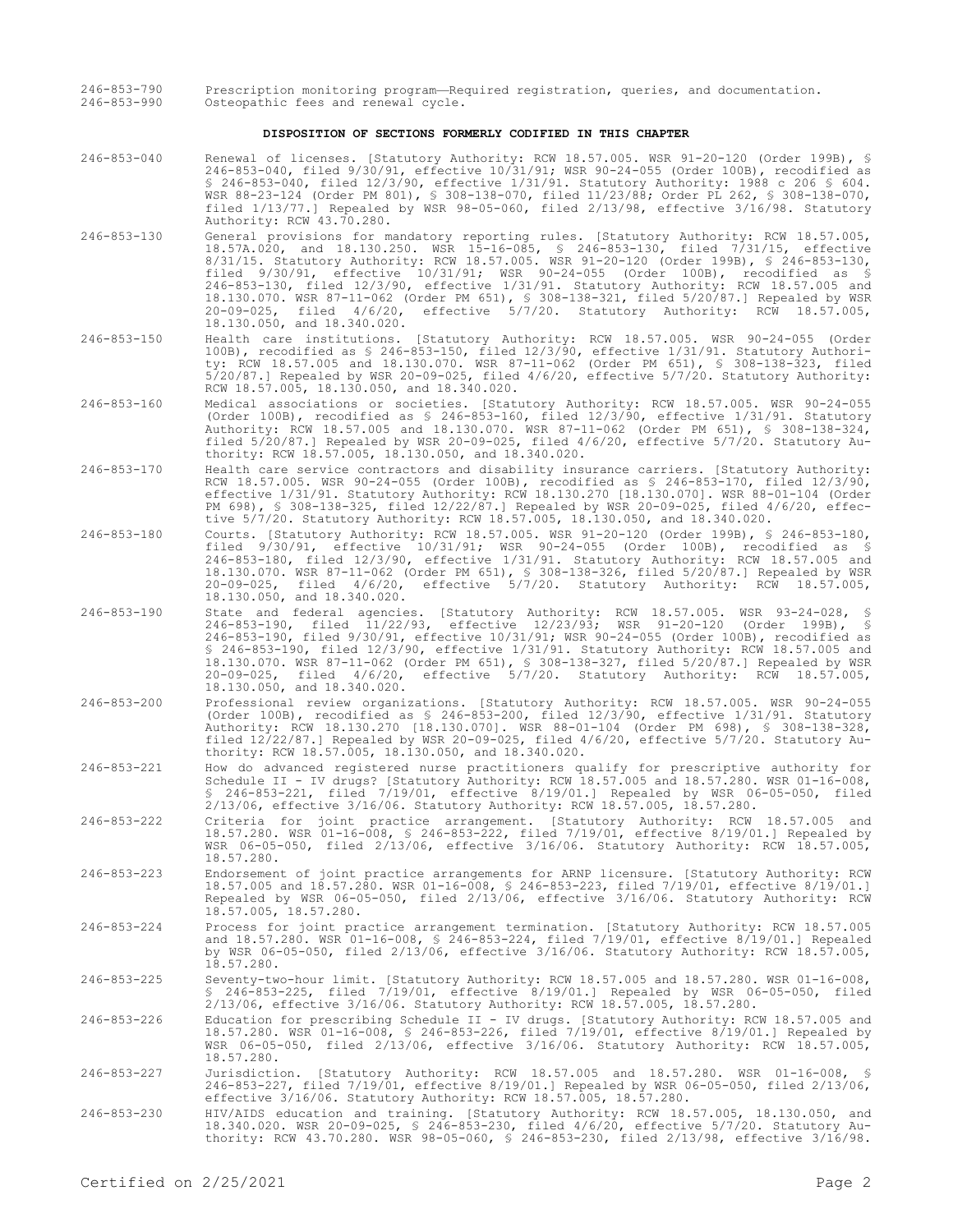Statutory Authority: RCW 18.57.005. WSR 91-20-120 (Order 199B), § 246-853-230, filed 9/30/91, effective 10/31/91; WSR 90-24-055 (Order 100B), recodified as § 246-853-230, filed 12/3/90, effective 1/31/91. Statutory Authority: 1988 c 206 § 604. WSR 88-23-124 (Order PM 801), § 308-138-350, filed 11/23/88.] Repealed by WSR 21-02-017, filed 12/28/20, effective 1/28/21. Statutory Authority: RCW 18.57.005.

- 246-853-240 Application for registration. [Statutory Authority: RCW 18.57.005. WSR 91-20-120 (Order 199B), § 246-853-240, filed 9/30/91, effective 10/31/91; WSR 90-24-055 (Order 100B), recodified as § 246-853-240, filed 12/3/90, effective 1/31/91. Statutory Authority: 1988 c 206 § 604. WSR 88-23-124 (Order PM 801), § 308-138-360, filed 11/23/88.] Repealed by WSR 98-05-060, filed 2/13/98, effective 3/16/98. Statutory Authority: RCW 43.70.280.
- 246-853-260 USMLE examination application deadline. [Statutory Authority: RCW 18.57.005 and 18.130.050. WSR 94-15-068, § 246-853-260, filed 7/19/94, effective 8/19/94. Statutory Authority: RCW 18.57.005 and 18.130.175. WSR 91-10-043 (Order 159B), § 246-853-260, filed 4/25/91, effective 5/26/91.] Repealed by WSR 15-16-085, filed 7/31/15, effective 8/31/15. Statutory Authority: RCW 18.57.005, 18.57A.020, and 18.130.250.
- 246-853-270 Renewal expiration date. [Statutory Authority: RCW 18.57.005 and 18.130.175. WSR 91-10-043 (Order 159B), § 246-853-270, filed 4/25/91, effective 5/26/91.] Repealed by WSR 98-05-060, filed 2/13/98, effective 3/16/98. Statutory Authority: RCW 43.70.280.
- 246-853-275 Change of mailing address and notice of official documents. [Statutory Authority: RCW 18.57.005. WSR 93-24-028, § 246-853-275, filed 11/22/93, effective 12/23/93.] Repealed by WSR 98-05-060, filed 2/13/98, effective 3/16/98. Statutory Authority: RCW 43.70.280.
- 246-853-400 Brief adjudicative proceedings—Denials based on failure to meet education, experience, or examination prerequisites for licensure. [Statutory Authority: RCW 18.57.005 and chapter 18.57 RCW. WSR 92-20-001 (Order 303B), § 246-853-400, filed 9/23/92, effective 10/24/92.] Repealed by WSR 20-09-025, filed 4/6/20, effective 5/7/20. Statutory Authority: RCW 18.57.005, 18.130.050, and 18.340.020.
- 246-853-510 Use of controlled substances for pain control. [Statutory Authority: RCW 18.57.005, 18.130.050, and chapters 18.57, 18.18.57A [18.57A] RCW. WSR 07-11-058, § 246-853-510, filed 5/11/07, effective 6/11/07.] Repealed by WSR 11-10-062, filed 5/2/11, effective 7/1/11. Statutory Authority: RCW 18.57.285, 18.57A.090, 18.57.005, 18.57A.020.
- 246-853-520 What specific guidance should an osteopathic physician follow? [Statutory Authority: RCW 18.57.005, 18.130.050, and chapters 18.57, 18.18.57A [18.57A] RCW. WSR 07-11-058, § 246-853-520, filed 5/11/07, effective 6/11/07.] Repealed by WSR 11-10-062, filed 5/2/11, effective 7/1/11. Statutory Authority: RCW 18.57.285, 18.57A.090, 18.57.005, 18.57A.020.
- 246-853-530 What knowledge should an osteopathic physician who elects to treat chronic pain patients possess? [Statutory Authority: RCW 18.57.005, 18.130.050, and chapters 18.57, 18.18.57A [18.57A] RCW. WSR 07-11-058, § 246-853-530, filed 5/11/07, effective 6/11/07.] Repealed by WSR 11-10-062, filed 5/2/11, effective 7/1/11. Statutory Authority: RCW 18.57.285, 18.57A.090, 18.57.005, 18.57A.020.
- 246-853-540 How will the board evaluate prescribing for pain? [Statutory Authority: RCW 18.57.005, 18.130.050, and chapters 18.57, 18.18.57A [18.57A] RCW. WSR 07-11-058, § 246-853-540, filed 5/11/07, effective 6/11/07.] Repealed by WSR 11-10-062, filed 5/2/11, effective 7/1/11. Statutory Authority: RCW 18.57.285, 18.57A.090, 18.57.005, 18.57A.020.
- 246-853-663 Patient evaluation. [Statutory Authority: RCW 18.57.285, 18.57A.090, 18.57.005, 18.57A.020. WSR 11-10-062, § 246-853-663, filed 5/2/11, effective 7/1/11.] Repealed by WSR 18-20-087, filed 10/1/18, effective 11/1/18. Statutory Authority: RCW 18.57.800, 18.57A.800 and 2017 c 297.
- 246-853-664 Treatment plan. [Statutory Authority: RCW 18.57.285, 18.57A.090, 18.57.005, 18.57A.020. WSR 11-10-062, § 246-853-664, filed 5/2/11, effective 7/1/11.] Repealed by WSR 18-20-087, filed 10/1/18, effective 11/1/18. Statutory Authority: RCW 18.57.800, 18.57A.800 and 2017 c 297.
- 246-853-665 Informed consent. [Statutory Authority: RCW 18.57.285, 18.57A.090, 18.57.005, 18.57A.020. WSR 11-10-062, § 246-853-665, filed 5/2/11, effective 7/1/11.] Repealed by WSR 18-20-087, filed 10/1/18, effective 11/1/18. Statutory Authority: RCW 18.57.800, 18.57A.800 and 2017 c 297.
- 246-853-666 Written agreement for treatment. [Statutory Authority: RCW 18.57.285, 18.57A.090, 18.57.005, 18.57A.020. WSR 11-10-062, § 246-853-666, filed 5/2/11, effective 7/1/11.] Repealed by WSR 18-20-087, filed 10/1/18, effective 11/1/18. Statutory Authority: RCW 18.57.800, 18.57A.800 and 2017 c 297.
- 246-853-667 Periodic review. [Statutory Authority: RCW 18.57.285, 18.57A.090, 18.57.005, 18.57A.020. WSR 11-10-062, § 246-853-667, filed 5/2/11, effective 7/1/11.] Repealed by WSR 18-20-087, filed 10/1/18, effective 11/1/18. Statutory Authority: RCW 18.57.800, 18.57A.800 and 2017 c 297.
- 246-853-668 Long-acting opioids, including methadone. [Statutory Authority: RCW 18.57.285, 18.57A.090, 18.57.005, 18.57A.020. WSR 11-10-062, § 246-853-668, filed 5/2/11, effective 7/1/11.] Repealed by WSR 18-20-087, filed 10/1/18, effective 11/1/18. Statutory Authori-7/1/11.] Repealed by WSR 18-20-087, filed 10,<br>ty: RCW 18.57.800, 18.57A.800 and 2017 c 297.
- 246-853-669 Episodic care. [Statutory Authority: RCW 18.57.285, 18.57A.090, 18.57.005, 18.57A.020. WSR 11-10-062, § 246-853-669, filed 5/2/11, effective 7/1/11.] Repealed by WSR 18-20-087, filed 10/1/18, effective 11/1/18. Statutory Authority: RCW 18.57.800, 18.57A.800 and 2017 c 297.
- 246-853-670 Consultation—Recommendations and requirements. [Statutory Authority: RCW 18.57.285, 18.57A.090, 18.57.005, 18.57A.020. WSR 11-10-062, § 246-853-670, filed 5/2/11, effective 7/1/11.] Repealed by WSR 18-20-087, filed 10/1/18, effective 11/1/18. Statutory Authority: RCW 18.57.800, 18.57A.800 and 2017 c 297.
- 246-853-671 Consultation—Exemptions for exigent and special circumstances. [Statutory Authority: RCW 18.57.285, 18.57A.090, 18.57.005, 18.57A.020. WSR 11-10-062, § 246-853-671, filed 5/2/11, effective 7/1/11.] Repealed by WSR 18-20-087, filed 10/1/18, effective 11/1/18. Statutory Authority: RCW 18.57.800, 18.57A.800 and 2017 c 297.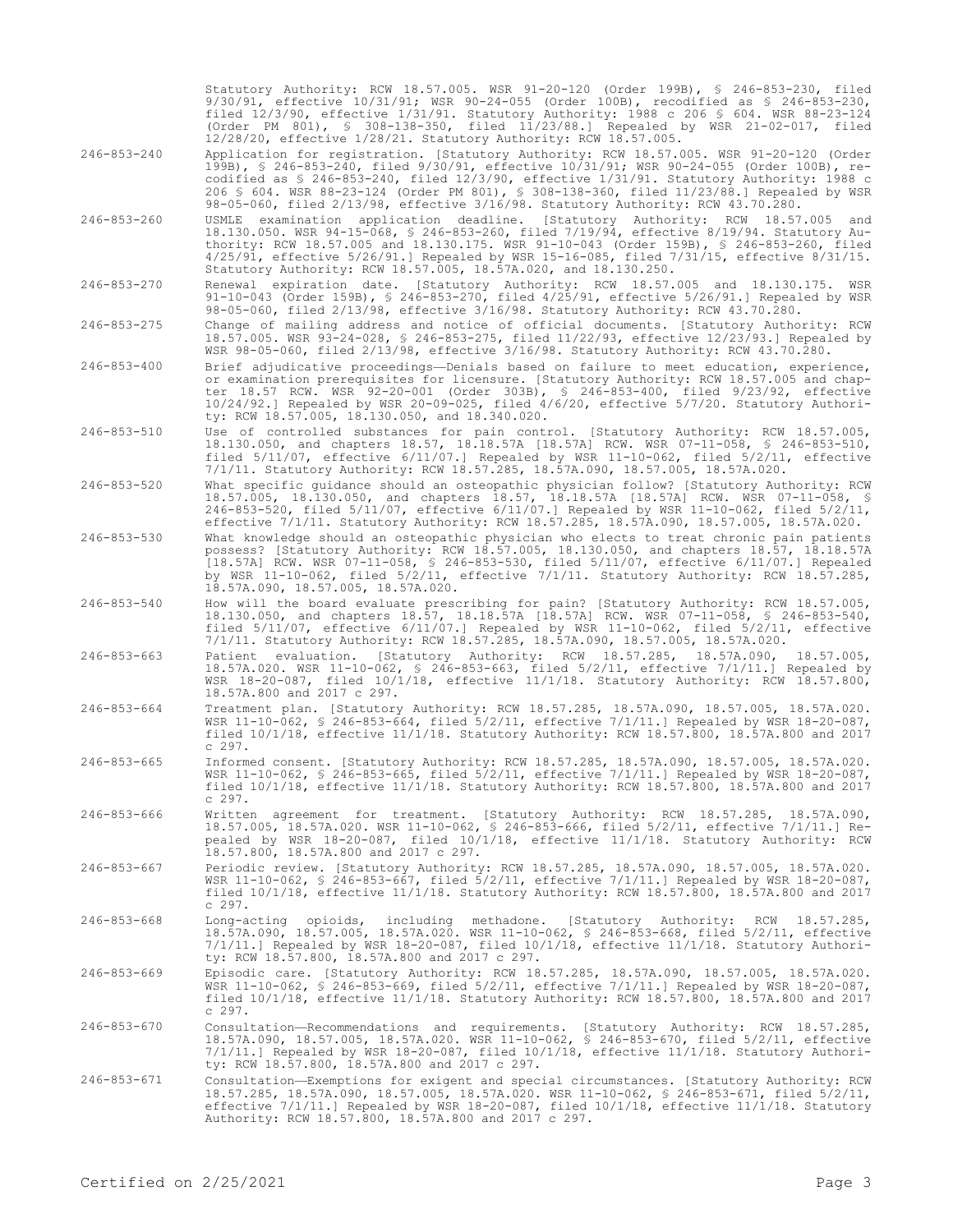246-853-672 Consultation—Exemptions for the osteopathic physician. [Statutory Authority: RCW 18.57.285, 18.57A.090, 18.57.005, 18.57A.020. WSR 11-10-062, § 246-853-672, filed 5/2/11, effective 7/1/11.] Repealed by WSR 18-20-087, filed 10/1/18, effective 11/1/18. Statutory Authority: RCW 18.57.800, 18.57A.800 and 2017 c 297.

246-853-673 Pain management specialist. [Statutory Authority: RCW 18.57.285, 18.57A.090, 18.57.005, 18.57A.020. WSR 11-10-062, § 246-853-673, filed 5/2/11, effective 7/1/11.] Repealed by WSR 18-20-087, filed 10/1/18, effective 11/1/18. Statutory Authority: RCW 18.57.800, 18.57A.800 and 2017 c 297.

**WAC 246-853-020 Osteopathic medicine and surgery examination.**  (1) An applicant for licensure as an osteopathic physician must successfully pass:

(a) Parts I, II, and III of the Comprehensive Osteopathic Medical Licensing Examination (COMLEX-USA) or Parts I, II, and III of the exam administered by the National Board of Osteopathic Medical Examiners (NBOME); or

(b) The Washington Osteopathic Principles and Practices (OP&P) Examination with a minimum score of seventy-five percent in each section; the Comprehensive Osteopathic Variable-Purpose Examination (COMVEX) administered by NBOME with a minimum passing score as established by NBOME; or other state administered OP&P exam approved by the board.

(2) In addition to the exams identified in subsection (1)(b) of this section, the applicant must also pass at least one of the following:

(a) The Federation of State Licensing Board (FLEX) Examination taken prior to June 1985 passed with a FLEX weighted average of a minimum seventy-five percent; or

(b) The FLEX I and FLEX II Examination with a minimum score of seventy-five on each component; or

(c) The United States Medical Licensing Examination (USMLE) Steps I, II, and III after December 1993 with a minimum score as established by the Federation of State Medical Boards and the National Board of Medical Examiners.

[Statutory Authority: RCW 18.57.005, 18.57A.020, and 18.130.250. WSR 15-16-085, § 246-853-020, filed 7/31/15, effective 8/31/15. Statutory<br>Authority: RCW 18.57.005. WSR 93-24-028, § 246-853-020, filed WSR 93-24-028, § 246-853-020, filed 11/22/93, effective 12/23/93. Statutory Authority: RCW 18.57.005 and 18.130.175. WSR 91-10-043 (Order 159B), § 246-853-020, filed 4/25/91, effective 5/26/91. Statutory Authority: RCW 18.57.005. WSR 90-24-055 (Order 100B), recodified as § 246-853-020, filed 12/3/90, effective 1/31/91. Statutory Authority: RCW 18.57.005(2), 18.57A.020 and 18.130.050(1). WSR 88-14-113 (Order 745), § 308-138-055, filed 7/6/88. Statutory Authority: RCW 18.57A.020, 18.57.005 and 18.130.050. WSR 88-09-030 (Order PM 723), § 308-138-055, filed 4/15/88. Statutory Authority: RCW 18.57.005. WSR 85-10-025 (Order PL 527), § 308-138-055, filed 4/24/85. Statutory Authority: 1979 c 117 § 3(3). WSR 79-12-068 (Order PL 321), § 308-138-055, filed 11/29/79.]

**WAC 246-853-025 Special purpose examination.** (1) The board of osteopathic medicine and surgery, upon review of an application for licensure pursuant to RCW 18.57.130 or reinstatement of an inactive license, may require an applicant to pass a special purpose examination, e.g., SPEX, and/or any other examination deemed appropriate. An applicant may be required to take an examination when the board has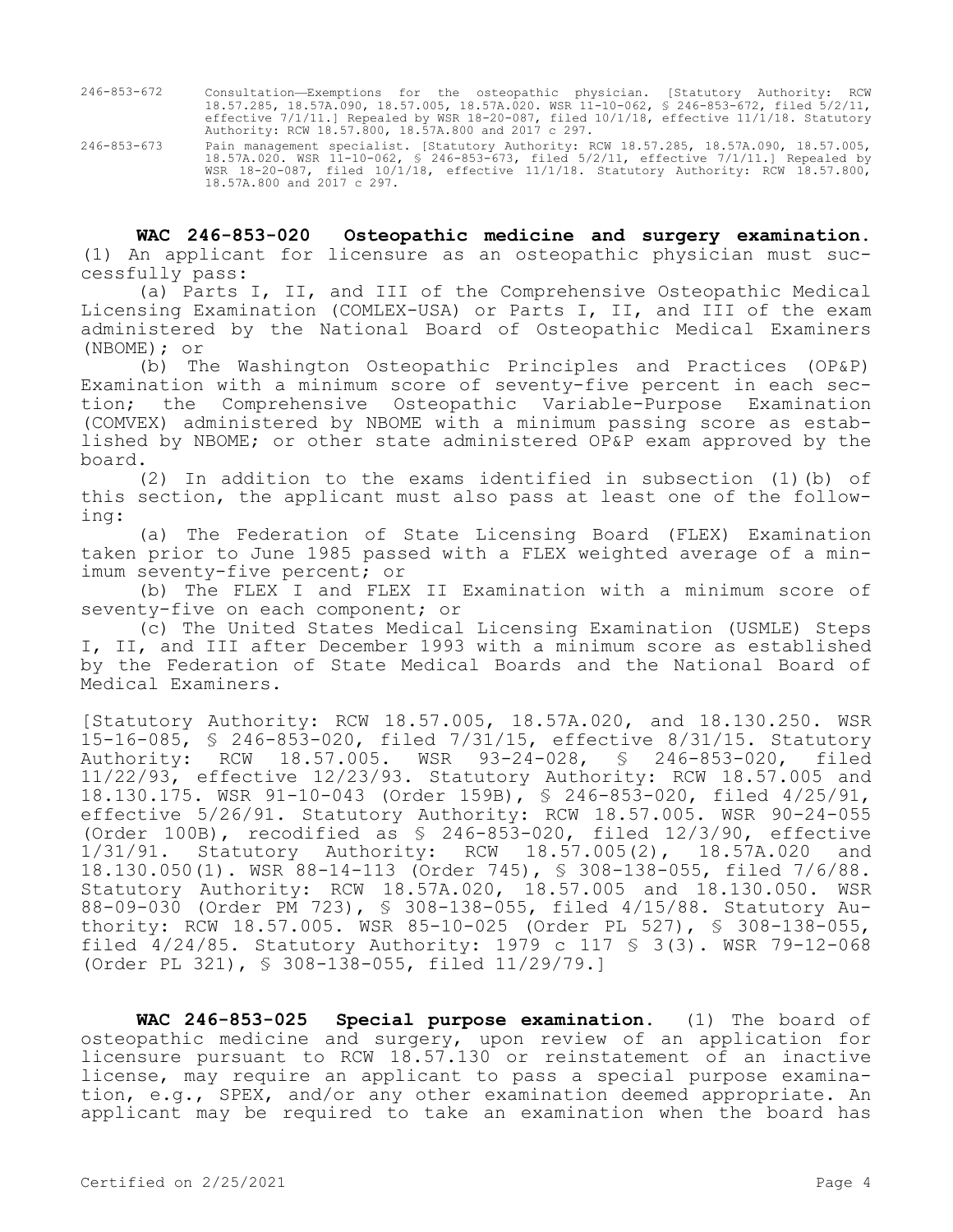concerns with the applicant's ability to practice competently for reasons which may include but are not limited to the following:

- (a) Resolved or pending malpractice suits;
- (b) Pending action by another state licensing authority;
- (c) Actions pertaining to privileges at any institution; or
- (d) Not having practiced for an interval of time.

(2) As a result of a determination in a disciplinary proceeding a licensee may be required to pass the SPEX examination.

(3) The minimum passing score on the SPEX examination shall be seventy-five. The passing score for any other examination under this rule shall be determined by the board.

[Statutory Authority: RCW 18.57.005 and 18.130.050. WSR 94-15-068, § 246-853-025, filed 7/19/94, effective 8/19/94. Statutory Authority: RCW 18.57.005 and chapter 18.57 RCW. WSR 92-20-001 (Order 303B), \$ 246-853-025, filed 9/23/92, effective 10/24/92.]

**WAC 246-853-030 Acceptable intern or residency programs.** The board accepts the following training programs.

(1) Nationally approved one-year internship programs;

(2) The first year of a residency program approved by the American Osteopathic Association, the American Medical Association or by their recognized affiliate residency accrediting organizations.

[Statutory Authority: RCW 18.57.005. WSR 90-24-055 (Order 100B), recodified as  $$ 246-853-030$ , filed  $12/3/90$ , effective  $1/31/91$ . Statutory Authority: 1979 c 117 § 3(3). WSR 79-12-068 (Order PL 321), § 308-138-065, filed 11/29/79.]

**WAC 246-853-045 Inactive credential.** A practitioner may obtain an inactive credential. Refer to the requirements of chapter 246-12 WAC, Part 4.

[Statutory Authority: RCW 43.70.280. WSR 98-05-060, § 246-853-045, filed 2/13/98, effective 3/16/98. Statutory Authority: RCW 18.57.005 and chapter 18.57 RCW. WSR 92-20-001 (Order 303B), § 246-853-045, filed 9/23/92, effective 10/24/92.]

**WAC 246-853-050 Ethical considerations.** The following acts and practices are unethical and unprofessional conduct warranting appropriate disciplinary action:

(1) The division or "splitting" of fees with other professionals or nonprofessionals as prohibited by chapter 19.68 RCW. Specifically, a person authorized by this board shall not:

(a) Employ another to so solicit or obtain, or remunerate another for soliciting or obtaining, patient referrals.

(b) Directly or indirectly aid or abet an unlicensed person to practice acupuncture or medicine or to receive compensation therefrom.

(2) Use of testimonials, whether paid for or not, to solicit or encourage use of the licensee's services by members of the public.

(3) Making or publishing, or causing to be made or published, any advertisement, offer, statement or other form of representation, oral or written, which directly or by implication is false, misleading or deceptive.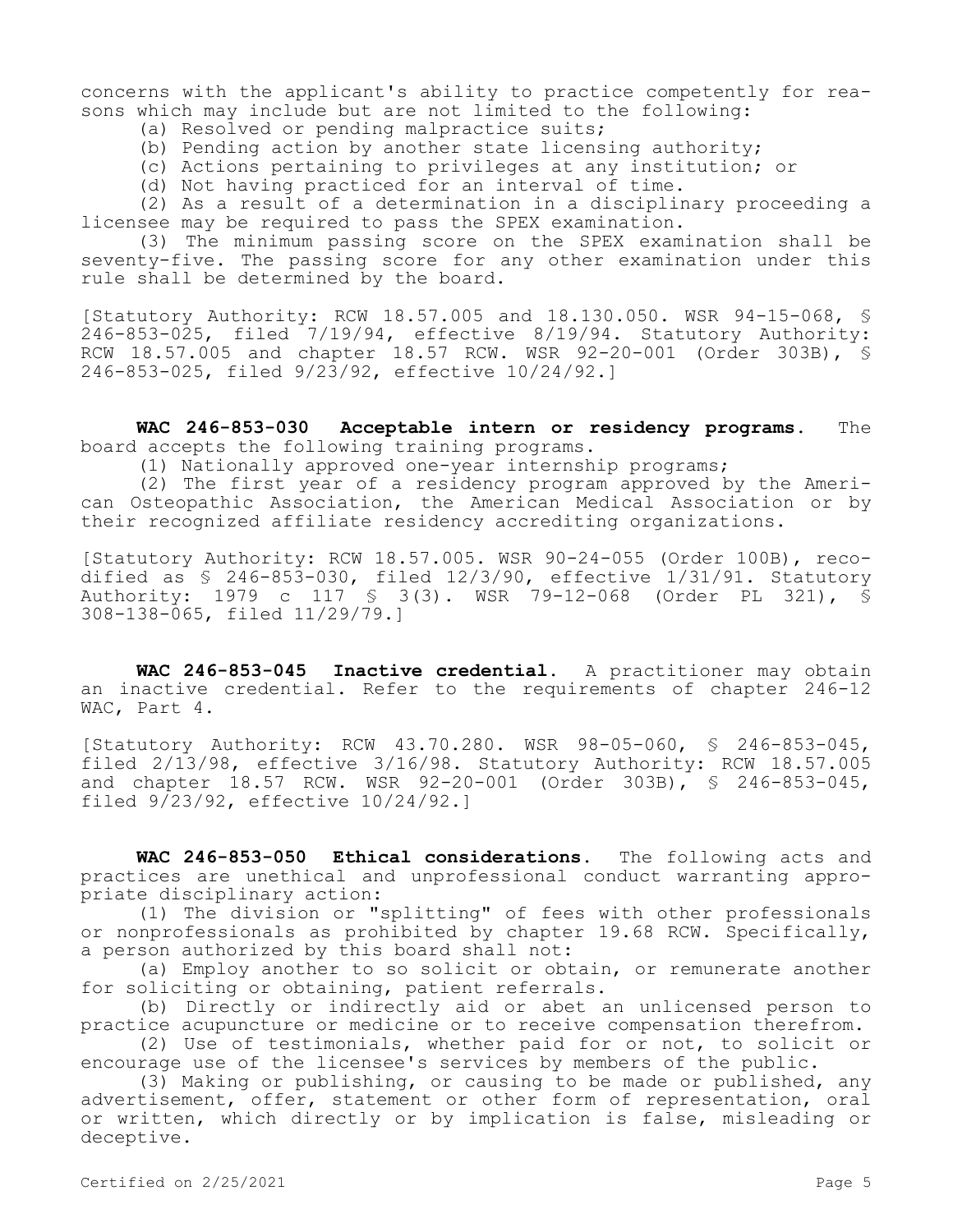[Statutory Authority: RCW 18.57.005. WSR 90-24-055 (Order 100B), recodified as § 246-853-050, filed 12/3/90, effective 1/31/91. Statutory Authority: RCW 18.57A.020. WSR 79-02-011 (Order 297), § 308-138-180, filed 1/11/79.]

## **WAC 246-853-060 Continuing professional education required.**

[Statutory Authority: RCW 43.70.280. WSR 98-05-060, § 246-853-060, filed  $2/\overline{13}/98$ , effective  $3/16/98$ . Statutory Authority: RCW 18.57.005.<br>WSR 90-24-055 (Order 100B), recodified as \$ 246-853-060, filed WSR  $90-24-055$  (Order 100B), recodified as  $12/3/90$ , effective  $1/31/91$ . Statutory Auth effective 1/31/91. Statutory Authority: RCW 18.57.005,<br>0 and 18.57A.070. WSR 84-05-011 (Order PL 457), \$ 18.57A.020 and 18.57A.070. WSR 84-05-011 (Order PL 457), § 308-138-200, filed 2/7/84. Statutory Authority: 1979 c 117 § 3(4). WSR 79-12-066 (Order 324), § 308-138-200, filed 11/29/79.]

**WAC 246-853-065 Mandatory one-time training in suicide assessment, treatment, and management.** A licensed osteopathic physician, except for osteopathic physicians holding a post-graduate training limited license, must complete a board-approved one-time training that is at least six hours long in suicide assessment, treatment, and management. This training must be completed by the end of the first full continuing education reporting period after January 1, 2016, or the first full continuing education reporting period after initial licensure, whichever is later.

(1) Until July 1, 2017, a board-approved training must be an empirically supported training in suicide assessment, including screening and referral, suicide treatment, and suicide management, and meet any other requirement in RCW 43.70.442.

(2) Beginning July 1, 2017, training accepted by the board must be on the department's model list developed in accordance with rules adopted by the department that establish minimum standards for training programs. The establishment of the model list does not affect the validity of training completed prior to July 1, 2017.

(3) A board-approved training must be at least six hours in length and may be provided in one or more sessions.

(4) The hours spent completing the training in suicide assessment, treatment, and management under this section count toward meeting any applicable continuing education requirements.

[Statutory Authority: RCW 18.57.005, 18.130.050, and 43.70.442. WSR 17-12-100, § 246-853-065, filed 6/6/17, effective 7/7/17.]

**WAC 246-853-070 Categories of creditable continuing professional education activities.** For those licensed osteopathic physicians unable to satisfy the one hundred fifty hour continuing professional education requirement by meeting the certification options in WAC  $246-853-080(2)$ , the following are categories of creditable continuing medical education activities approved by the board. The credits must be earned in the thirty-six month period preceding application for renewal of licensure. One clock hour shall equal one credit hour.

(1) Category 1 - A minimum of sixty credit hours of the total one hundred fifty hour requirements are mandatory under this general category.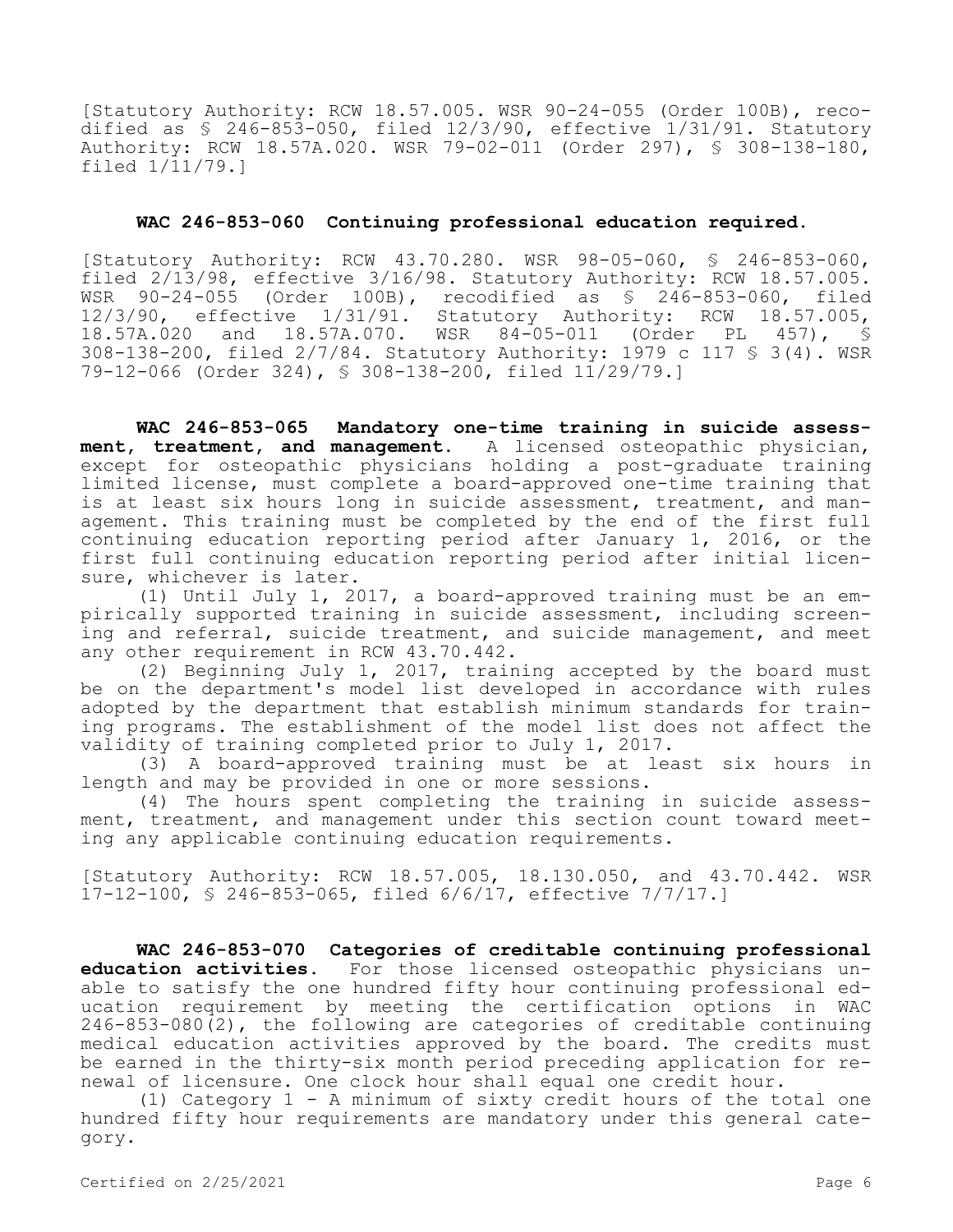(a) Category 1-A - Formal educational programs sponsored by nationally recognized osteopathic or medical institutions, organizations and their affiliates.

Examples of recognized sponsors include, but are not limited to:

(i) Formal medical associations including, but not limited to, the American Osteopathic Association (AOA) or the American Medical Association (AMA);

(ii) Accredited osteopathic or medical schools and hospitals;

(iii) Osteopathic or medical societies and specialty practice organizations;

(iv) Continuing medical education institutes;

(v) Governmental health agencies and institutions;

(vi) Residencies, fellowships and preceptorships; or

(vii) Interactive online courses and materials that assign a specific number of credits or contact hours and are provided by nationally recognized osteopathic and medical institutions, organizations, and their affiliates.

(b) Category 1-B - Preparation in publishable form of an original scientific paper (defined as one which reflects a search of the literature, appends a bibliography, and contains original data gathered by the author) and initial presentation before a postdoctoral audience qualified to critique the author's statements. Maximum allowable credit for the initial presentation will be ten credit hours per scientific paper. A copy of the paper in publishable form shall be submitted to the board. Publication of the above paper or another paper in a professional journal approved by the board may receive credits as approved by the board up to a maximum of fifteen credit hours per scientific paper.

(c) Category 1-C - Serving as a teacher, lecturer, preceptor or moderator-participant in any formal educational program. Such teaching would include classes in colleges of osteopathic medicine and medical colleges and lecturing to hospital interns, residents and staff. Total credits allowed under Category 1-C are forty-five per three-year period, with one hour's credit for each hour of actual instruction.

(2)(a) Category 2-A - Home study - The board strongly believes that participation in formal professional education programs is essential in fulfilling a physician's total education needs. The board is also concerned that the content and educational quality of many unsolicited home study materials are not subject to impartial professional review and evaluation. It is the individual physician's responsibility to select home study materials that will be of actual benefit. For these reasons, the board has limited the number of credits which may be granted for home study, and has adopted strict guidelines in granting these credits.

(i) Reading - Credits may be granted for reading the Journal of the AOA or AMA, and other selected journals published by recognized osteopathic organizations. One-half credit per issue is granted for reading alone. An additional one-half credit per issue is granted if the quiz found in the AOA Journal is completed and returned to the division of continuing medical education. Credit for all other reading is limited to recognized scientific journals listed in *Index Medicus.*  One-half credit per issue is granted for reading these recognized journals.

(ii) Listening - Credits may be granted for listening to programs distributed by the AOA audio-educational service. Other audio programs sponsored by nationally recognized organizations and companies are also eligible for credit. One-half credit per audio program may be gran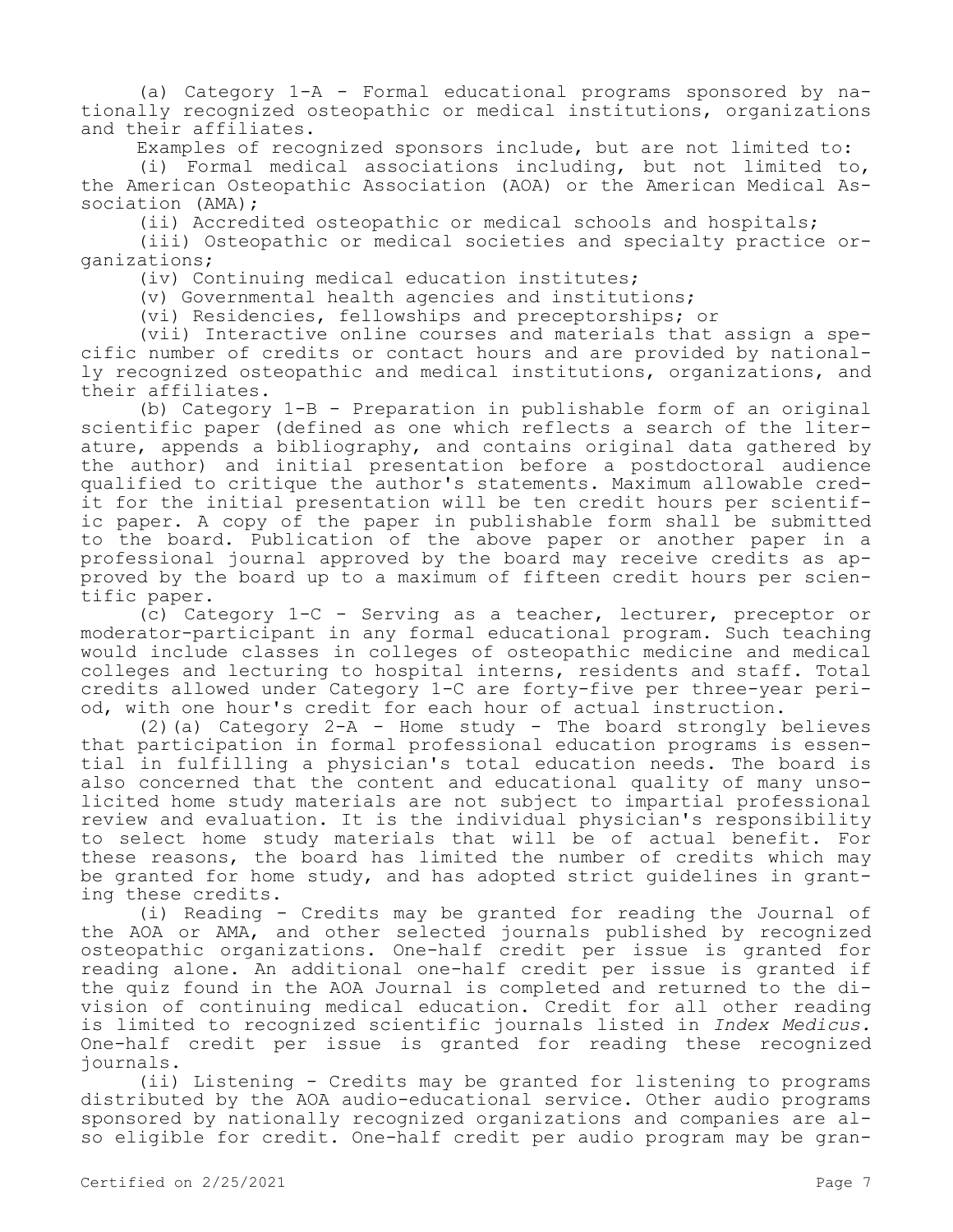ted. An additional one-half credit may be granted for each AOA audioeducational service program if the quiz card for the tape found in the AOA Journal is completed and returned.

(iii) Other home study courses - Subject-oriented and refresher home study courses and programs sponsored by recognized professional organizations are eligible for credit. The number of credit hours indicated by the sponsor will be accepted by the board.

(b) A maximum of ninety credit hours per three-year period may be granted for all home study activities under Category 2-A.

(c) Category 2-B - Preparation and personal presentation of a scientific exhibit at a county, regional, state or national professional meeting. Total credits allowed under Category 2-B are thirty per three-year period, with ten credits granted for each new and different scientific exhibit. Appropriate documentation must be submitted with the request for credit.

(d) Category 2-C - All other programs and modalities of continuing professional education. Included under this category are informal educational activities such as observation at medical centers; programs dealing with experimental and investigative areas of medical practice, and programs conducted by nonrecognized sponsors.

(e) Total credits allowed under Category 2-C are thirty hours per three-year period.

[Statutory Authority: RCW 18.57.005, 18.130.050, and 18.340.020. WSR 20-09-025, § 246-853-070, filed 4/6/20, effective 5/7/20. Statutory Authority: RCW 18.57.005. WSR 90-24-055 (Order 100B), recodified as § 246-853-070, filed 12/3/90, effective 1/31/91. Statutory Authority: 1979 c 117 § 3(4). WSR 79-12-066 (Order 324), § 308-138-210, filed 11/29/79.]

**WAC 246-853-080 Continuing education.** (1) Licensed osteopathic physicians and surgeons must complete one hundred fifty hours of creditable continuing medical education (CME) every three years in accordance with chapter 246-12 WAC, Part 7.

(2) To satisfy the CME requirements in subsection (1) of this section, a licensed osteopathic physician and surgeon may:

(a) Certify or recertify with the American Board of Osteopathic Medical Specialties (ABOMS) or the American Board of Medical Specialties (ABMS) within the last six years;

(b) Hold a current American Osteopathic Association (AOA) certificate of excellence in CME; or

(c) Hold a current American Medical Association (AMA) physician's recognition award (PRA).

[Statutory Authority: RCW 18.57.005, 18.130.050, and 18.340.020. WSR 20-09-025, § 246-853-080, filed 4/6/20, effective 5/7/20. Statutory Authority: RCW 43.70.280. WSR 98-05-060, § 246-853-080, filed 2/13/98, effective 3/16/98. Statutory Authority: RCW 18.57.005. WSR 90-24-055 (Order 100B), recodified as § 246-853-080, filed 12/3/90, effective 1/31/91. Statutory Authority: 1979 c 117 § 3(4). WSR 79-12-066 (Order 324), § 308-138-220, filed 11/29/79.]

**WAC 246-853-085 Approved colleges and schools of osteopathic medicine and surgery.** For the purposes of meeting the qualifications under RCW 18.57.020, the board approves those colleges or schools of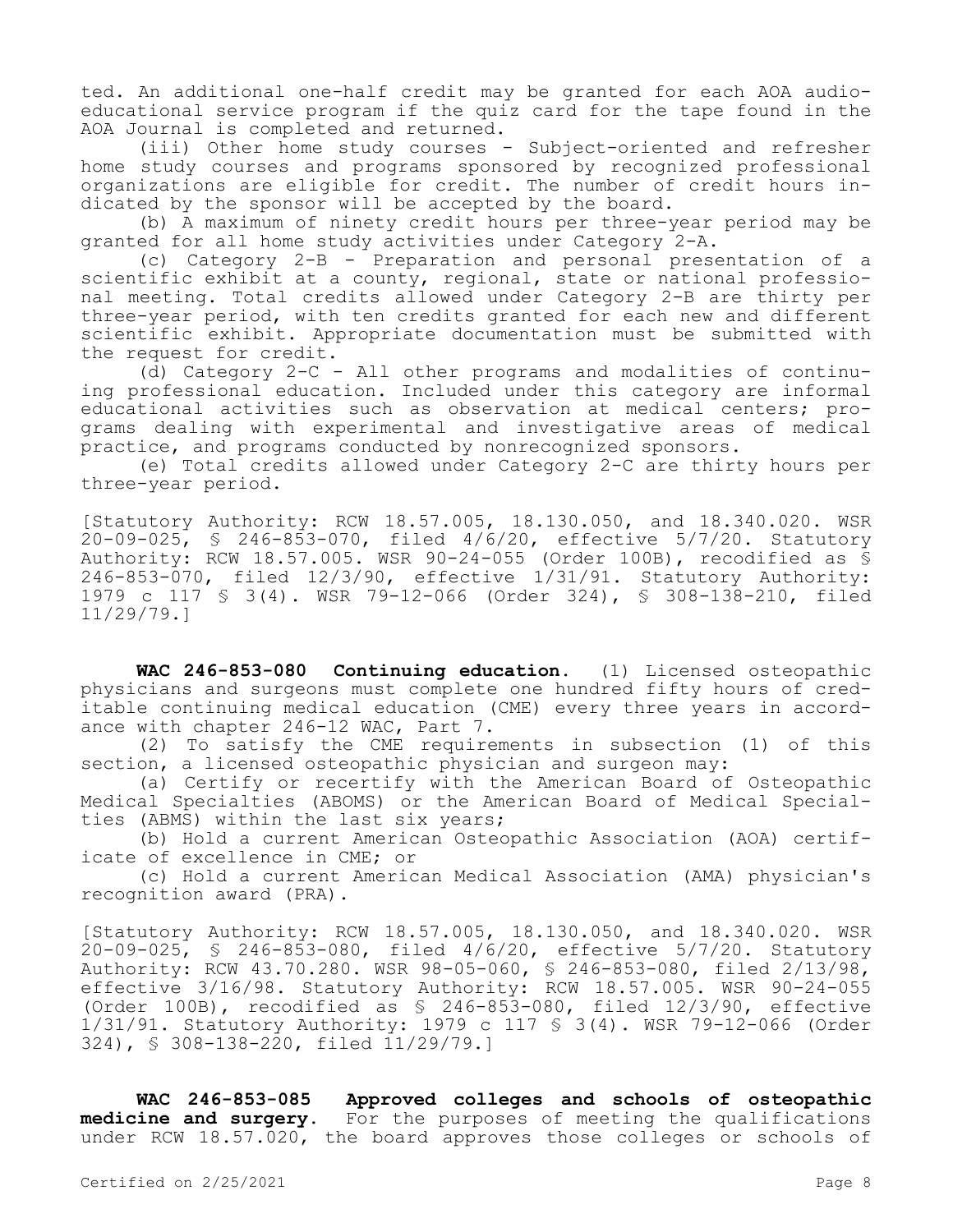osteopathic medicine accredited by the American Osteopathic Association Commission on Osteopathic College Accreditation.

[Statutory Authority: RCW 18.57.005, 18.57.020 and chapter 18.57 RCW. WSR 07-08-070, § 246-853-085, filed 3/30/07, effective 4/30/07.]

**WAC 246-853-090 Prior approval not required.** (1) It will not be necessary for a physician to inquire into the prior approval of any continuing medical education. The board will accept any continuing professional education that reasonably falls within these regulations and relies upon each individual physician's integrity in complying with this requirement.

(2) Continuing professional education program sponsors need not apply for nor expect to receive prior board approval for continuing professional education programs. The continuing professional education category will depend solely upon the status of the organization or institution. The number of creditable hours may be determined by counting the contact hours of instruction and rounding to the nearest quarter hour. The board relies upon the integrity of program sponsors to present continuing professional education that constitutes a meritorious learning experience.

[Statutory Authority: RCW 18.57.005. WSR 90-24-055 (Order 100B), recodified as  $$ 246-853-090$ , filed  $12/3/90$ , effective  $1/31/91$ . Statutory<br>Authority: 1979 c 117  $$ 3(4)$ . WSR 79-12-066 (Order 324),  $$$  $$3(4)$ . WSR 79-12-066 (Order 324), § 308-138-230, filed 11/29/79.]

**WAC 246-853-100 Prohibited publicity and advertising.** An osteopathic physician shall not use or allow to be used any form of public communications or advertising connected with his or her profession or in his or her professional capacity as an osteopathic physician which:

(1) Is false, fraudulent, deceptive or misleading;

(2) Uses testimonials that are false, fraudulent, deceptive, unethical, misleading, or are compensated for in any form;

(3) Guarantees any treatment or result;

(4) Makes claims of professional superiority;

(5) States or includes prices for professional services except as provided for in WAC 246-853-110;

(6) Fails to identify the physician as an osteopathic physician as described in RCW 18.57.140;

(7) Otherwise exceeds the limits of WAC 246-853-110.

[Statutory Authority: RCW 18.57.005, 18.130.050, and 18.340.020. WSR 20-09-025, § 246-853-100, filed 4/6/20, effective 5/7/20. Statutory Authority: RCW 18.57.005. WSR 91-20-120 (Order 199B), § 246-853-100, filed 9/30/91, effective 10/31/91; WSR 90-24-055 (Order 100B), recodified as § 246-853-100, filed 12/3/90, effective 1/31/91; WSR 85-22-016 (Order PL 562), § 308-138-300, filed 10/30/85. Statutory Authority: 1979 c 117 § 3(5). WSR 79-12-064 (Order PL 322), § 308-138-300, filed 11/29/79.]

**WAC 246-853-110 Permitted publicity and advertising.** To facilitate the process of informed selection of a physician by potential patients, a physician may publish or advertise the following informa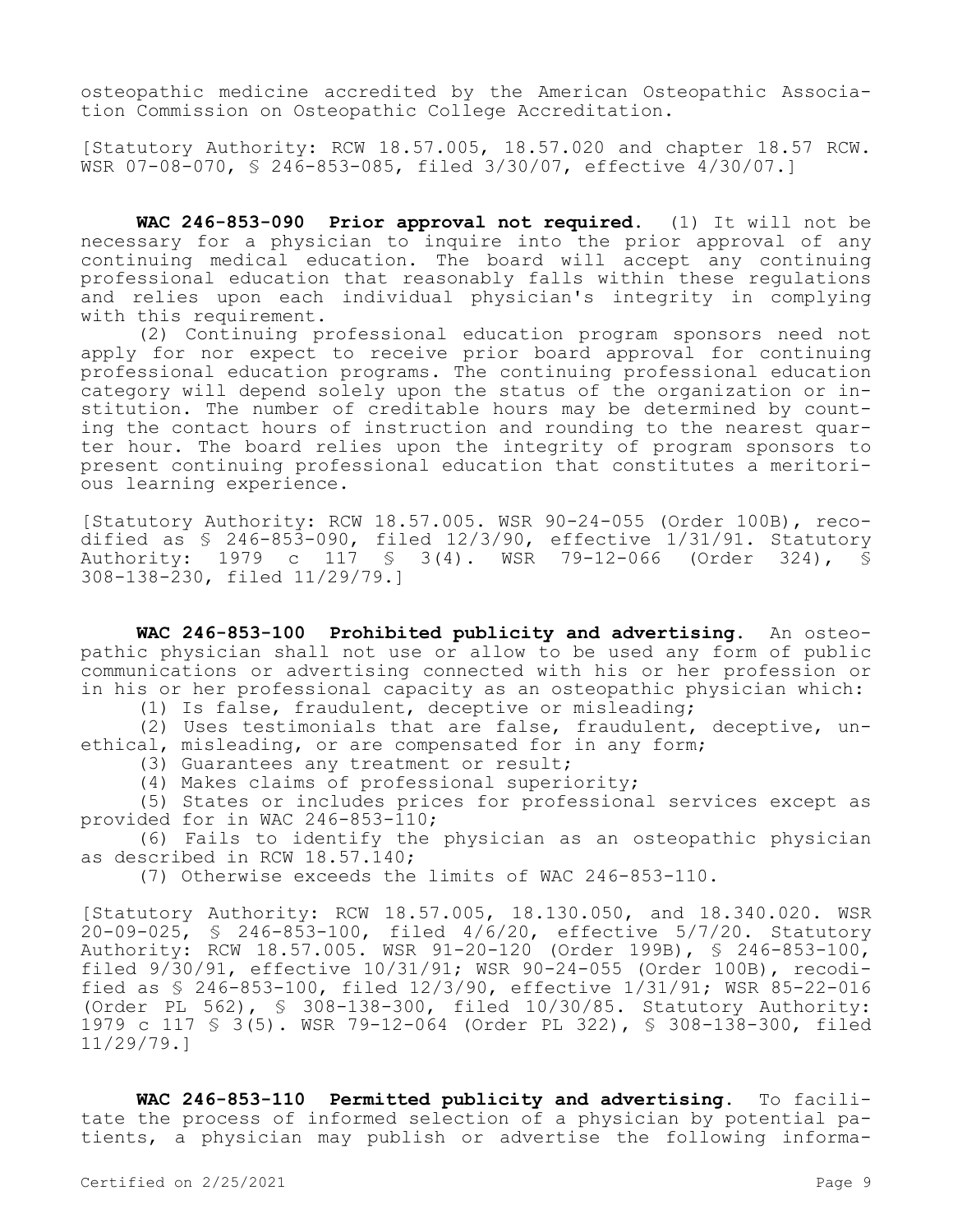tion, provided that the information disclosed by the physician in such publication or advertisement complies with all other ethical standards promulgated by the board;

(1) Name, including name of professional service corporation or clinic, and names of professional associates, addresses and telephone numbers;

(2) Date and place of birth;

(3) Date and fact of admission to practice in Washington and other states;

(4) Accredited schools attended with dates of graduation, degrees and other scholastic distinction;

(5) Teaching positions;

(6) Membership in osteopathic or medical fraternities, societies and associations;

(7) Membership in scientific, technical and professional associations and societies;

(8) Whether credit cards or other credit arrangements are accepted;

(9) Office and telephone answering service hours;

(10) Fee for an initial examination and/or consultation;

(11) Availability upon request of a written schedule of fees or range of fees for specific services;

(12) The range of fees for specified routine professional services, provided that the statement discloses that the specific fee within the range which will be charged will vary depending upon the particular matter to be handled for each patient, and the patient is entitled without obligation to an estimate of the fee within the range likely to be charged;

(13) Fixed fees for specified routine professional services, the description of which would not be misunderstood by or be deceptive to a prospective patient, provided that the statement discloses that the quoted fee will be available only to patients whose matters fall into the services described, and that the client is entitled without obligation to a specific estimate of the fee likely to be charged.

[Statutory Authority: RCW 18.57.005. WSR 90-24-055 (Order 100B), recodified as § 246-853-110, filed 12/3/90, effective 1/31/91. Statutory Authority: 1979 c 117 § 3(5). WSR 79-12-064 (Order PL 322), § 308-138-310, filed 11/29/79.]

**WAC 246-853-120 Malpractice suit reporting.** Every osteopathic physician shall, within sixty days after settlement or judgment, notify the board of any and all malpractice settlements or judgments in excess of twenty thousand dollars as a result of a claim or action for damages alleged to have been caused by a physician's incompetency or negligence in the practice of osteopathic medicine. Every osteopathic physician shall also report the settlement or judgment of three or more claims or actions for damages during a year as the result of the alleged physician's incompetence or negligence in the practice of osteopathic medicine regardless of the dollar amount of the settlement or judgment.

[Statutory Authority: RCW 18.57.005. WSR 90-24-055 (Order 100B), recodified as  $$ 246-853-120$ , filed  $12/3/90$ , effective  $1/31/91$ . Statutory Authority: RCW 18.57A.020, 18.57.005 and 18.130.050. WSR 88-09-030 (Order PM 723), § 308-138-320, filed 4/15/88. Statutory Authority: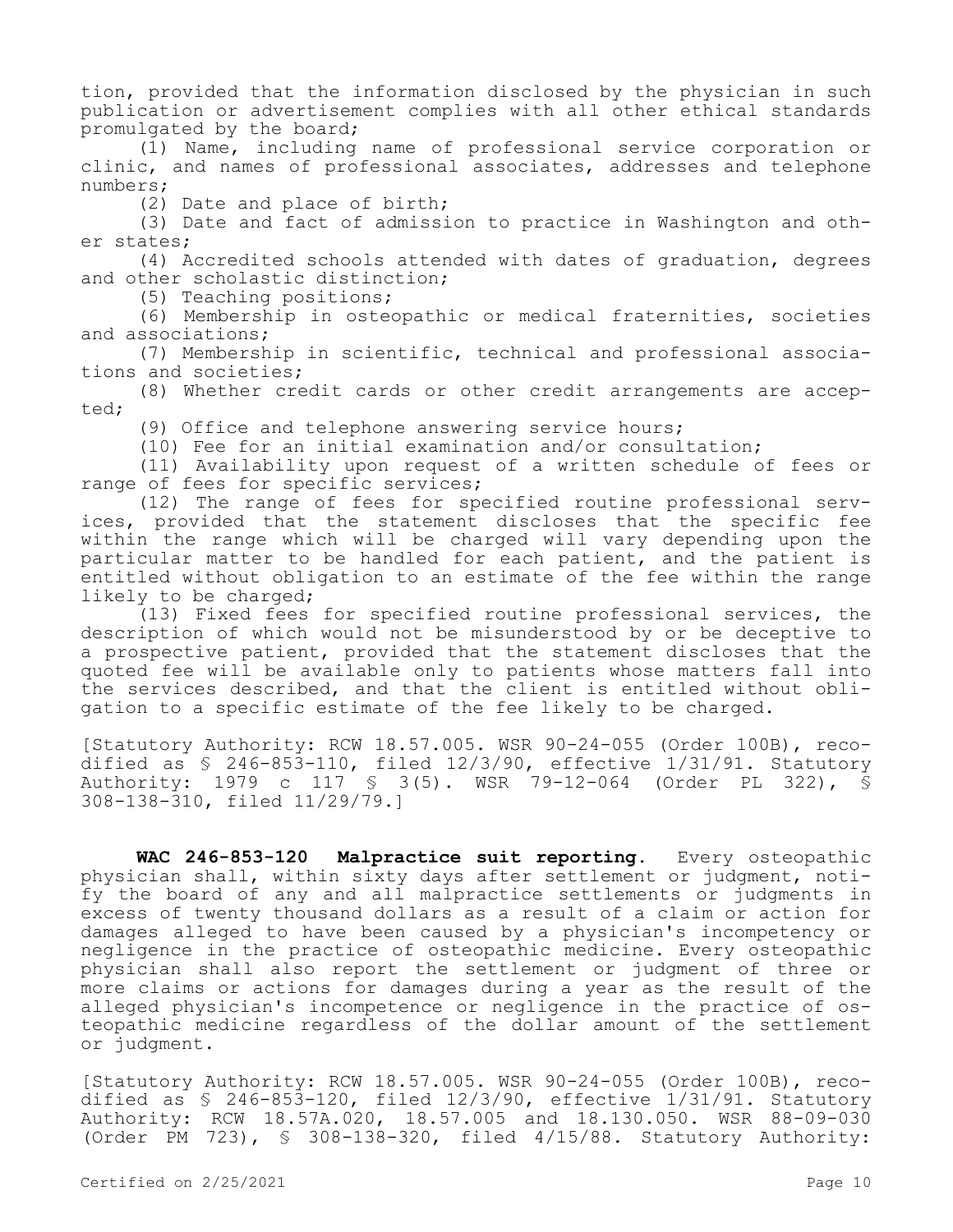1979 c 117 § 3(6). WSR 79-12-065 (Order 323), § 308-138-320, filed 11/29/79.]

**WAC 246-853-135 Temporary practice permit.** A temporary permit to practice osteopathic medicine and surgery may be issued to an individual licensed in another state that has substantially equivalent licensing standards to those in Washington.

(1) The temporary permit may be issued upon receipt of:

(a) Documentation from the reciprocal state that the licensing standards used for issuing the license are substantially equivalent to the current Washington licensing standards;

(b) A completed application form on which the applicant indicates he or she wishes to receive a temporary permit and application and temporary permit fees;

(c) Verification of all state licenses, whether active or inactive, indicating that the applicant is not subject to charges or disciplinary action for unprofessional conduct or impairment;

(d) Verification from the federation of state medical board's disciplinary action data bank that the applicant has not been disciplined by a state board or federal agency.

(2) A temporary practice permit grants the individual the full scope to practice osteopathic medicine and surgery.

(3) The temporary permit shall expire upon issuance of a license by the board or one hundred eighty days after issuance of the temporary permit, whichever occurs first. The applicant must not be subject to denial of a license or issuance of a conditional license under this chapter.

(4) A temporary permit shall be issued only once to each applicant. An applicant who does not complete the application process shall not receive a subsequent temporary permit.

[Statutory Authority: RCW 18.57.005 and 18.130.075. WSR 10-03-071, § 246-853-135, filed 1/15/10, effective 2/15/10. Statutory Authority: RCW 18.57.005 and chapter 18.57 RCW. WSR 92-20-001 (Order 303B), § 246-853-135, filed 9/23/92, effective 10/24/92.]

**WAC 246-853-136 Temporary practice permit—Military spouse eligibility and issuance.** A military spouse or state registered domestic partner of a military person may receive a temporary practice permit while completing any specific additional requirements that are not related to training or practice standards for osteopathic physicians and surgeons. The board adopts the procedural rules as adopted by the department of health in WAC 246-12-051.

[Statutory Authority: RCW 18.57.005, 18.130.050, and 18.340.020. WSR 20-09-025, § 246-853-136, filed 4/6/20, effective 5/7/20.]

**WAC 246-853-140 Mandatory reporting.** Osteopathic physician and surgeon licensees must comply with the uniform mandatory reporting rules found in WAC 246-16-200 through 246-16-270.

[Statutory Authority: RCW 18.57.005, 18.130.050, and 18.340.020. WSR 20-09-025, § 246-853-140, filed 4/6/20, effective 5/7/20. Statutory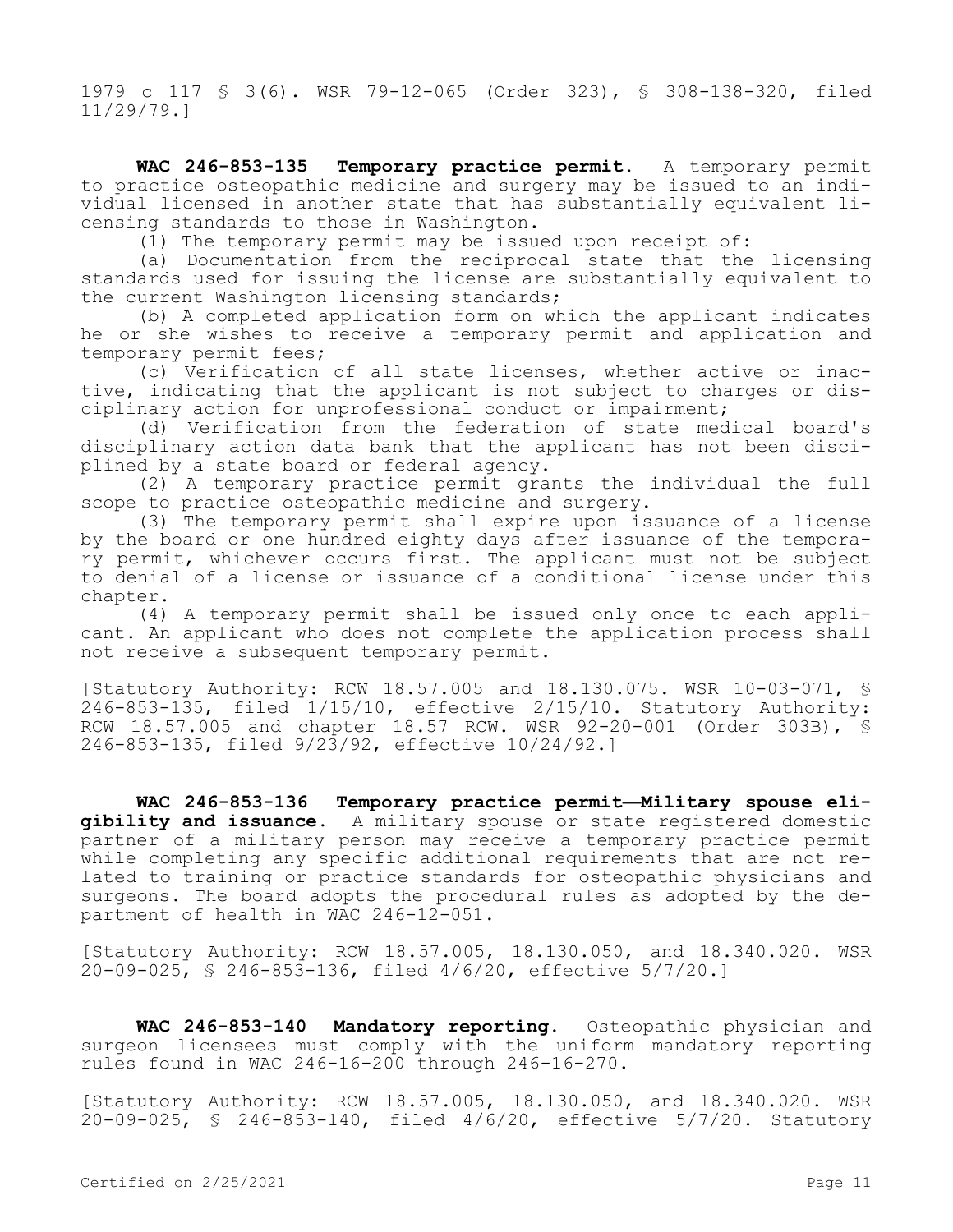Authority: RCW 18.57.005. WSR 90-24-055 (Order 100B), recodified as § 246-853-140, filed 12/3/90, effective 1/31/91. Statutory Authority: RCW 18.57.005 and 18.130.070. WSR 87-11-062 (Order PM 651), § 308-138-322, filed 5/20/87.]

**WAC 246-853-210 Expired license.** (1) If the license has expired for three years or less, the practitioner must meet the requirements of chapter 246-12 WAC, Part 2.

(2) If the license has expired for over three years, and the practitioner has been in active practice in another United States jurisdiction, the practitioner must:

(a) Submit verification of active practice from any other United States jurisdiction;

(b) Meet the requirements of chapter 246-12 WAC, Part 2.

(3) If the license has expired for over three years, and the practitioner has not been in active practice in another United States jurisdiction, the practitioner:

(a) May be required to be reexamined as provided in RCW 18.57.080;

(b) Must meet the requirements of chapter 246-12 WAC, Part 2.

[Statutory Authority: RCW 43.70.280. WSR 98-05-060, § 246-853-210, filed 2/13/98, effective 3/16/98. Statutory Authority: RCW 18.57.005. WSR 91-20-120 (Order 199B), § 246-853-210, filed 9/30/91, effective 10/31/91; WSR 90-24-055 (Order 100B), recodified as § 246-853-210, filed 12/3/90, effective 1/31/91. Statutory Authority: RCW 18.57.005 and 18.130.070. WSR 87-11-062 (Order PM 651), § 308-138-330, filed 5/20/87. Statutory Authority: RCW 18.57.005 and 18.57A.020. WSR 82-17-005 (Order PL 402), § 308-138-330, filed 8/5/82.]

**WAC 246-853-220 Use of drugs or autotransfusion to enhance athletic ability.** (1) A physician shall not prescribe, administer or dispense anabolic steroids, growth hormones, testosterone or its analogs, human chorionic gonadotropin (HCG), other hormones, or any form of autotransfusion for the purpose of enhancing athletic ability and/or for nontherapeutic cosmetic appearance.

(2) A physician shall complete and maintain patient medical records which accurately reflect the prescription, administering or dispensing of any substance or drug described in this rule or any form of autotransfusion. Patient medical records shall indicate the diagnosis and purpose for which the substance, drug or autotransfusion is prescribed, administered or dispensed and any additional information upon which the diagnosis is based.

(3) A violation of any provision of this rule shall constitute grounds for disciplinary action under RCW 18.130.180(7). A violation of subsection (1) of this rule shall also constitute grounds for disciplinary action under RCW 18.130.180(6).

[Statutory Authority: RCW 18.57.005. WSR 90-24-055 (Order 100B), recodified as  $\sqrt{5}$  246-853-220, filed 12/3/90, effective 1/31/91. Statutory Authority: RCW 18.57.005(2), 18.57A.020 and 18.130.050(1). WSR 88-21-081 (Order PM 780), § 308-138-340, filed 10/19/88; WSR 88-14-113 (Order 745), § 308-138-340, filed 7/6/88.]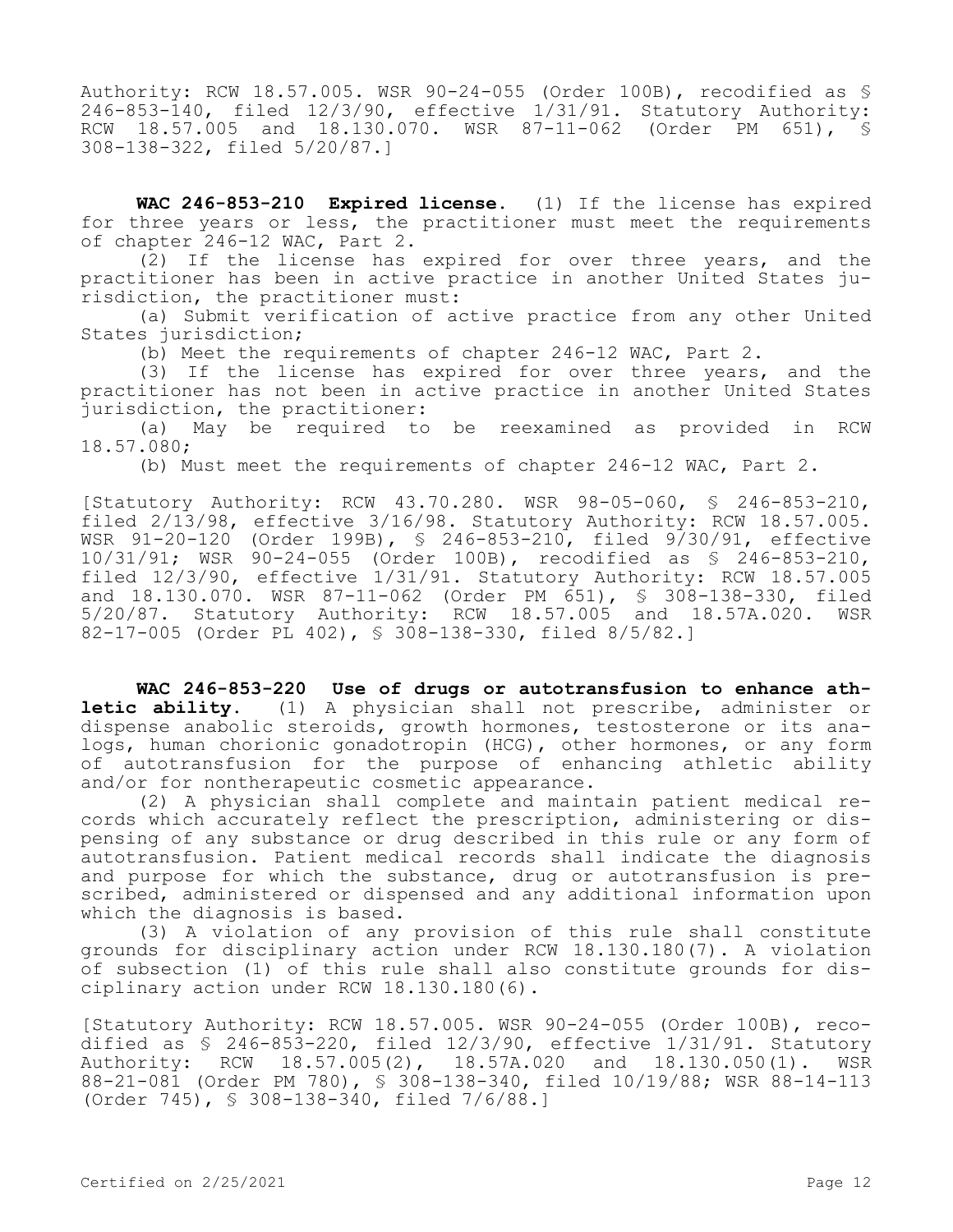**WAC 246-853-235 Retired active license.** (1) To obtain a retired active license an osteopathic physician must comply with chapter 246-12 WAC, Part 5, excluding WAC  $246-12-120$  (2)(c) and (d).

(2) An osteopathic physician with a retired active license may not receive compensation for health care services.

(3) An osteopathic physician with a retired active license may practice under the following conditions:

(a) In emergent circumstances calling for immediate action; or

(b) Intermittent circumstances on a part-time or full-time nonpermanent basis.

(4) A retired active license expires each year on the license holder's birthday. Retired active credential renewal fees are accepted no sooner than ninety days prior to the expiration date.

(5) An osteopathic physician with a retired active license shall complete and report one hundred fifty hours of continuing medical education every three years.

[Statutory Authority: RCW 18.57.005, 18.57A.020, and 18.130.250. WSR 15-16-085, § 246-853-235, filed 7/31/15, effective 8/31/15.]

**WAC 246-853-245 Reentry to practice requirements.** (1) An osteopathic physician and surgeon who has not actively practiced medicine for a period of at least three years in any jurisdiction in the United States must fulfill one of the following:

(a) Successfully pass a board approved competency evaluation;

(b) Successfully pass a board approved exam;

(c) Successfully complete a board approved retraining program arranged by the osteopathic physician; or

(d) Successfully complete a board approved reentry to practice or monitoring program.

(2) For the purposes of this section, a person is considered to have actively practiced medicine if they can demonstrate that they hold an active, unrestricted license as an osteopathic physician and surgeon in the United States.

[Statutory Authority: RCW 18.57.005, 18.130.050, and 18.340.020. WSR 20-09-025, § 246-853-245, filed 4/6/20, effective 5/7/20. Statutory Authority: RCW 18.57.005, 18.57A.020, and 18.130.250. WSR 15-16-085, § 246-853-245, filed 7/31/15, effective 8/31/15.]

**WAC 246-853-290 Intent.** It is the intent of the legislature that the board of osteopathic medicine and surgery seek ways to identify and support the rehabilitation of osteopathic physicians and surgeons and osteopathic physician assistants where practice or competency may be impaired due to the abuse of drugs or alcohol. The legislature intends that these practitioners be treated so that they can return to or continue to practice osteopathic medicine and surgery in a way which safeguards the public. The legislature specifically intends that the board of osteopathic medicine and surgery establish an alternate program to the traditional administrative proceedings against osteopathic physicians and surgeons and osteopathic physician assistants.

In lieu of disciplinary action under RCW 18.130.160 and if the board of osteopathic medicine and surgery determines that the unprofessional conduct may be the result of substance abuse, the board may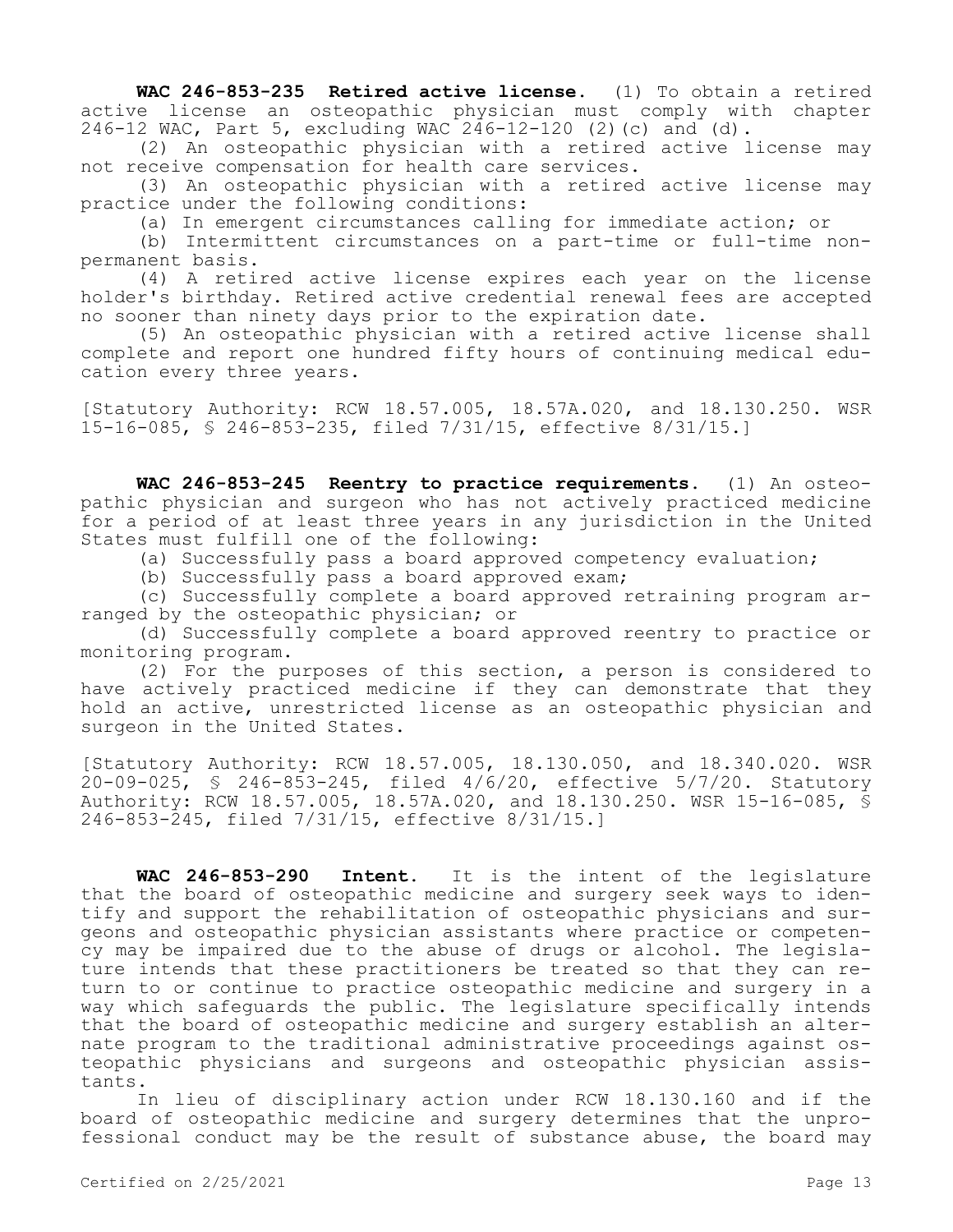refer the registrant/licensee to a voluntary substance abuse monitoring program approved by the board.

[Statutory Authority: RCW 18.57.005 and 18.130.175. WSR 91-10-043 (Order 159B), § 246-853-290, filed 4/25/91, effective 5/26/91.]

**WAC 246-853-300 Definitions used relative to substance abuse monitoring.** (1) "Approved substance abuse monitoring program" or "approved monitoring program" is a program the board has determined meets the requirements of the law and rules established by the board, according to the Washington Administrative Code, which enters into a contract with osteopathic practitioners who have substance abuse problems. The approved substance abuse monitoring program oversees compliance of the osteopathic practitioner's recovery activities as required by the board. Substance abuse monitoring programs may provide evaluation and/or treatment to participating osteopathic practitioners.

(2) "Impaired osteopathic practitioner" means an osteopathic physician and surgeon or an osteopathic physician assistant who is unable to practice osteopathic medicine and surgery with judgment, skill, competence, or safety due to chemical dependence, mental illness, the aging process, loss of motor skills, or any other mental or physical condition.

(3) "Contract" is a comprehensive, structured agreement between the recovering osteopathic practitioner and the approved monitoring program wherein the osteopathic practitioner consents to comply with the monitoring program and the required components for the osteopathic practitioner's recovery activity.

(4) "Approved treatment facility" is a facility approved by the bureau of alcohol and substance abuse, department of social and health services as specified in RCW 18.130.175.

(5) "Chemical dependence/substance abuse" means a chronic progressive illness which involves the use of alcohol and/or other drugs to a degree that it interferes in the functional life of the registrant/licensee, as manifested by health, family, job (professional services), legal, financial, or emotional problems.

(6) "Drug" means a chemical substance alone or in combination, including alcohol.

(7) "Aftercare" means that period of time after intensive treatment that provides the osteopathic practitioner and the osteopathic practitioner's family with group, or individualized counseling sessions, discussions with other families, ongoing contact and participation in self-help groups, and ongoing continued support of treatment program staff.

(8) "Practitioner support group" is a group of osteopathic practitioners and/or other health care professionals meeting regularly to support the recovery of its members. The group provides a confidential setting with a trained and experienced facilitator in which participants may safely discuss drug diversion, licensure issues, return to work, and other professional issues related to recovery.

(9) "Twelve-step groups" are groups such as Alcoholics Anonymous, Narcotics Anonymous, and similar organizations.

(10) "Random drug screens" are laboratory tests to detect the presence of drugs of abuse in body fluids which are performed at irregular intervals not known in advance by the person to be tested. The collection of the body fluids must be observed by a treatment or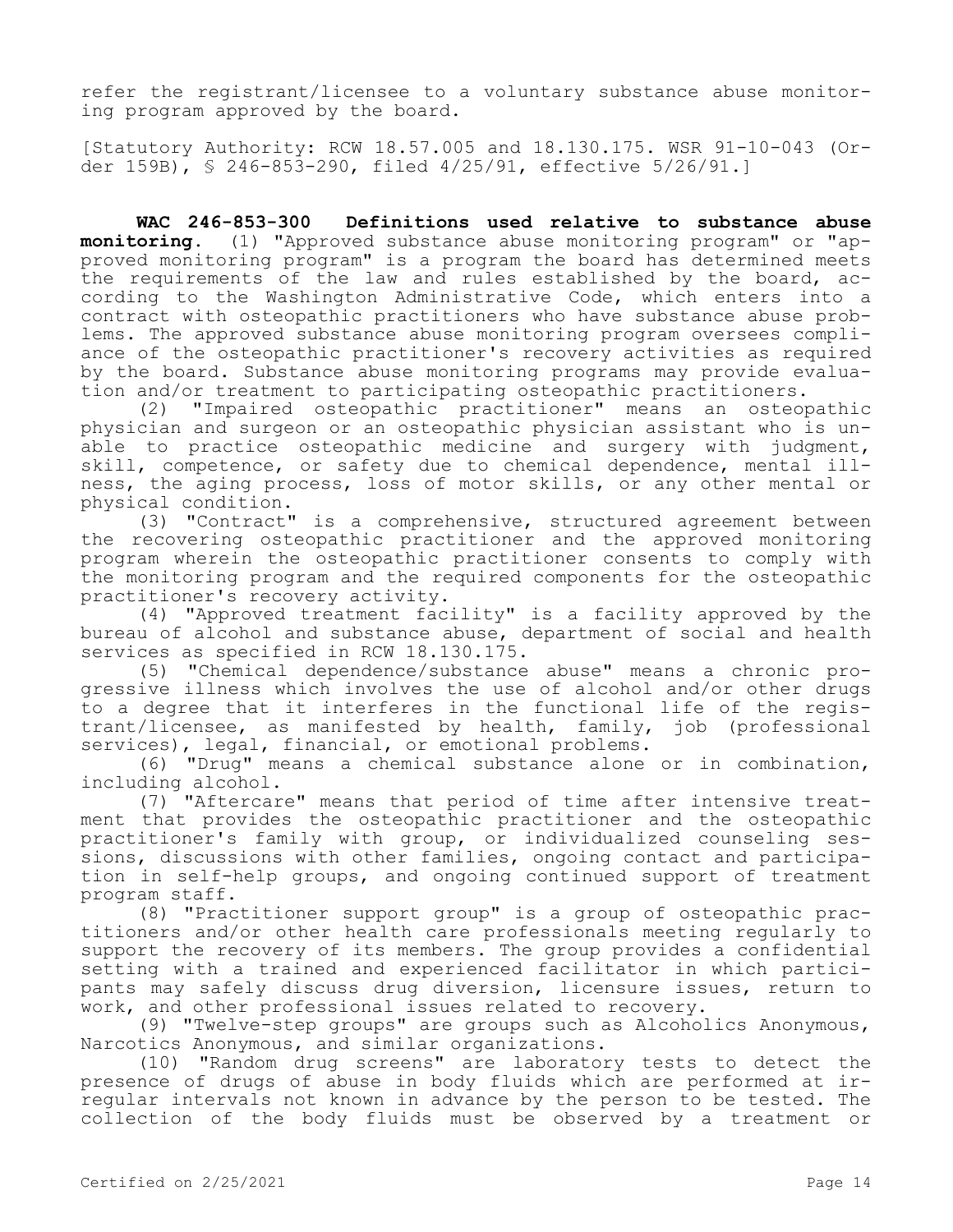health care professional or other board or monitoring program-approved observer.

(11) "Recovering" means that a chemically dependent osteopathic practitioner is in compliance with a treatment plan of rehabilitation in accordance with criteria established by an approved treatment facility and an approved substance abuse monitoring program.

(12) "Rehabilitation" means the process of restoring a chemically dependent osteopathic practitioner to a level of professional performance consistent with public health and safety.

(13) "Reinstatement" means the process whereby a recovering osteopathic practitioner is permitted to resume the practice of osteopathic medicine and surgery.

[Statutory Authority: RCW 18.57.005 and 18.130.175. WSR 91-10-043 (Order 159B), § 246-853-300, filed 4/25/91, effective 5/26/91.]

**WAC 246-853-310 Approval of substance abuse monitoring programs.**  The board will approve the monitoring program(s) which will participate in the recovery of osteopathic practitioners. The board will enter into a contract with the approved substance abuse monitoring program(s) on an annual basis.

(1) An approved monitoring program may provide evaluations and/or treatment to the participating osteopathic practitioners.

(2) An approved monitoring program staff must have the qualifications and knowledge of both substance abuse and the practice of osteopathic medicine and surgery as defined in chapter 18.57 RCW to be able to evaluate:

(a) Drug screening laboratories;

(b) Laboratory results;

(c) Providers of substance abuse treatment, both individual and facilities;

(d) Osteopathic practitioner support groups;

(e) Osteopathic practitioners' work environment; and

(f) The ability of the osteopathic practitioners to practice with reasonable skill and safety.

(3) An approved monitoring program will enter into a contract with the osteopathic practitioner and the board to oversee the osteopathic practitioner's compliance with the requirement of the program.

(4) The program staff of the approved monitoring program will evaluate and recommend to the board, on an individual basis, whether an osteopathic practitioner will be prohibited from engaging in the practice of osteopathic medicine and surgery for a period of time and restrictions, if any, on the osteopathic practitioner's access to controlled substances in the work place.

(5) An approved monitoring program shall maintain records on participants.

(6) An approved monitoring program will be responsible for providing feedback to the osteopathic practitioner as to whether treatment progress is acceptable.

(7) An approved monitoring program shall report to the board any osteopathic practitioner who fails to comply with the requirements of the monitoring program.

(8) An approved monitoring program shall provide the board with a statistical report on the program, including progress of participants, at least annually, or more frequently as requested by the board.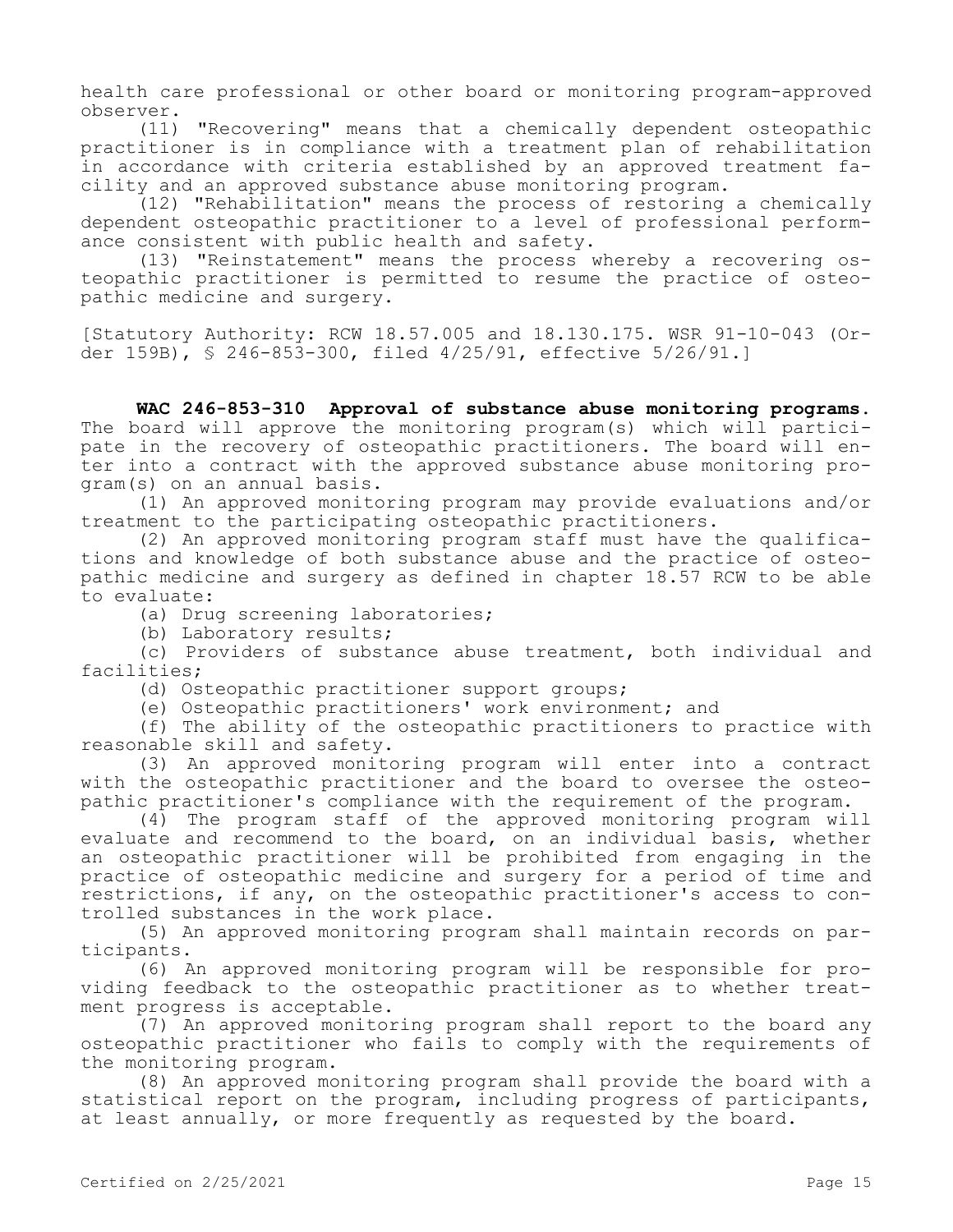(9) The board shall provide the approved monitoring program guidelines on treatment, monitoring, and/or limitations on the practice of osteopathic medicine and surgery for those participating in the program.

(10) An approved monitoring program shall provide for the board a complete financial breakdown of cost for each individual osteopathic practitioner participant by usage at an interval determined by the board in the annual contract.

(11) An approved monitoring program shall provide for the board a complete annual audited financial statement.

(12) An approved monitoring program shall enter into a written contract with the board and submit monthly billing statements supported by documentation.

[Statutory Authority: RCW 18.57.005 and 18.130.175. WSR 91-10-043 (Order 159B), § 246-853-310, filed 4/25/91, effective 5/26/91.]

**WAC 246-853-320 Participation in approved substance abuse monitoring program.** (1) The osteopathic practitioner who has been investigated by the board may accept board referral into the approved substance abuse monitoring program. This may occur as a result of disciplinary action.

(a) The osteopathic practitioner shall undergo a complete physical and psychosocial evaluation before entering the approved monitoring program. This evaluation is to be performed by a health care professional(s) with expertise in chemical dependency. The person(s) performing the evaluation shall not be the provider of the recommended treatment.

(b) The osteopathic practitioner shall enter into a contract with the board and the approved substance abuse monitoring program to comply with the requirements of the program which shall include, but not be limited to:

(i) The osteopathic practitioner will undergo intensive substance abuse treatment in an approved treatment facility.

(ii) The osteopathic practitioner shall agree to abstain from the use of all mind-altering substances, including alcohol, except for medications prescribed by an authorized prescriber, as defined in RCW 69.41.030 and 69.50.101. Said prescriber shall notify the monitoring program of all drugs prescribed within fourteen days of the date care was provided.

(iii) The osteopathic practitioner must complete the prescribed aftercare program of the intensive treatment facility. This may include individual and/or group psychotherapy.

(iv) The osteopathic practitioner must cause the treatment counselor(s) and authorized prescriber(s) to provide reports to the appropriate monitoring program at specified intervals. Reports shall include treatment prognosis, goals, drugs prescribed, etc.

(v) The osteopathic practitioner shall submit to random drug screening, with observed specimen collection, as specified by the approved monitoring program.

(vi) The osteopathic practitioner shall attend osteopathic practitioner support groups facilitated by health care professionals and/or twelve-step group meetings as specified by the contract.

(vii) The osteopathic practitioner shall comply with specified employment conditions and restrictions as defined by the contract.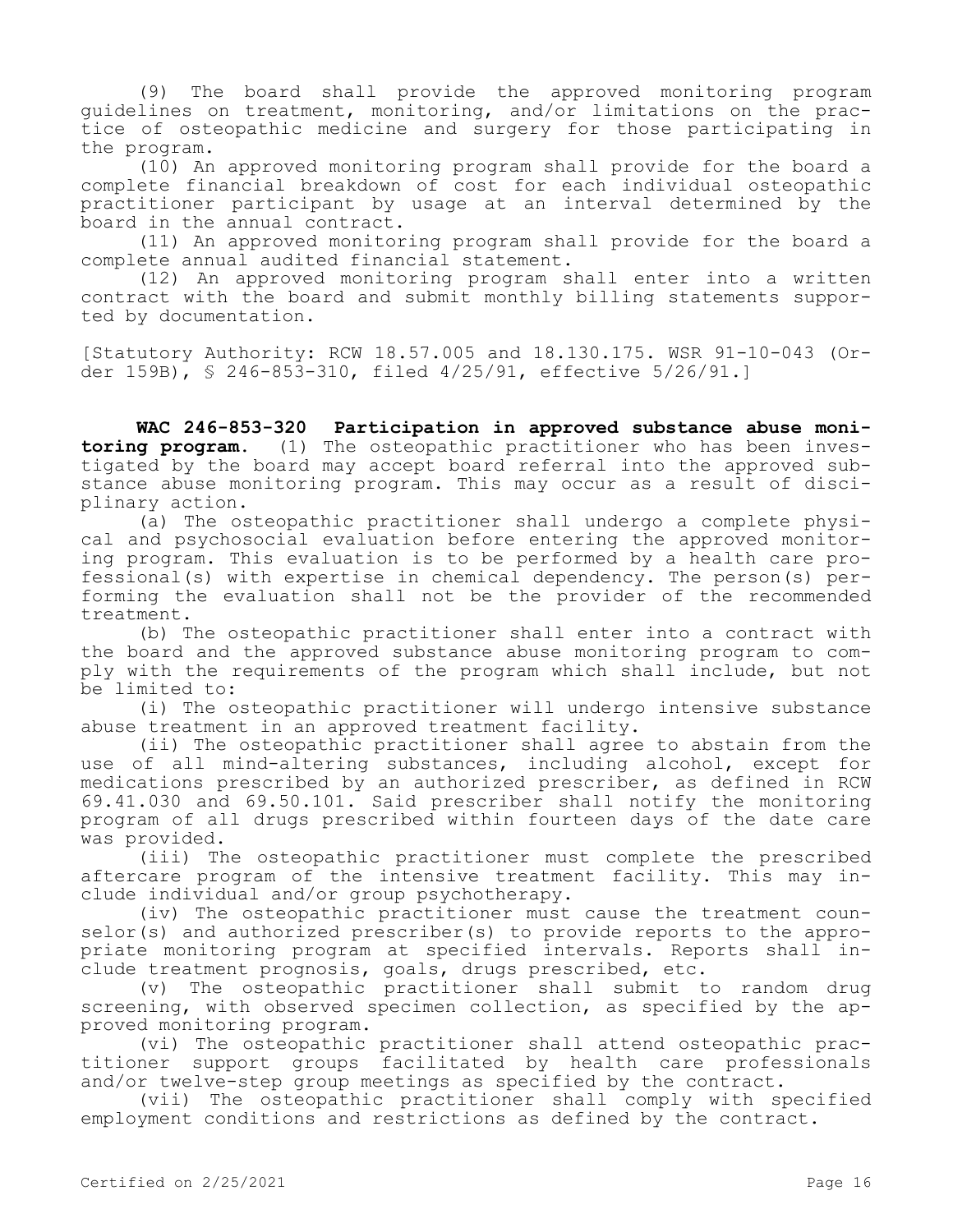(viii) The osteopathic practitioner shall sign a waiver allowing the approved monitoring program to release information to the board if the osteopathic practitioner does not comply with the requirements of the contract.

(c) The osteopathic practitioner is responsible for paying the costs of the physical and psychosocial evaluation, substance abuse treatment, random urine screens, and other personal expenses incurred in compliance with the contract.

(d) The osteopathic practitioner may be subject to disciplinary action under RCW 18.130.160 and 18.130.180 if the osteopathic practitioner does not consent to be referred to the approved monitoring program, does not comply with specified practice restrictions, or does not successfully complete the program.

(2) An osteopathic practitioner who is not being investigated by the board or subject to current disciplinary action, not currently being monitored by the board for substance abuse, may voluntarily participate in the approved substance abuse monitoring program without being referred by the board. Such voluntary participants shall not be subject to disciplinary action under RCW 18.130.160 and 18.130.180 for their substance abuse, and shall not have their participation made known to the board if they continue to satisfactorily meet the requirements of the approved monitoring program:

(a) The osteopathic practitioner shall undergo a complete physical and psychosocial evaluation before entering the approved monitoring program. This evaluation will be performed by a health care professional with expertise in chemical dependency. The person(s) performing the evaluation shall not also be the provider of the recommended treatment.

(b) The osteopathic practitioner shall enter into a contract with the approved substance abuse monitoring program to comply with the requirements of the program which shall include, but not be limited to:

(i) The osteopathic practitioner will undergo intensive substance abuse treatment in an approved treatment facility.

(ii) The osteopathic practitioner will agree to abstain from the use of all mind-altering substances, including alcohol, except for medications prescribed by an authorized prescriber, as defined in RCW 69.41.030 and 69.50.101. Said prescriber shall notify the monitoring program of all drugs prescribed within fourteen days of the date care was provided.

(iii) The osteopathic practitioner must complete the prescribed aftercare program of the intensive treatment facility. This may include individual and/or group psychotherapy.

(iv) The osteopathic practitioner must cause the treatment counselor(s) and authorized prescriber(s) to provide reports to the approved monitoring program at specified intervals. Reports shall include treatment prognosis, goals, drugs prescribed, etc.

(v) The osteopathic practitioner shall submit to random drug screening, with observed specimen collection, as specified by the approved monitoring program.

(vi) The osteopathic practitioner will attend practitioner support groups facilitated by a health care professional and/or twelvestep group meetings as specified by the individual's contract.

(vii) The osteopathic practitioner will comply with specified employment conditions and restrictions as defined by the contract.

(viii) The osteopathic practitioner shall sign a waiver allowing the approved monitoring program to release information to the board if the osteopathic practitioner does not comply with the requirements of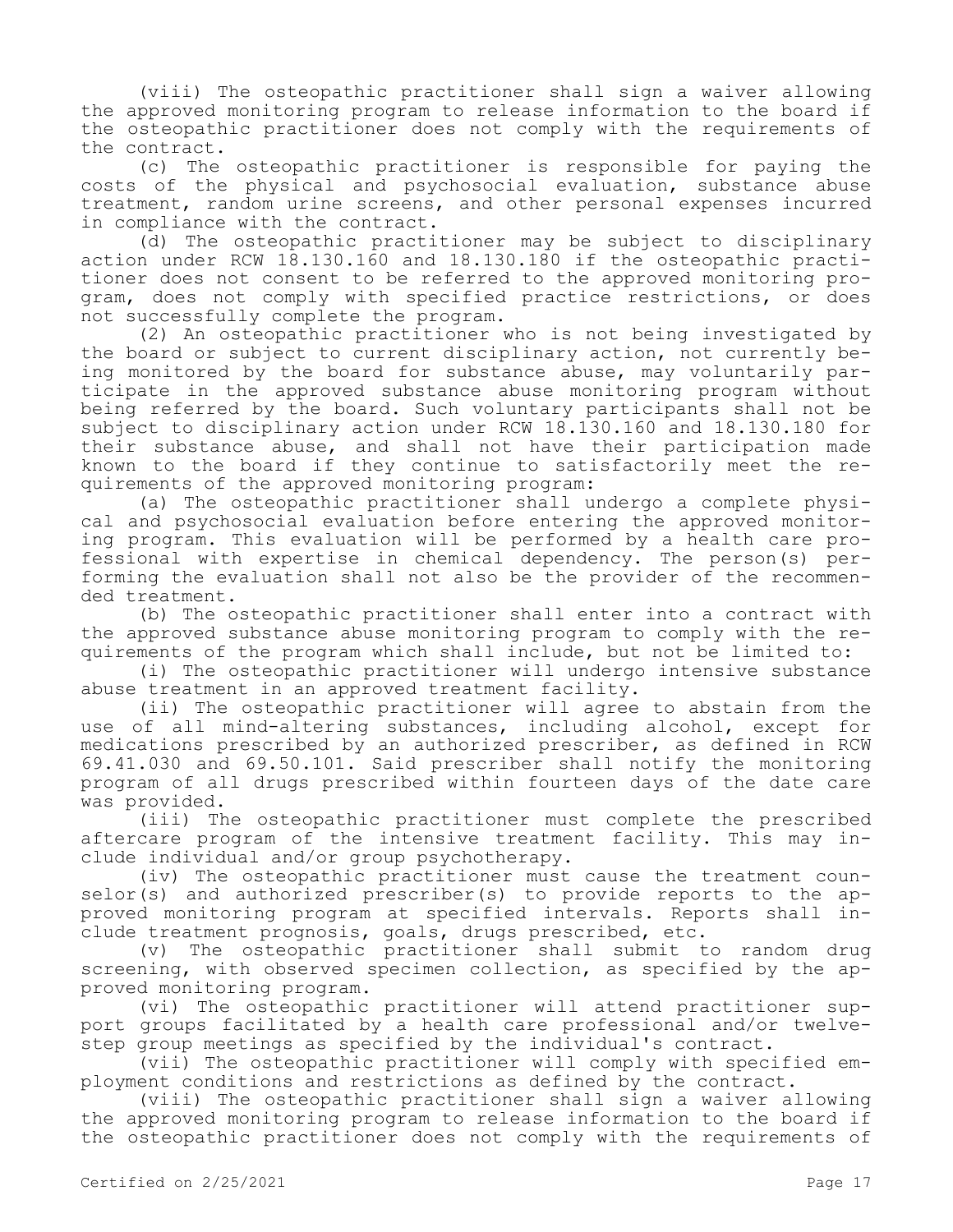the contract. The osteopathic practitioner may be subject to disciplinary action under RCW 18.130.160 and 18.130.180 for noncompliance with the contract or if he/she does not successfully complete the program.

(c) The osteopathic practitioner is responsible for paying the costs of the physical and psychosocial evaluation, substance abuse treatment, random urine screens, and other personal expenses incurred in compliance with the contract.

[Statutory Authority: RCW 18.57.005 and 18.130.175. WSR 91-10-043 (Order 159B), § 246-853-320, filed 4/25/91, effective 5/26/91.]

**WAC 246-853-330 Confidentiality.** (1) The treatment and pretreatment records of license holders referred to or voluntarily participating in approved monitoring programs shall be confidential, shall be exempt from RCW 42.17.250 through 42.17.450 and shall not be subject to discovery by subpoena or admissible as evidence except for monitoring records reported to the disciplinary authority for cause as defined in WAC 246-853-320. Records held by the board under this section shall be exempt from RCW 42.17.250 through 42.17.450 and shall not be subject to discovery by subpoena except by the license holder.

(2) Notwithstanding subsection (1) of this section, board orders shall be subject to RCW 42.17.250 through 42.17.450.

[Statutory Authority: RCW 18.57.005 and 18.130.175. WSR 91-10-043 (Order 159B), § 246-853-330, filed 4/25/91, effective 5/26/91.]

**WAC 246-853-340 Examination appeal procedures.** (1) Any candidate who takes and does not pass the osteopathic practices and principles examination, may request review of the results of the examination by the Washington state board of osteopathic medicine and surgery.

(a) The board will not modify examination results unless the candidate presents clear and convincing evidence of error in the examination content or procedure, or bias, prejudice, or discrimination in the examination process.

(b) The board will not consider any challenges to examination scores unless the total of the potentially revised score would result in issuance of a license.

(2) The procedure for requesting an informal review of examination results is as follows:

(a) The request must be in writing and must be received by the department within thirty days of the date on the letter of notification of examination results sent to the candidate.

(b) The following procedures apply to an appeal of the results of the written examination.

(i) In addition to the written request required in (a) of this subsection, the candidate must appear personally in the department office in Olympia for an examination review session. The candidate must contact the department to make an appointment for the examination review session.

(ii) The candidate's incorrect answers will be available during the review session. The candidate will be given a form to complete in defense of the examination answers. The candidate must specifically identify the challenged questions on the examination and must state the specific reason(s) why the candidate believes the results should be modified.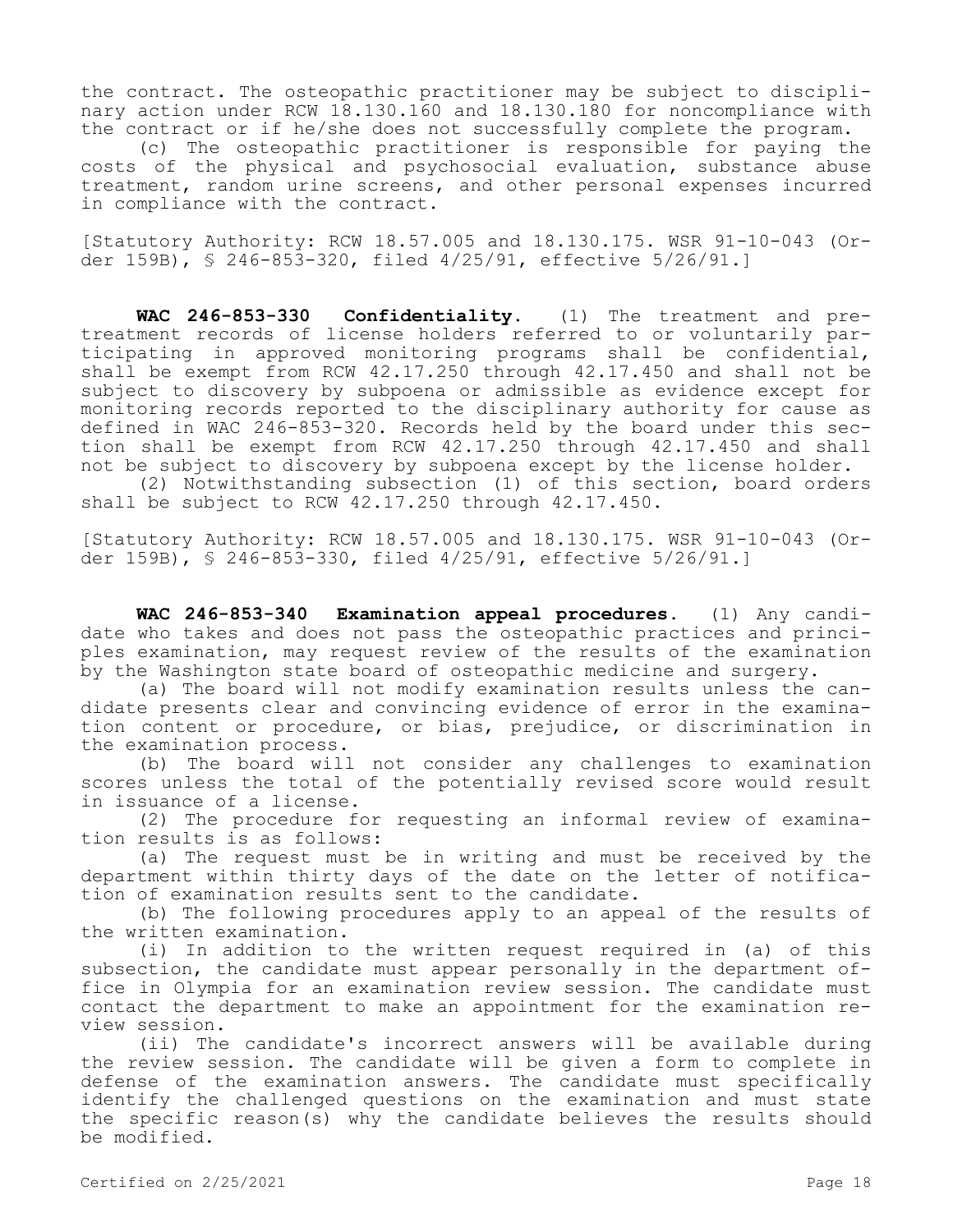(iii) The candidate may not bring in any resource material for use while completing the informal review form.

(iv) The candidate will not be allowed to remove any notes or materials from the office upon completing the review session.

(c) The board will schedule a closed session meeting to review the examinations, score sheets, and forms completed by the candidate. The candidate will be notified in writing of the board's decision.

(i) The candidate will be identified only by candidate number for the purpose of this review.

(ii) Letters of referral or requests for special consideration will not be read or considered by the board.

(d) Any candidate not satisfied with the results of the informal examination review may request a formal hearing before the board to challenge the examination results.

(3) The procedures for requesting a formal hearing are as follows:

(a) The candidate must complete the informal review process before requesting a formal hearing.

(b) The request for formal hearing must be received by the department within twenty days of the date on the notice of the results of the board's informal review.

(c) The written request must specifically identify the challenged portion(s) of the examination and must state the specific reason(s) why the candidate believes the examination results should be modified.

(d) Candidates will receive at last twenty days notice of the time and place of the formal hearing.

(e) The hearing will be restricted to the specific portion(s) of the examination the candidate had identified in the request for formal hearing.

(f) The formal hearing will be conducted pursuant to the Administrative Procedure Act, chapter 34.05 RCW.

[Statutory Authority: RCW 18.57.005 and 18.130.175. WSR 91-10-043 (Order 159B), § 246-853-340, filed 4/25/91, effective 5/26/91.]

**WAC 246-853-350 Examination conduct.** Any applicant who fails to follow written or oral instructions relative to the conduct of the examination, is observed talking or attempting to give or receive information, or use unauthorized materials during any portion of the examination will be terminated from the examination and not permitted to complete it.

[Statutory Authority: RCW 18.57.005 and 18.130.175. WSR 91-10-043 (Order 159B), § 246-853-350, filed 4/25/91, effective 5/26/91.]

**WAC 246-853-500 Adjudicative proceedings.** The board adopts the model procedural rules for adjudicative proceedings as adopted by the department of health and contained in chapter 246-11 WAC, including subsequent amendments.

[Statutory Authority: RCW 18.57.005 and 18.130.050. WSR 94-15-068, § 246-853-500, filed 7/19/94, effective 8/19/94.]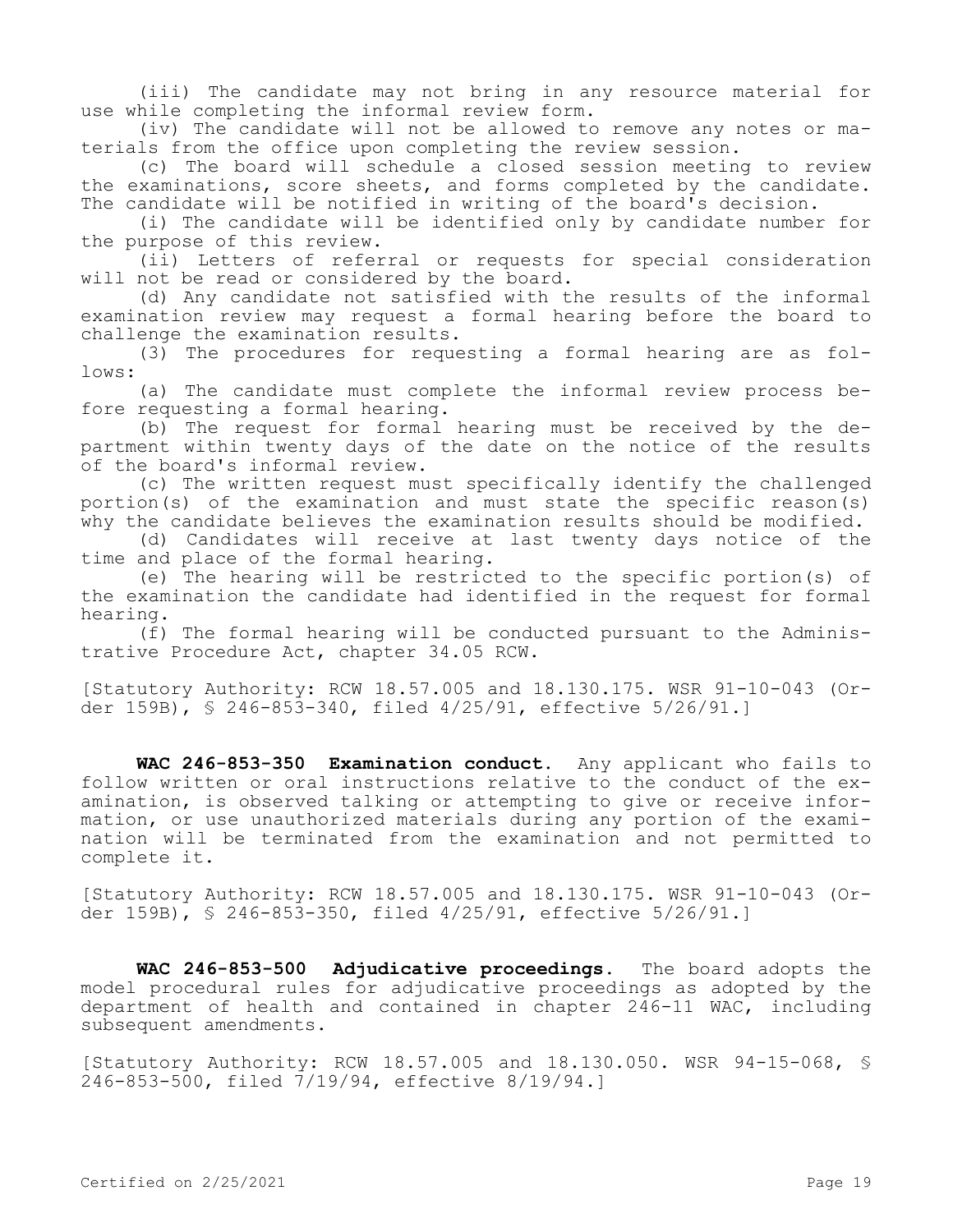**WAC 246-853-600 Sexual misconduct.** (1) The definitions in this subsection apply throughout this section unless the context clearly requires otherwise:

(a) "Patient" means a person who is receiving health care or treatment, or has received health care or treatment without a termination of the osteopathic physician-patient relationship. The determination of when a person is a patient is made on a case-by-case basis with consideration given to a number of factors, including the nature, extent and context of the professional relationship between the osteopathic physician and the person. The fact that a person is not actively receiving treatment or professional services is not the sole determining factor.

(b) "Osteopathic physician" means a person licensed to practice osteopathic medicine and surgery under chapter 18.57 RCW.

(c) "Key third party" means a person in a close personal relationship with the patient and includes, but is not limited to, spouses, partners, parents, siblings, children, guardians and proxies.

(2) An osteopathic physician shall not engage in sexual misconduct with a current patient or a key third party. An osteopathic physician engages in sexual misconduct when he or she engages in the following behaviors with a patient or key third party:

(a) Sexual intercourse or genital to genital contact;

(b) Oral to genital contact;

(c) Genital to anal contact or oral to anal contact;

(d) Kissing in a romantic or sexual manner;

(e) Touching breasts, genitals or any sexualized body part for any purpose other than appropriate examination or treatment;

(f) Examination or touching of genitals without using gloves;

(g) Not allowing a patient the privacy to dress or undress;

(h) Encouraging the patient to masturbate in the presence of the osteopathic physician or masturbation by the osteopathic physician while the patient is present;

(i) Offering to provide practice-related services, such as medication, in exchange for sexual favors;

(j) Soliciting a date;

(k) Engaging in a conversation regarding the sexual history, preferences or fantasies of the osteopathic physician.

(3) Sexual misconduct also includes sexual contact with any person involving force, intimidation, or lack of consent; or a conviction of a sex offense as defined in RCW 9.94A.030.

(4) An osteopathic physician shall not engage in any of the conduct described in subsection (2) of this section with a former patient or key third party if the osteopathic physician:

(a) Uses or exploits the trust, knowledge, influence, or emotions derived from the professional relationship; or

(b) Uses or exploits privileged information or access to privileged information to meet the osteopathic physician's personal or sexual needs.

(5) To determine whether a patient is a current patient or a former patient, the board will analyze each case individually, and will consider a number of factors including, but not limited to, the following:

(a) Documentation of formal termination;

(b) Transfer of the patient's care to another health care provider;

(c) The length of time that has passed;

(d) The length of time of the professional relationship;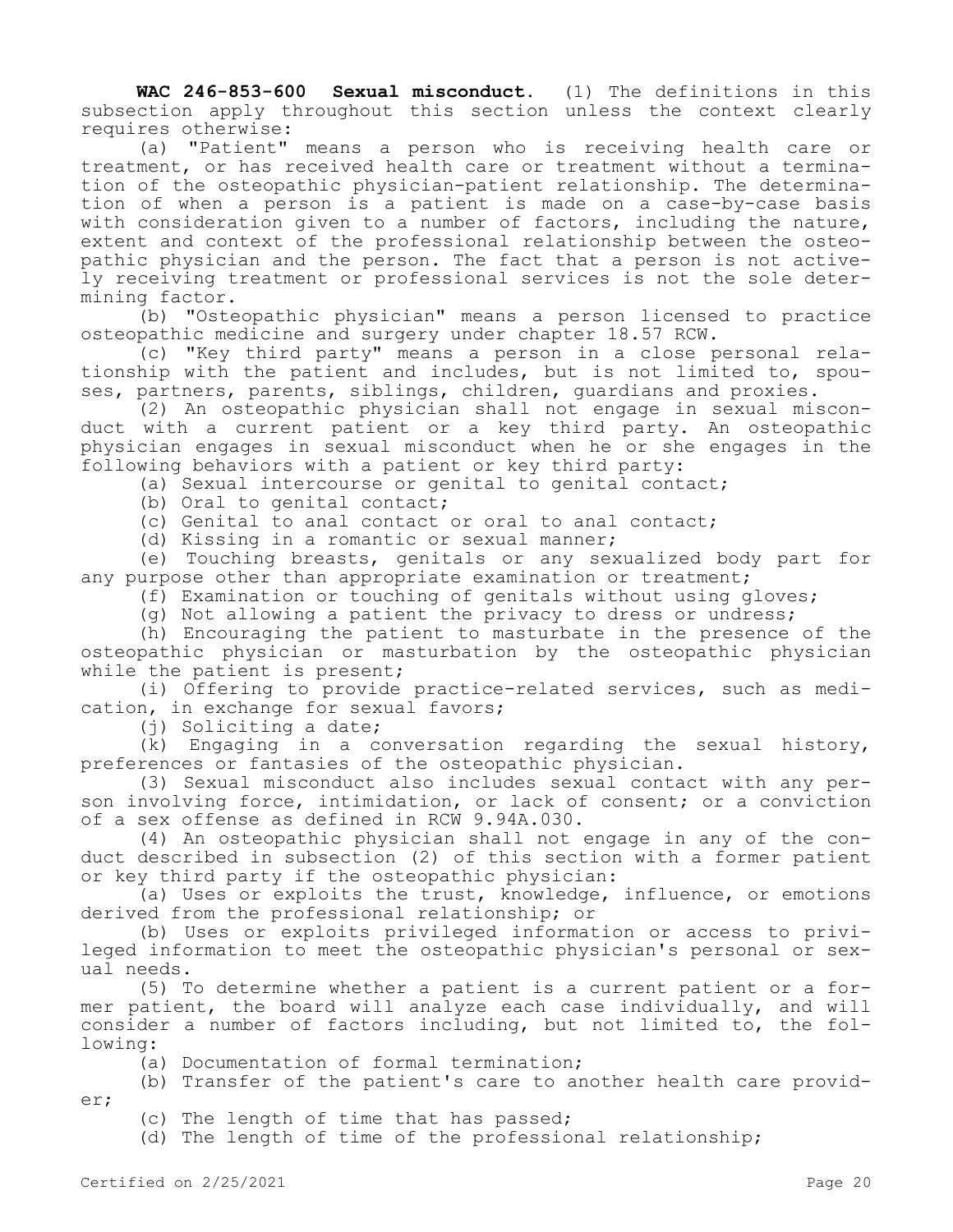(e) The extent to which the patient has confided personal or private information to the osteopathic physician;

(f) The nature of the patient's health problem;

(g) The degree of emotional dependence and vulnerability.

(6) This section does not prohibit conduct that is required for medically recognized diagnostic or treatment purposes if the conduct meets the standard of care appropriate to the diagnostic or treatment situation.

(7) It is not a defense that the patient, former patient, or key third party initiated or consented to the conduct, or that the conduct occurred outside the professional setting.

(8) A violation of any provision of this rule shall constitute grounds for disciplinary action.

[Statutory Authority: RCW 18.57.005, 18.130.050, 18.130.062, and Executive Order 06-03. WSR 17-01-164, § 246-853-600, filed 12/21/16, effective 1/21/17. Statutory Authority: RCW 18.57.005, 18.130.050 and chapters 18.57, 18.57A RCW. WSR 07-12-091, § 246-853-600, filed 6/6/07, effective 7/7/07.]

**WAC 246-853-610 Abuse.** (1) An osteopathic physician commits unprofessional conduct if the osteopathic physician abuses a patient or key third party. "Osteopathic physician," "patient" and "key third party" are defined in WAC 246-853-600. An osteopathic physician abuses a patient when he or she:

(a) Makes statements regarding the patient's body, appearance, sexual history, or sexual orientation that have no legitimate medical or therapeutic purpose;

(b) Removes a patient's clothing or gown without consent;

(c) Fails to treat an unconscious or deceased patient's body or property respectfully;

(d) Engages in any conduct, whether verbal or physical, which unreasonably demeans, humiliates, embarrasses, threatens, or harms a patient.

(2) A violation of any provision of this rule shall constitute grounds for disciplinary action.

[Statutory Authority: RCW 18.57.005, 18.130.050 and chapters 18.57, 18.57A RCW. WSR 07-12-091, § 246-853-610, filed 6/6/07, effective 7/7/07.]

**WAC 246-853-630 Use of laser, light, radiofrequency, and plasma devices as applied to the skin.** (1) For the purposes of this section, laser, light, radiofrequency, and plasma (LLRP) devices are medical devices that:

(a) Use a laser, noncoherent light, intense pulsed light, radiofrequency, or plasma to topically penetrate skin and alter human tissue, or use high frequency ultrasound or other technologies to deliver energy to or through the skin; and

(b) Are classified by the federal Food and Drug Administration as prescriptive devices.

(2) Because an LLRP device is used to treat disease, injuries, deformities, and other physical conditions in human beings, the use of an LLRP device is the practice of osteopathic medicine under RCW 18.57.001. The use of an LLRP device can result in complications such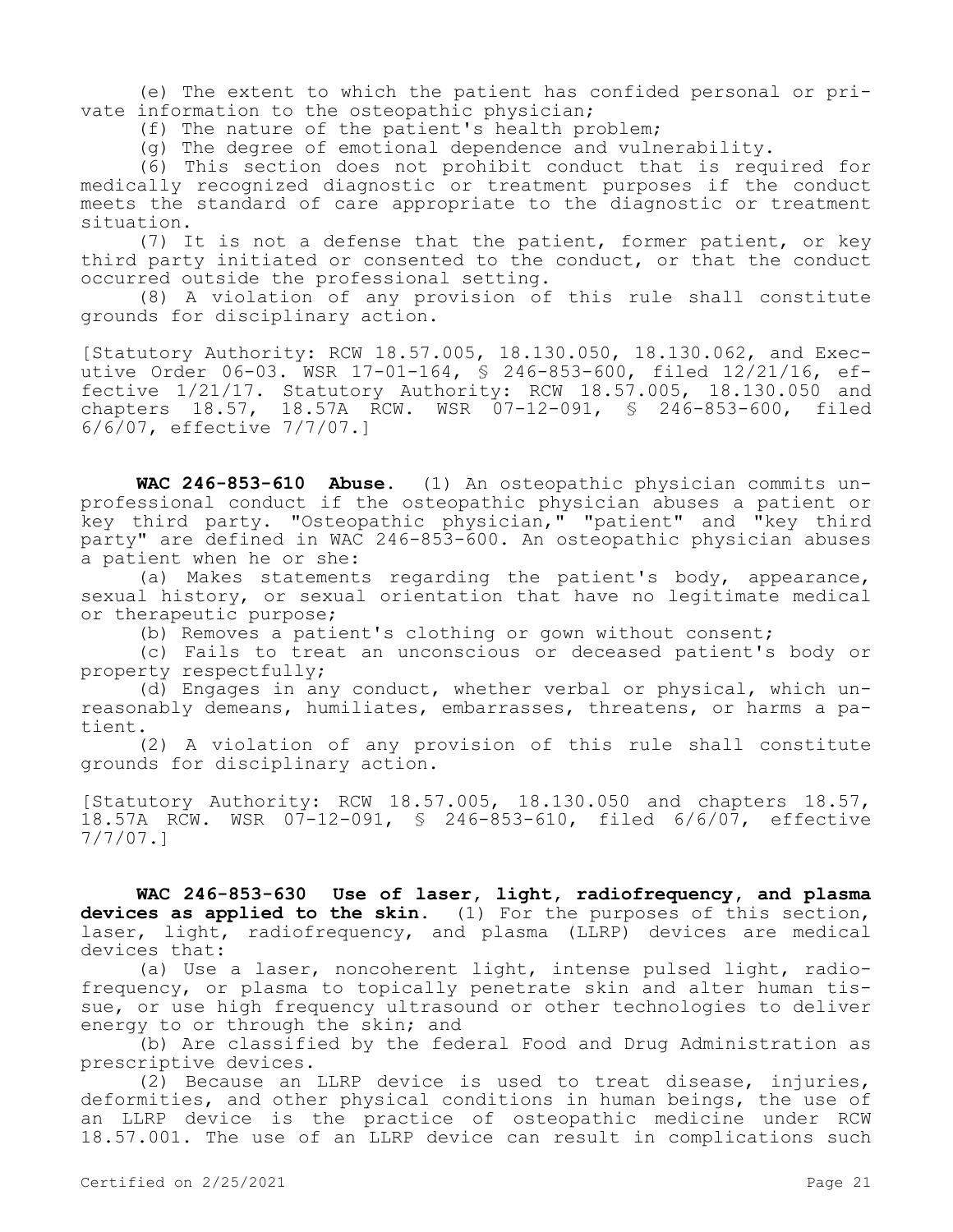as visual impairment, blindness, inflammation, burns, scarring, hypopigmentation and hyperpigmentation.

(3) Use of medical devices using any form of energy to penetrate or alter human tissue for a purpose other than those in subsection (1) of this section constitutes surgery and is outside the scope of this section.

#### OSTEOPATHIC PHYSICIAN RESPONSIBILITIES

(4) An osteopathic physician must be appropriately trained in the physics, safety, and techniques of using LLRP devices prior to using such a device, and must remain competent for as long as the device is used.

(5) An osteopathic physician must use an LLRP device in accordance with standard medical practice.

(6) Prior to authorizing treatment with an LLRP device, an osteopathic physician must take a history, perform an appropriate physical examination, make an appropriate diagnosis, recommend appropriate treatment, obtain the patient's informed consent (including informing the patient that a nonphysician may operate the device), provide instructions for emergency and follow-up care, and prepare an appropriate medical record.

(7) Regardless of who performs LLRP device treatment, the osteopathic physician is ultimately responsible for the safety of the patient.

(8) Regardless of who performs LLRP device treatment, the osteopathic physician is responsible for assuring that each treatment is documented in the patient's medical record.

(9) The osteopathic physician must ensure that there is a quality assurance program for the facility at which LLRP device procedures are performed regarding the selection and treatment of patients. An appropriate quality assurance program shall include the following:

(a) A mechanism to identify complications and problematic effects of treatment and to determine their cause;

(b) A mechanism to review the adherence of supervised professionals to written protocols;

(c) A mechanism to monitor the quality of treatments;

(d) A mechanism by which the findings of the quality assurance program are reviewed and incorporated into future protocols required by subsection (10)(d) of this section and osteopathic physician supervising practices; and

(e) Ongoing training to maintain and improve the quality of treatment and performance of the treating professionals.

OSTEOPATHIC PHYSICIAN DELEGATION OF LLRP TREATMENT

(10) An osteopathic physician who meets the requirements in subsections (1) through (9) of this section may delegate an LLRP device procedure to a properly trained and licensed professional, whose licensure and scope of practice allows the use of a prescriptive LLRP medical device, provided all the following conditions are met:

(a) The treatment in no way involves surgery as that term is understood in the practice of osteopathic medicine;

(b) Such delegated use falls within the supervised professional's lawful scope of practice;

(c) The LLRP device is not used on the globe of the eye;

(d) An osteopathic physician has a written office protocol for the supervised professional to follow in using the LLRP device. A written office protocol must include at a minimum the following: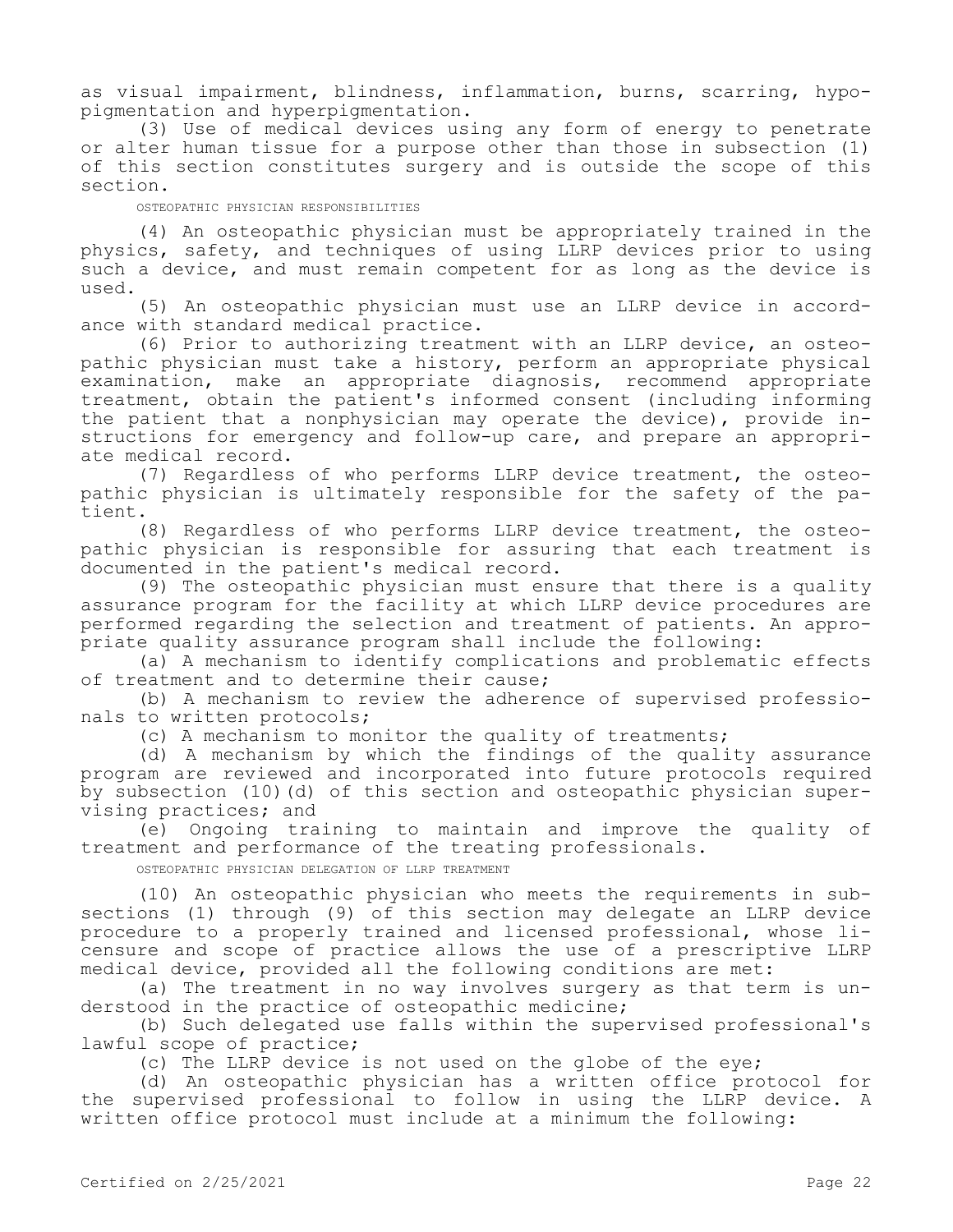(i) The identity of the individual osteopathic physician authorized to use the LLRP device and responsible for the delegation of the procedure;

(ii) A statement of the activities, decision criteria, and plan the supervised professional must follow when performing procedures delegated pursuant to this rule;

(iii) Selection criteria to screen patients for the appropriateness of treatments;

(iv) Identification of devices and settings to be used for patients who meet selection criteria;

(v) Methods by which the specified device is to be operated and maintained;

(vi) A description of appropriate care and follow-up for common complications, serious injury, or emergencies; and

(vii) A statement of the activities, decision criteria, and plan the supervised professional shall follow when performing delegated procedures, including the method for documenting decisions made and a plan for communication or feedback to the authorizing osteopathic physician concerning specific decisions made.

(e) The supervised professional has appropriate training including, but not limited to:

(i) Application techniques of each LLRP device;

(ii) Cutaneous medicine;

(iii) Indications and contraindications for such procedures;

(iv) Preprocedural and postprocedural care;

(v) Potential complications; and

(vi) Infectious disease control involved with each treatment.

(f) The delegating osteopathic physician ensures that the supervised professional uses the LLRP device only in accordance with the written office protocol, and does not exercise independent medical judgment when using the device;

(g) The delegating osteopathic physician shall be on the immediate premises during the patient's initial treatment and be able to treat complications, provide consultation, or resolve problems, if indicated. The supervised professional may complete the initial treatment if the physician is called away to attend to an emergency;

(h) Existing patients with an established treatment plan may continue to receive care during temporary absences of the delegating osteopathic physician provided there is a local back-up physician, licensed under chapter 18.57 or 18.71 RCW, who satisfies the requirements of subsection (4) of this section. The local back-up physician must agree in writing to treat complications, provide consultation or resolve problems if medically indicated. In case of an emergency the delegating osteopathic physician or a back-up physician shall be reachable by phone and able to see the patient within sixty minutes.

(11) The use of, or the delegation of the use of, an LLRP device by an osteopathic physician assistant is covered by WAC 246-854-220.

[Statutory Authority: RCW 18.57.005, 18.130.050, and 18.340.020. WSR 20-09-025, § 246-853-630, filed 4/6/20, effective 5/7/20. Statutory Authority: RCW 18.57.005, 18.57A.020, and 18.130.250. WSR 15-16-085, \$ 246-853-630, filed 7/31/15, effective 8/31/15. Statutory Authority: RCW 18.57.005, 18.57A.020, 18.130.050. WSR 08-20-125, § 246-853-630, filed 10/1/08, effective 11/1/08.]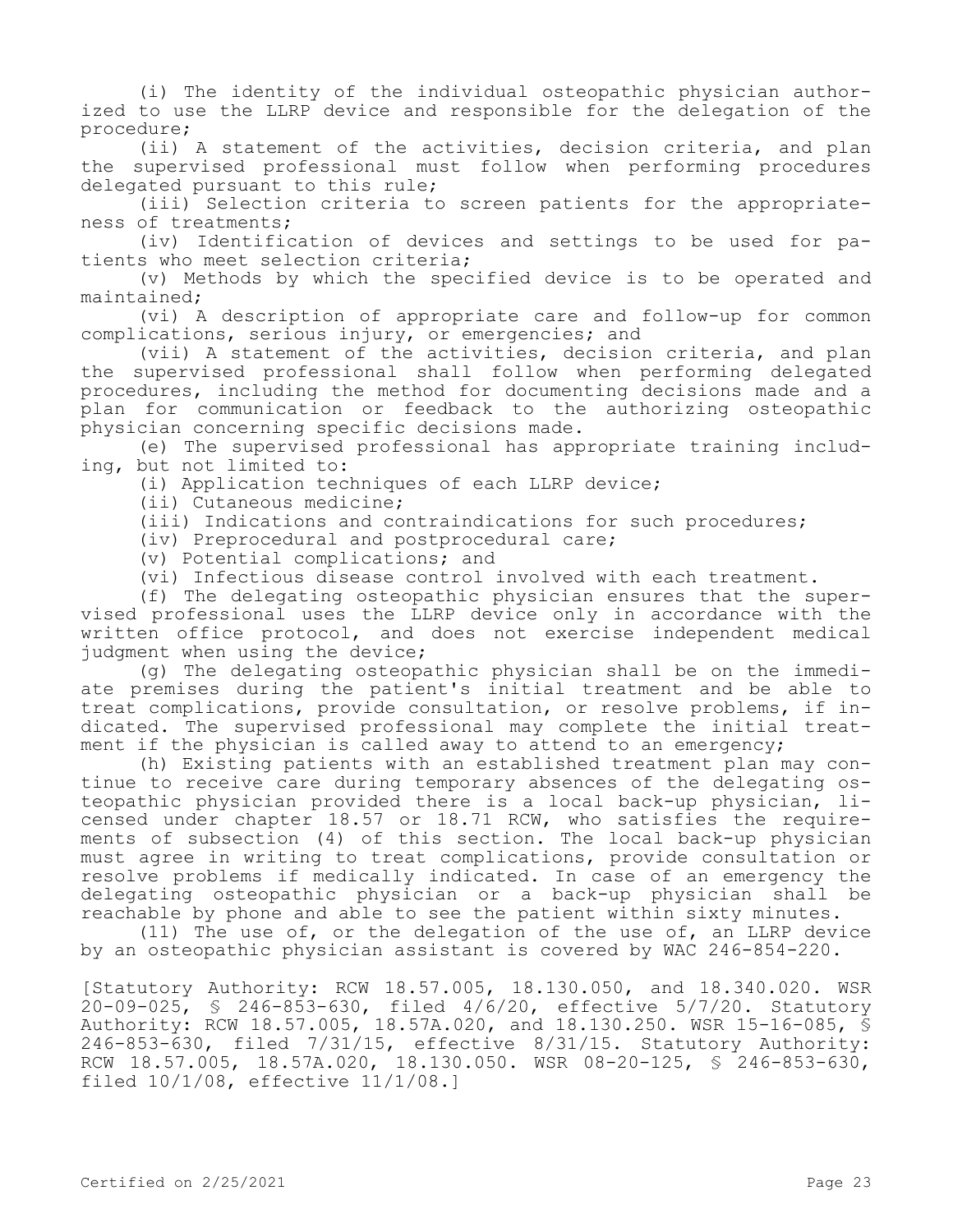# **WAC 246-853-640 Nonsurgical medical cosmetic procedures.** (1) The purpose of this rule is to set forth the duties and responsibilities of an osteopathic physician who delegates the injection of medications or substances for cosmetic purposes or the use of prescription devices for cosmetic purposes. These procedures can result in complications such as visual impairment, blindness, inflammation, burns, scarring, disfiguration, hypopigmentation and hyperpigmentation. The performance of these procedures is the practice of osteopathic medicine under RCW 18.57.001(4).

(2) This rule does not apply to:

(a) Surgery;

(b) The use of prescription lasers, noncoherent light, intense pulsed light, radiofrequency, or plasma as applied to the skin. This is covered in WAC 246-853-630 and 246-854-220;

(c) The practice of a profession by a licensed health care professional under methods or means within the scope of practice permitted by such license;

(d) The use of nonprescription devices; and

(e) Intravenous therapy.

(3) Definitions. These definitions apply throughout this section unless the context clearly requires otherwise.

(a) "Nonsurgical medical cosmetic procedure" means a procedure or treatment that involves the injection of a medication or substance for cosmetic purposes, or the use of a prescription device for cosmetic purposes.

(b) "Osteopathic physician" means an individual licensed under chapter 18.57 RCW.

(c) "Prescription device" means a device that the federal Food and Drug Administration has designated as a prescription device, and can be sold only to persons with prescriptive authority in the state in which they reside.

## OSTEOPATHIC PHYSICIAN RESPONSIBILITIES

(4) An osteopathic physician must be appropriately trained in a nonsurgical medical cosmetic procedure prior to performing the procedure or delegating the procedure. The osteopathic physician must keep a record of his or her training in the office and available for review upon request by a patient or a representative of the board.

(5) Prior to authorizing a nonsurgical medical cosmetic procedure, an osteopathic physician must:

- (a) Take a history;
- (b) Perform an appropriate physical examination;
- (c) Make an appropriate diagnosis;
- (d) Recommend appropriate treatment;
- (e) Obtain the patient's informed consent;
- (f) Provide instructions for emergency and follow-up care; and
- (g) Prepare an appropriate medical record.

(6) Regardless of who performs the nonsurgical medical cosmetic procedure, the osteopathic physician is ultimately responsible for the safety of the patient.

(7) Regardless of who performs the nonsurgical medical cosmetic procedure, the osteopathic physician is responsible for ensuring that each treatment is documented in the patient's medical record.

(8) The osteopathic physician must ensure that there is a quality assurance program for the facility at which nonsurgical medical cosmetic procedures are performed regarding the selection and treatment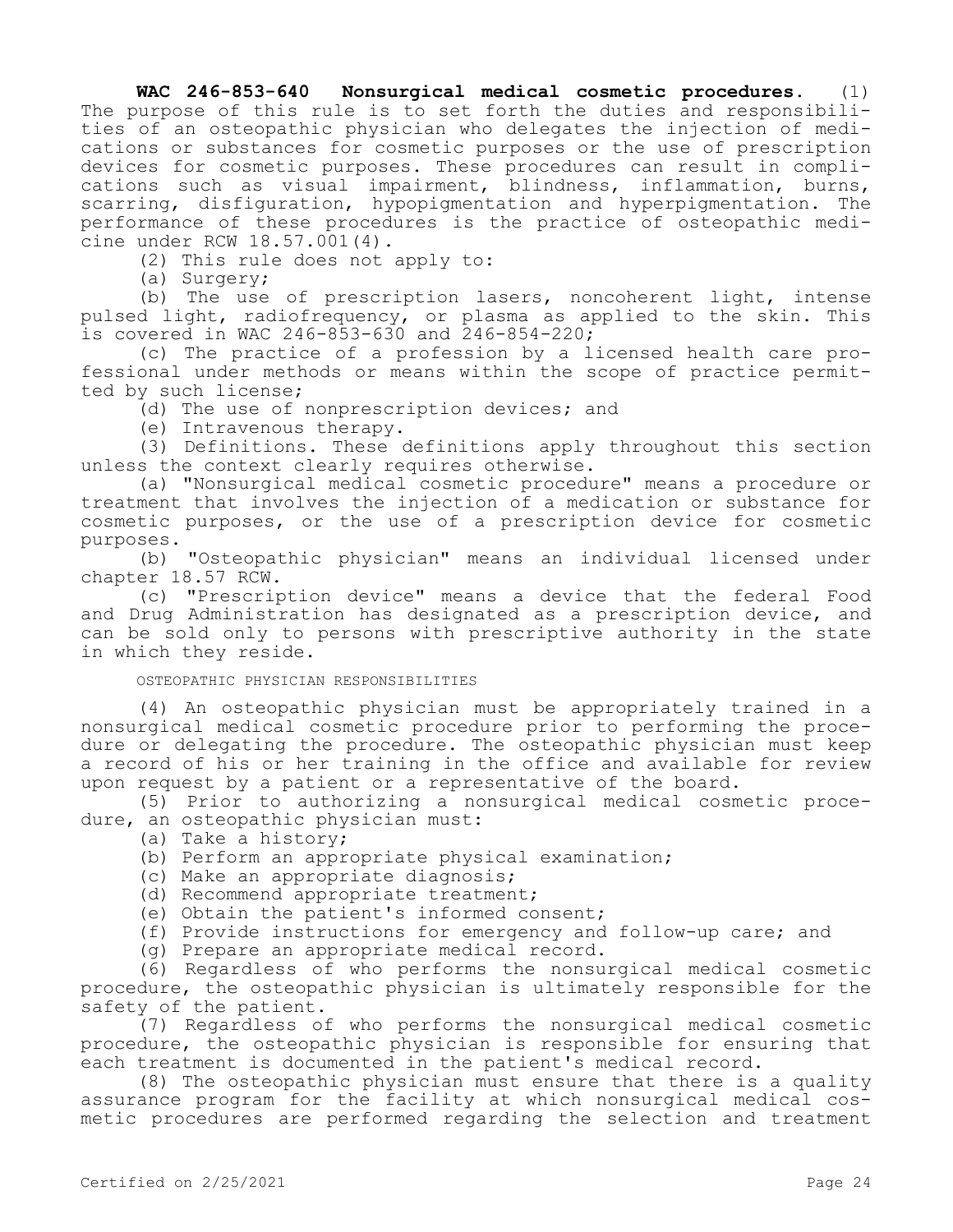of patients. An appropriate quality assurance program must include the following:

(a) A mechanism to identify complications and untoward effects of treatment and to determine their cause;

(b) A mechanism to review the adherence of supervised health care practitioners to written protocols;

(c) A mechanism to monitor the quality of treatments;

(d) A mechanism by which the findings of the quality assurance program are reviewed and incorporated into future protocols required by subsection (10) of this section and osteopathic physician supervising practices; and

(e) Ongoing training to maintain and improve the quality of treatment and performance of supervised health care practitioners.

(9) An osteopathic physician may not sell or give a prescription device or medication to an individual who does not possess prescriptive authority in the state in which the individual resides or practices.

(10) The osteopathic physician must ensure that all equipment used for procedures covered by this section is inspected, calibrated, and certified as safe according to the manufacturer's specifications.

#### PHYSICIAN DELEGATION

(11) An osteopathic physician who meets the above requirements may delegate a nonsurgical medical cosmetic procedure to a properly trained physician assistant, registered nurse or licensed practical nurse, provided all the following conditions are met:

(a) The treatment in no way involves surgery as that term is understood in the practice of medicine;

(b) The osteopathic physician delegates procedures that are within the delegate's lawful scope of practice;

(c) The delegate has appropriate training in, at a minimum:

(i) Techniques for each procedure;

(ii) Cutaneous medicine;

(iii) Indications and contraindications for each procedure;

(iv) Preprocedural and postprocedural care;

(v) Recognition and acute management of potential complications that may result from the procedure; and

(vi) Infectious disease control involved with each treatment.

(d) The osteopathic physician has a written office protocol for the delegate to follow in performing the nonsurgical medical cosmetic procedure. A written office protocol must include, at a minimum, the following:

(i) The identity of the osteopathic physician responsible for the delegation of the procedure;

(ii) Selection criteria to screen patients for the appropriateness of treatment;

(iii) A description of appropriate care and follow-up for common complications, serious injury, or emergencies; and

(iv) A statement of the activities, decision criteria, and plan the delegate shall follow when performing delegated procedures, including the method for documenting decisions made and a plan for communication or feedback to the authorizing osteopathic physician concerning specific decisions made.

(e) The osteopathic physician ensures that the delegate performs each procedure in accordance with the written office protocol;

(f) Each patient signs a consent form prior to treatment that lists foreseeable side effects and complications, and the identity and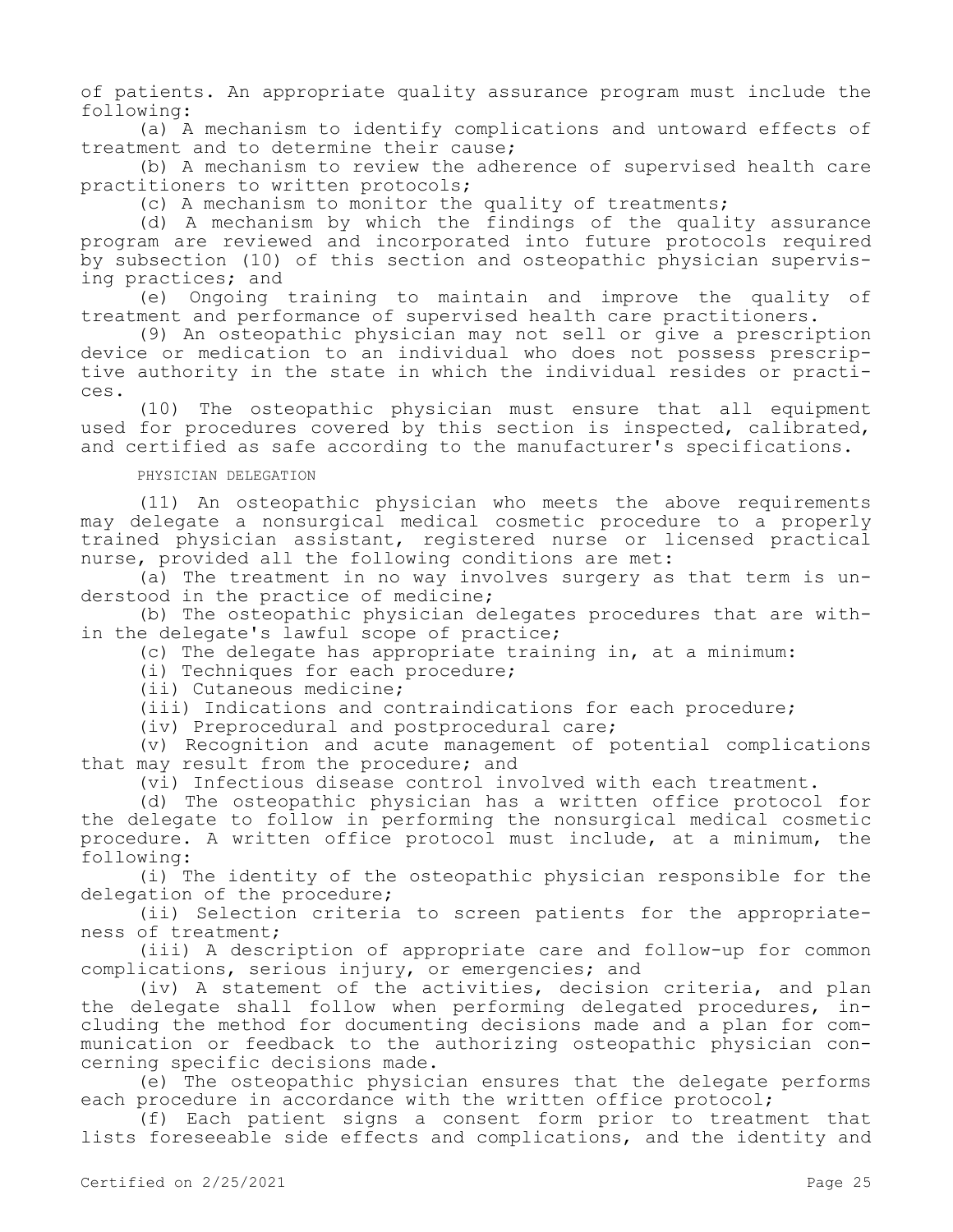license of the delegate or delegates who will perform the procedure; and

(g) Each delegate performing a procedure covered by this section must be readily identified by a name tag or similar means so that the patient understands the identity and license of the treating delegate.

(12) If an osteopathic physician delegates the performance of a procedure that uses a medication or substance, whether or not approved by the federal Food and Drug Administration for the particular purpose for which it is used, the osteopathic physician must be on-site during the procedure.

(13) If the physician is unavailable to supervise a delegate as required by this section, the osteopathic physician must make arrangements for an alternate physician to provide the necessary supervision. The alternate supervisor must be familiar with the protocols in use at the site, will be accountable for adequately supervising the treatment pursuant to the protocols, and must have comparable training as the primary supervising osteopathic physician.

(14) An osteopathic physician may not permit a delegate to further delegate the performance of a nonsurgical medical cosmetic procedure to another individual.

[Statutory Authority: RCW 18.57.005, 18.57A.020, and 18.130.050(4). WSR 11-08-024, § 246-853-640, filed 3/31/11, effective 5/1/11.]

WAC 246-853-650 Safe and effective analgesia and anesthesia ad-<br> **tration in office-based settings.** (1) Purpose. The purpose of ministration in office-based settings. this rule is to promote and establish consistent standards, continuing competency, and to promote patient safety. The board of osteopathic medicine and surgery establishes the following rule for physicians licensed under chapter 18.57 RCW who perform surgical procedures and use anesthesia, analgesia or sedation in office-based settings.

(2) Definitions. The following terms used in this subsection apply throughout this rule unless the text clearly indicates otherwise:

(a) "Board" means the board of osteopathic medicine and surgery.

(b) "Deep sedation" or "analgesia" means a drug-induced depression of consciousness during which patients cannot be easily aroused but respond purposefully following repeated or painful stimulation. The ability to independently maintain ventilatory function may be impaired. Patients may require assistance in maintaining a patent airway, and spontaneous ventilation may be inadequate. Cardiovascular function is maintained.

(c) "General anesthesia" means a state of unconsciousness intentionally produced by anesthetic agents, with absence of pain sensation over the entire body, in which the patient is without protective reflexes and is unable to maintain an airway. Sedation that unintentionally progresses to the point at which the patent is without protective reflexes and is unable to maintain an airway is not considered general anesthesia.

(d) "Local infiltration" means the process of infusing a local anesthetic agent into the skin and other tissues to allow painless wound irrigation, exploration and repair, and other procedures, including procedures such as retrobulbar or periorbital ocular blocks only when performed by a board eligible or board certified ophthalmologist. It does not include procedures in which local anesthesia is injected into areas of the body other than skin or muscle where significant cardiovascular or respiratory complications may result.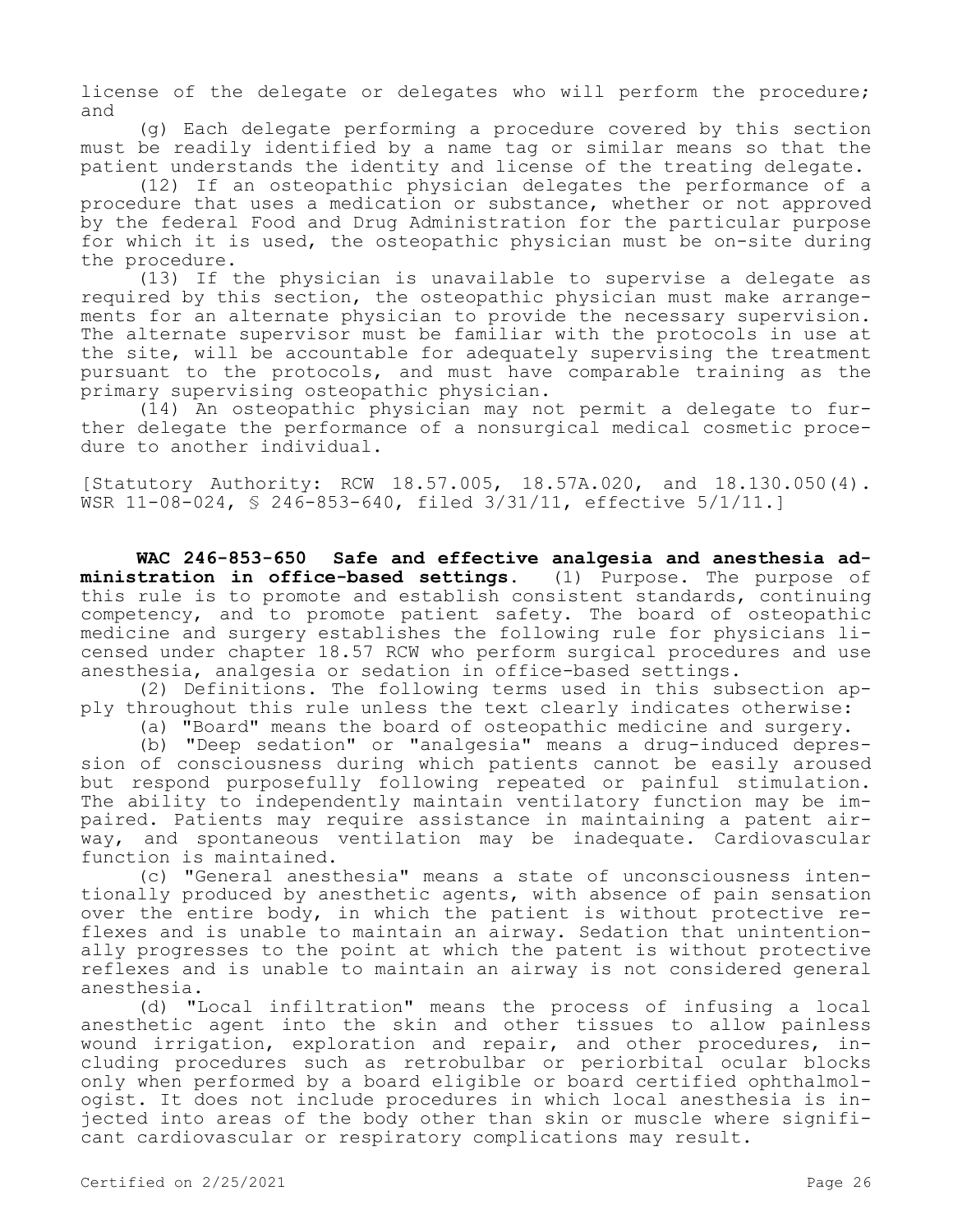(e) "Major conduction anesthesia" means the administration of a drug or combination of drugs to interrupt nerve impulses without loss of consciousness, such as epidural, caudal, or spinal anesthesia, lumbar or brachial plexus blocks, and intravenous regional anesthesia. Major conduction anesthesia does not include isolated blockade of small peripheral nerves, such as digital nerves.

(f) "Minimal sedation" or "analgesia" means a drug-induced state during which patients respond normally to verbal commands. Although cognitive function and coordination may be impaired, ventilatory and cardiovascular functions are unaffected. Minimal sedation is limited to oral or intramuscular medications, or both.

(g) "Moderate sedation" or "analgesia" means a drug-induced depression of consciousness during which patients respond purposefully to verbal commands, either alone or accompanied by tactile stimulation. No interventions are required to maintain a patent airway, and spontaneous ventilation is adequate. Cardiovascular function is maintained.

(h) "Office-based surgery" means any surgery or invasive medical procedure requiring analgesia or sedation, including, but not limited to, local infiltration for tumescent liposuction performed in a location other than a hospital, or hospital-associated surgical center licensed under chapter 70.41 RCW, or an ambulatory surgical facility licensed under chapter 70.230 RCW.

(i) "Physician" means an osteopathic physician licensed under chapter 18.57 RCW.

(3) Exemptions. This rule does not apply to physicians when:

(a) Performing surgery and medical procedures that require only minimal sedation (anxiolysis), or infiltration of local anesthetic around peripheral nerves. Infiltration around peripheral nerves does not include infiltration of local anesthetic agents in an amount that exceeds the manufacturer's published recommendations.

(b) Performing surgery in a hospital or hospital-associated surgical center licensed under chapter 70.41 RCW, or an ambulatory surgical facility licensed under chapter 70.230 RCW.

(c) Performing surgery using general anesthesia. Facilities in which physicians perform procedures in which general anesthesia is a planned event are regulated by rules related to hospitals or hospitalassociated surgical centers licensed under chapter 70.41 RCW, or ambulatory surgical facilities licensed under chapter 70.230 RCW.

(d) Performing oral and maxillofacial surgery, and the physician:

(i) Is licensed both as a physician under chapter 18.57 RCW and as a dentist under chapter 18.32 RCW;

(ii) Complies with dental quality assurance commission regulations;

(iii) Holds a valid:

- (A) Moderate sedation permit; or
- (B) Moderate sedation with parenteral agents permit; or

(C) General anesthesia and deep sedation permit; and

(iv) Practices within the scope of his or her specialty.

(4) Application of rule. This rule applies to physicians practicing independently or in a group setting who perform office-based surgery employing one or more of the following levels of sedation or anesthesia:

(a) Moderate sedation or analgesia; or

(b) Deep sedation or analgesia; or

(c) Major conduction anesthesia.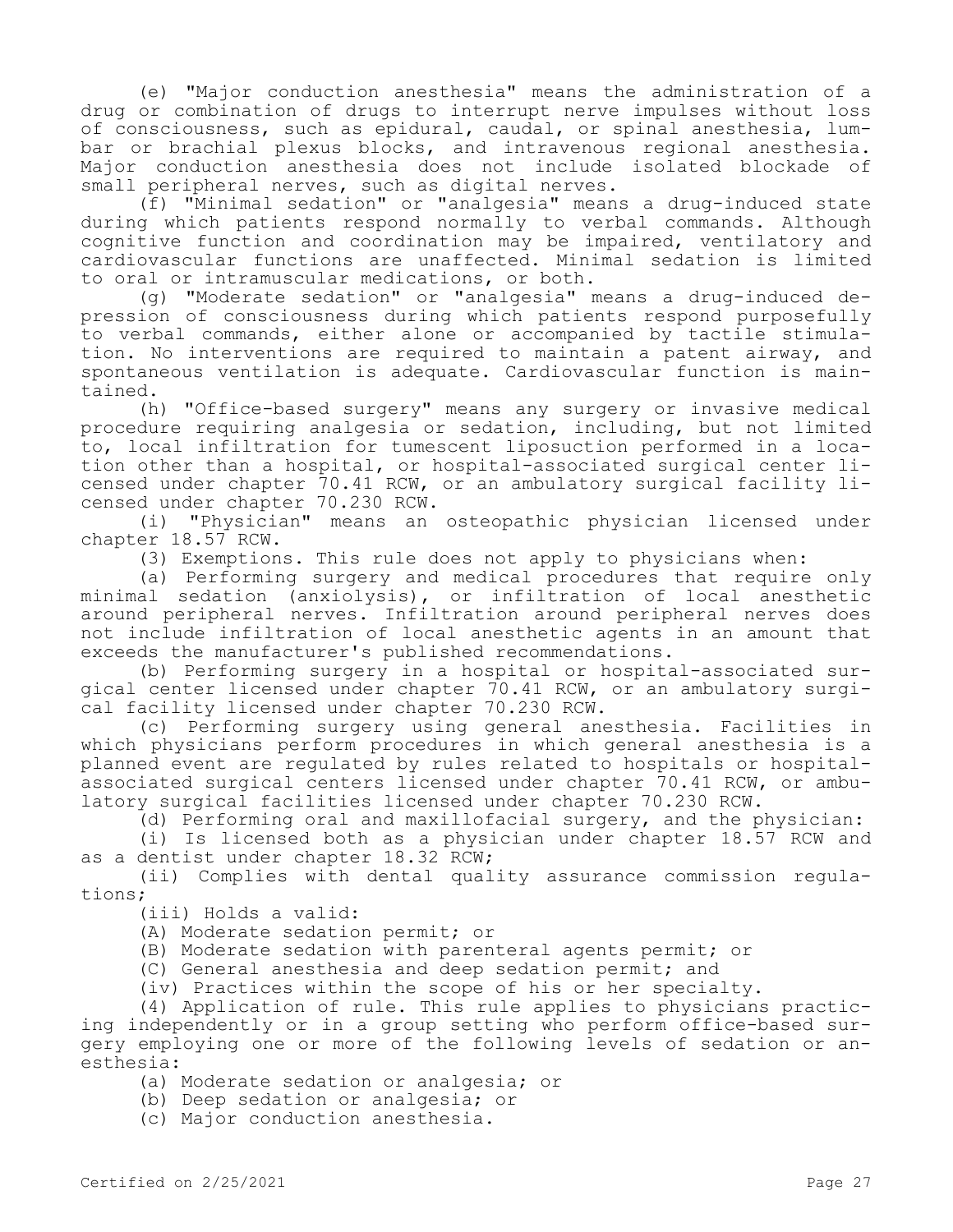(5) Accreditation or certification. Within three hundred sixtyfive calendar days of the effective date of this rule, a physician who performs a procedure under this rule must ensure that the procedure is performed in a facility that is appropriately equipped and maintained to ensure patient safety through accreditation or certification and in good standing from one of the following:

(a) The Joint Commission (JC);

(b) The Accreditation Association for Ambulatory Health Care (AAAHC);

(c) The American Association for Accreditation of Ambulatory Surgery Facilities (AAAASF);

(d) The Centers for Medicare and Medicaid Services (CMS); or

(e) Planned Parenthood Federation of America or the National Abortion Federation, for facilities limited to office-based surgery for abortion or abortion-related services.

(6) Competency. When an anesthesiologist or certified registered nurse anesthetist is not present, the physician performing officebased surgery and using a form of sedation defined in subsection (4) of this section must be competent and qualified both to perform the operative procedure and to oversee the administration of intravenous sedation and analgesia.

(7) Qualifications for administration of sedation and analgesia may include:

(a) Completion of a continuing medical education course in conscious sedation; or

(b) Relevant training in a residency training program; or

(c) Having privileges for conscious sedation granted by a hospital medical staff.

(8) Resuscitative preparedness. At least one licensed health care practitioner currently certified in advanced resuscitative techniques appropriate for the patient age group (e.g., advanced cardiac life support (ACLS), pediatric advanced life support (PALS) or advanced pediatric life support (APLS)) must be present or immediately available with age-size appropriate resuscitative equipment throughout the procedure and until the patient has met the criteria for discharge from the facility.

(9) Sedation, assessment and management.

(a) Sedation is a continuum. Depending on the patient's response to drugs, the drugs administered, and the dose and timing of drug administration, it is possible that a deeper level of sedation will be produced than initially intended.

(b) If an anesthesiologist or certified registered nurse anesthetist is not present, a physician intending to produce a given level of sedation should be able to "rescue" patients who enter a deeper level of sedation than intended.

(c) If a patient enters into a deeper level of sedation than planned, the physician must return the patient to the lighter level of sedation as quickly as possible, while closely monitoring the patient to ensure the airway is patent, the patient is breathing, and that oxygenation, the heart rate, and blood pressure are within acceptable values. A physician who returns a patient to a lighter level of sedation in accordance with this subsection (c) does not violate subsection (10) of this section.

(10) Separation of surgical and monitoring functions.

(a) The physician performing the surgical procedure must not administer the intravenous sedation, or monitor the patient.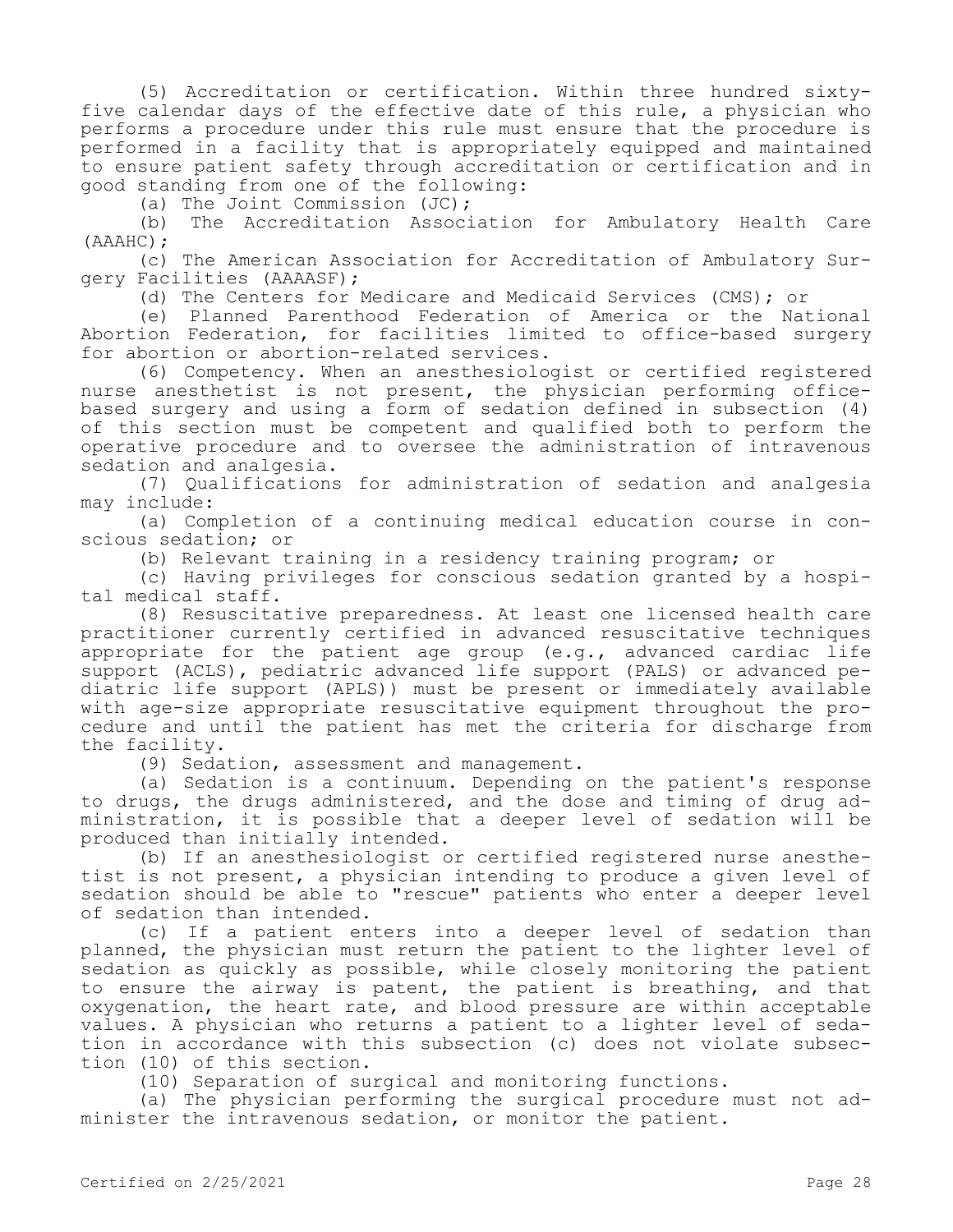(b) The licensed health care practitioner, designated by the physician to administer intravenous medications and monitor the patient who is under moderate sedation, may assist the operating physician with minor, interruptible tasks of short duration once the patient's level of sedation and vital signs have been stabilized, provided that adequate monitoring of the patient's condition is maintained. The licensed health care practitioner who administers intravenous medications and monitors a patient under deep sedation or analgesia must not perform or assist in the surgical procedure.

(11) Emergency care and transfer protocols. A physician performing office-based surgery must ensure that in the event of a complication or emergency:

(a) All office personnel are familiar with a written and documented plan to timely and safely transfer patients to an appropriate hospital.

(b) The plan must include arrangements for emergency medical services and appropriate escort of the patient to the hospital.

(12) Medical record. The physician performing office-based surgery must maintain a legible, complete, comprehensive and accurate medical record for each patient.

(a) The medical record must include:

(i) Identity of the patient;

(ii) History and physical, diagnosis and plan;

(iii) Appropriate lab, X-ray or other diagnostic reports;

(iv) Appropriate preanesthesia evaluation;

(v) Narrative description of procedure;

(vi) Pathology reports, if relevant;

(vii) Documentation of which, if any, tissues and other specimens have been submitted for histopathologic diagnosis;

(viii) Provision for continuity of postoperative care; and

(ix) Documentation of the outcome and the follow-up plan.

(b) When moderate or deep sedation or major conduction anesthesia is used, the patient medical record must include a separate anesthesia record that documents:

(i) Type of sedation or anesthesia used;

(ii) Drugs (name and dose) and time of administration;

(iii) Documentation at regular intervals of information obtained from intraoperative and postoperative monitoring;

(iv) Fluids administered during the procedure;

(v) Patient weight;

(vi) Level of consciousness;

(vii) Estimated blood loss;

(viii) Duration of procedure; and

(ix) Any complication or unusual events related to the procedure or sedation/anesthesia.

[Statutory Authority: RCW 18.57.005 and 18.130.050. WSR 11-01-117, § 246-853-650, filed 12/17/10, effective 1/17/11.]

## **OPIOID PRESCRIBING—GENERAL PROVISIONS**

**WAC 246-853-660 Intent and scope.** WAC 246-853-660 through 246-853-790 govern the prescribing of opioids in the treatment of pain.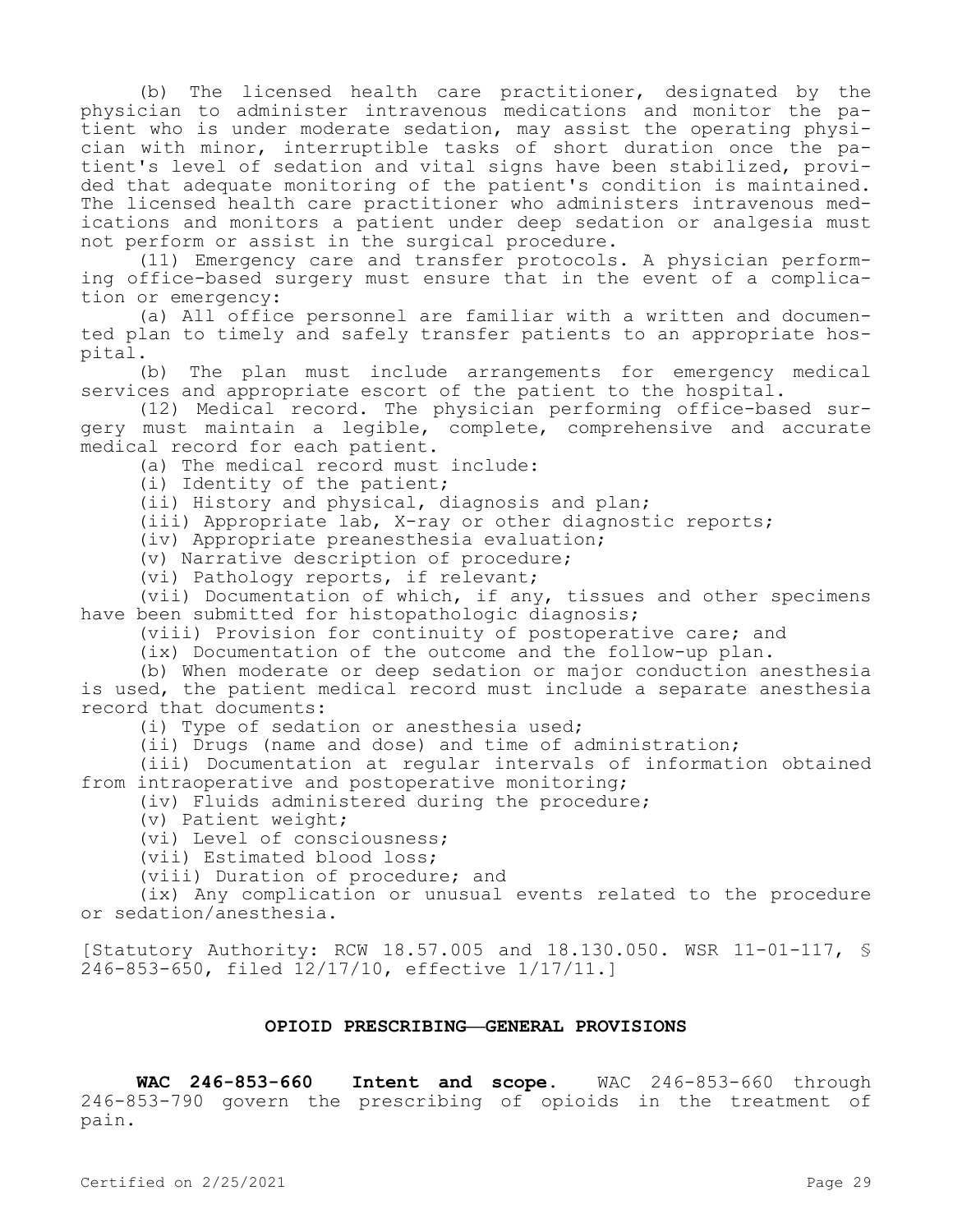[Statutory Authority: RCW 18.57.800, 18.57A.800 and 2017 c 297. WSR 18-20-087, § 246-853-660, filed 10/1/18, effective 11/1/18. Statutory Authority: RCW 18.57.285, 18.57A.090, 18.57.005, 18.57A.020. WSR 11-10-062, § 246-853-660, filed 5/2/11, effective 7/1/11.]

**WAC 246-853-661 Exclusions.** WAC 246-853-660 through 246-853-790 do not apply to:

(1) The treatment of patients with cancer-related pain;

(2) The provision of palliative, hospice, or other end-of-life care;

(3) The treatment of inpatient hospital patients. As used in this section, "inpatient" means a person who has been admitted to a hospital for more than twenty-four hours; or

(4) The provision of procedural premedications.

[Statutory Authority: RCW 18.57.800, 18.57A.800 and 2017 c 297. WSR 18-20-087, § 246-853-661, filed 10/1/18, effective 11/1/18. Statutory Authority: RCW 18.57.285, 18.57A.090, 18.57.005, 18.57A.020. WSR 11-10-062, § 246-853-661, filed 5/2/11, effective 7/1/11.]

**WAC 246-853-662 Definitions.** The definitions in this section apply in WAC 246-853-660 through 246-853-790 unless the context clearly requires otherwise.

(1) "Aberrant behavior" means behavior that indicates misuse, diversion, or substance use disorder. This includes, but is not limited to, multiple early refills or obtaining prescriptions of the same or similar drugs from more than one osteopathic physician or other health care practitioner.

(2) "Acute pain" means the normal, predicted physiological response to a noxious chemical, thermal, or mechanical stimulus and typically is associated with invasive procedures, trauma, and disease. Acute pain is considered to be six weeks or less in duration.

(3) "Biological specimen test" or "biological specimen testing" means tests of urine, hair, or other biological samples for various drugs and metabolites.

(4) "Cancer-related pain" means pain resulting from cancer in a patient who is less than two years postcompletion of curative anticancer treatment with current evidence of disease.

(5) "Chronic pain" means a state in which pain persists beyond the usual course of an acute disease or healing of an injury, or that may or may not be associated with an acute or chronic pathologic process that causes continuous or intermittent pain over months or years. Chronic pain may include pain resulting from cancer or treatment of cancer in a patient who is two years postcompletion of curative anticancer treatment with no current evidence of disease.

(6) "High-dose" means ninety milligrams MED, or more, per day.

(7) "High-risk" is a category of patient at increased risk of morbidity or mortality, such as from comorbidities, polypharmacy, history of substance use disorder or abuse, aberrant behavior, high-dose opioid prescription, or the use of any central nervous system depressant.

(8) "Hospice" means a model of care that focuses on relieving symptoms and supporting patients with a life expectancy of six months or less.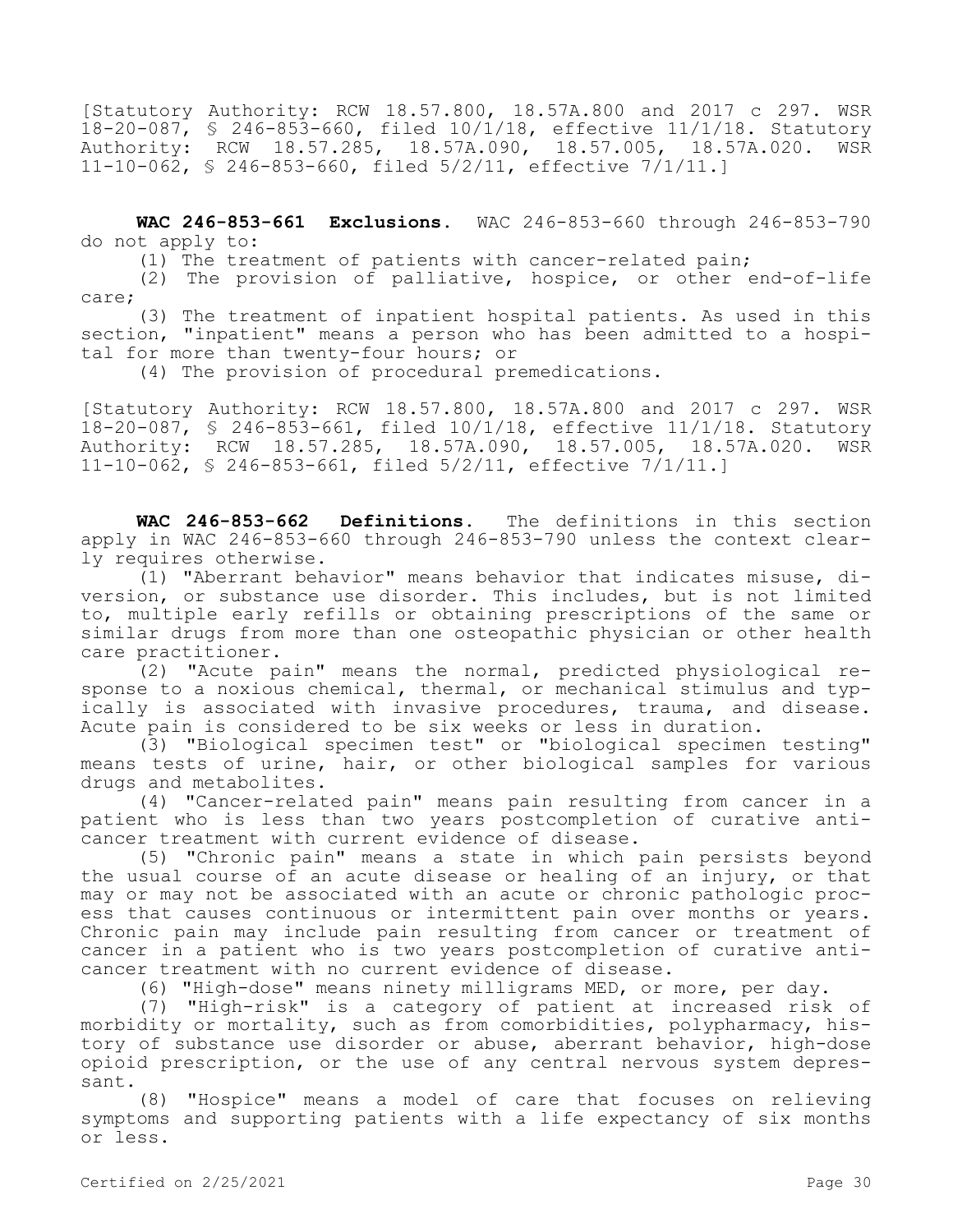(9) "Hospital" means any institution, place, building, or agency licensed by the department under chapter 70.41 or 71.12 RCW, or designated under chapter 72.23 RCW to provide accommodations, facilities, and services over a continuous period of twenty-four hours or more, for observation, diagnosis, or care of two or more individuals not related to the operator who are suffering from illness, injury, deformity, or abnormality, or from any other condition for which obstetrical, medical, or surgical services would be appropriate for care or diagnosis.

(10) "Low-risk" means a category of patient at low risk of opioid-induced morbidity or mortality, based on factors and combinations of factors such as medical and behavioral comorbidities, polypharmacy, and dose of opioids of less than a fifty milligram morphine equivalent dose.

(11) "Medication assisted treatment" or "MAT" means the use of pharmacologic therapy, often in combination with counseling and behavioral therapies, for the treatment of substance use disorders.

(12) "Moderate-risk" means a category of patient at a moderate risk of opioid-induced morbidity or mortality, based on factors and combinations of factors such as medical and behavioral comorbidities, polypharmacy, past history of substance use disorder or abuse, aberrant behavior, and dose of opioids between fifty and ninety milligram morphine equivalent doses.

(13) "Morphine equivalent dose" or "MED" means a conversion of various opioids to a morphine equivalent dose by the use of accepted conversion tables.

(14) "Multidisciplinary pain clinic" means a facility that provides comprehensive pain management and includes care provided by multiple available disciplines, practitioners, or treatment modalities.

(15) "Nonoperative pain" means acute pain which does not occur as a result of surgery.

(16) "Opioid analgesic" or "opioid" means a drug that is either an opiate derived from the opium poppy or opiate-like that is a semisynthetic or synthetic drug. Examples include morphine, codeine, hydrocodone, oxycodone, fentanyl, meperidine, and methadone.

(17) "Palliative" means care that improves the quality of life of patients and their families facing serious, advanced, or life-threatening illness. With palliative care particular attention is given to the prevention, assessment, and treatment of pain and other symptoms, and to the provision of psychological, spiritual, and emotional support.

(18) "Pain" means an unpleasant sensory or emotional experience associated with actual or potential tissue damage, or described in terms of such damage.

(19) "Perioperative pain" means acute pain that occurs as the result of surgery.

(20) "Prescription monitoring program" or "PMP" means the Washington state prescription monitoring program authorized under chapter 70.225 RCW.

(21) "Practitioner" means an advanced registered nurse practitioner licensed under chapter 18.79 RCW, a dentist licensed under chapter 18.32 RCW, a physician licensed under chapter 18.71 or 18.57 RCW, a physician assistant licensed under chapter 18.71A or 18.57A RCW, or a podiatric physician licensed under chapter 18.22 RCW.

(22) "Subacute pain" is considered to be a continuation of pain, of six to twelve weeks in duration.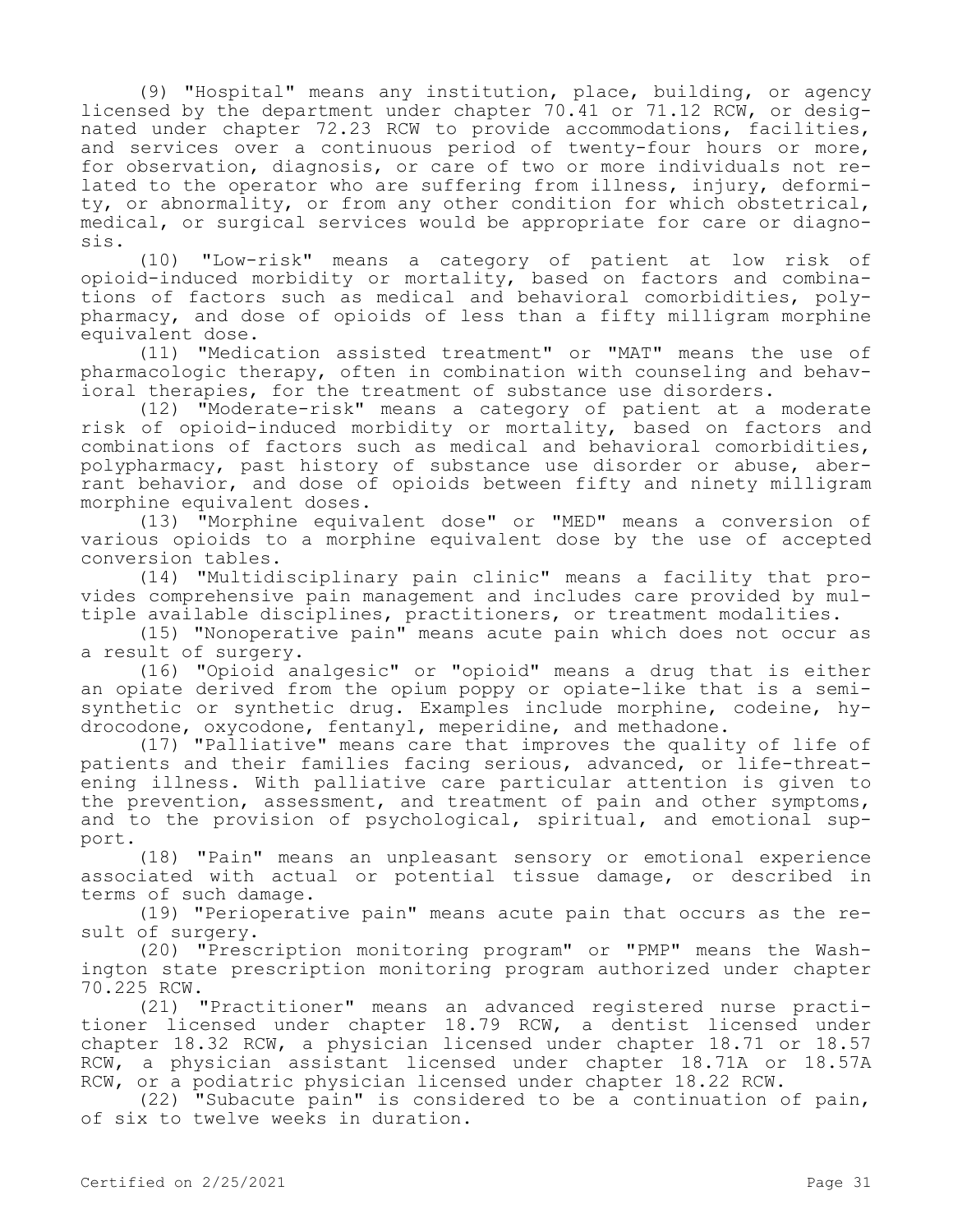(23) "Substance use disorder" means a primary, chronic, neurobiological disease with genetic, psychosocial, and environmental factors influencing its development and manifestations. Substance use disorder is not the same as physical dependence or tolerance characterized by behaviors that include, but are not limited to, impaired control over drug use, craving, compulsive use, or continued use despite harm.

[Statutory Authority: RCW 18.57.800, 18.57A.800 and 2017 c 297. WSR 18-20-087, § 246-853-662, filed 10/1/18, effective 11/1/18. Statutory Authority: RCW 18.57.285, 18.57A.090, 18.57.005, 18.57A.020. WSR 11-10-062, § 246-853-662, filed 5/2/11, effective 7/1/11.]

**WAC 246-853-675 Patient notification, secure storage, and disposal.** (1) The osteopathic physician shall discuss with the patient educating them of risks associated with the use of opioids, including the risk of dependence and overdose, as appropriate to the medical condition, type of patient, and phase of treatment. The osteopathic physician shall document such notification in the patient record.

(2) Patient notification must occur, at a minimum, at the following points of treatment:

(a) The first issuance of a prescription for an opioid; and

(b) The transition between phases of treatment, as follows:

(i) Acute nonoperative pain or acute perioperative pain to subacute pain; and

(ii) Subacute pain to chronic pain.

(3) Patient written notification must include information regarding:

(a) Pain management alternatives to opioid medications as provided in RCW  $69.50.317$  (1)(b) and WAC 246-853-680;

(b) The safe and secure storage of opioid prescriptions;

(c) The proper disposal of unused opioid medications including, but not limited to, the availability of recognized drug take-back programs; and

(d) The patient's right to refuse an opioid prescription or order for any reason. If a patient indicates a desire to not receive an opioid, the osteopathic physician shall document the patient's request and avoid prescribing or ordering opioids, unless the request is revoked by the patient.

(4) The requirements in this section do not apply to the administration of an opioid including, but not limited to, the following situations:

(a) Emergent care;

(b) Where patient pain represents a significant health risk;

(c) Procedures involving the actual administration of an opioid or anesthesia;

(d) When the patient is unable to grant or revoke consent; or

(e) MAT for substance use disorders.

(5) If the patient is under eighteen years old or is not competent, the discussion required by subsection (1) of this section must include the patient's parent, guardian, or the person identified in RCW 7.70.065, unless otherwise provided by law.

(6) The requirements of this section may be satisfied with a document provided by the department of health.

(7) The requirements of this section may be satisfied by an osteopathic physician designating any individual who holds a credential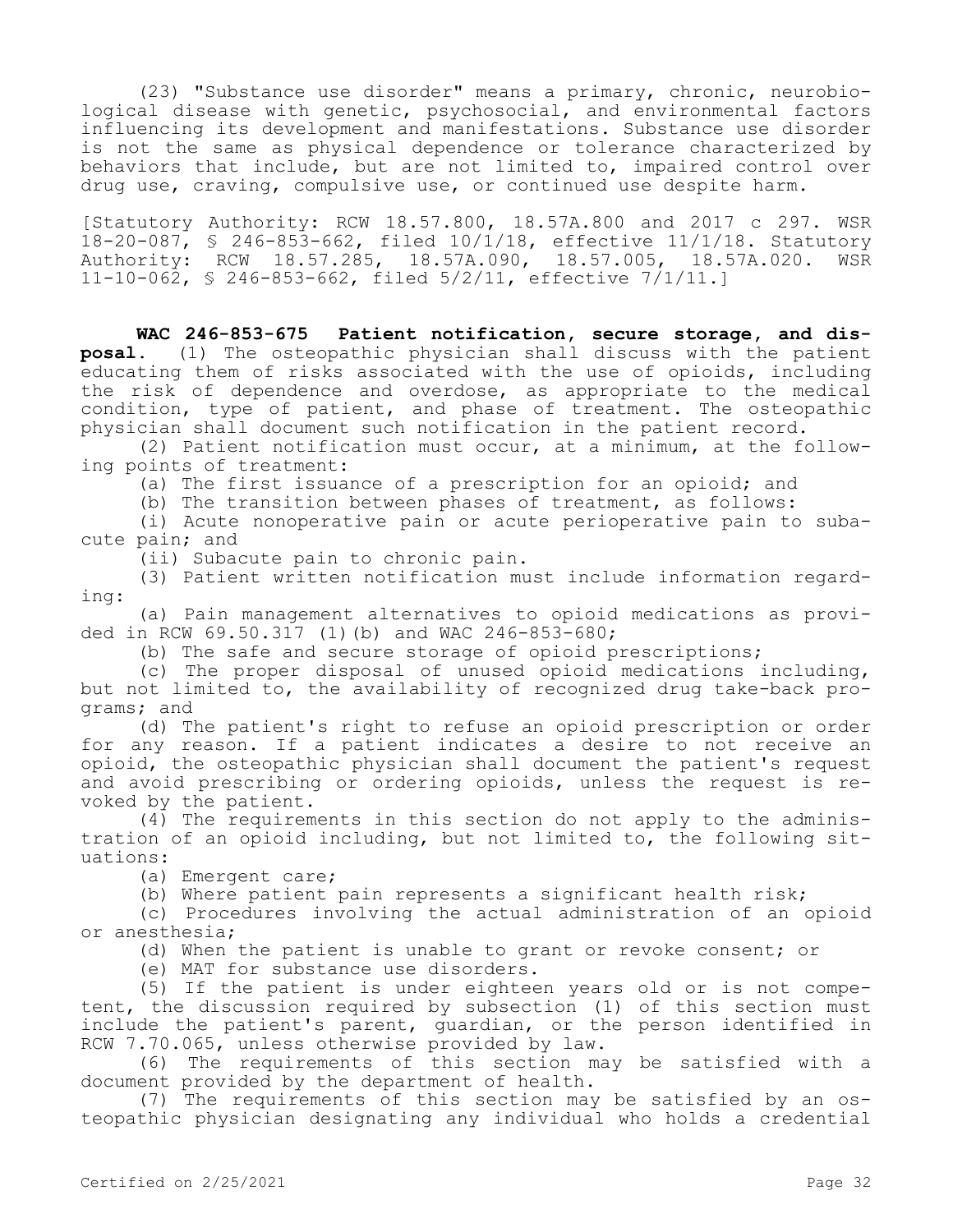issued by a disciplining authority under RCW 18.130.040 to provide the information.

[Statutory Authority: RCW 18.57.005, 18.57.810, 18.57A.810, and 69.50.317. WSR 20-03-148, § 246-853-675, filed 1/21/20, effective 2/21/20. Statutory Authority: RCW 18.57.800, 18.57A.800 and 2017 c 297. WSR 18-20-087, § 246-853-675, filed 10/1/18, effective 11/1/18.]

**WAC 246-853-680 Use of alternative modalities for pain treatment.** The osteopathic physician shall consider multimodal pharmacologic and nonpharmacologic therapy for pain rather than defaulting to the use of opioid therapy alone whenever reasonable, evidence-based, clinically appropriate alternatives exist. An osteopathic physician may combine opioids with other medications and treatments including, but not limited to, acetaminophen, acupuncture, chiropractic, cognitive behavior therapy, nonsteroidal anti-inflammatory drugs (NSAIDs), osteopathic manipulative treatment, physical therapy, massage, or sleep hygiene.

[Statutory Authority: RCW 18.57.800, 18.57A.800 and 2017 c 297. WSR 18-20-087, § 246-853-680, filed 10/1/18, effective 11/1/18.]

**WAC 246-853-685 Continuing education requirements for opioid prescribing.** (1) In order to prescribe an opioid in Washington state, an osteopathic physician licensed to prescribe opioids shall complete a one-time continuing education requirement regarding best practices in the prescribing of opioids and the current opioid prescribing rules in this chapter. The continuing education must be at least one hour in length.

(2) The osteopathic physician shall complete the one-time continuing education requirement described in subsection (1) of this section by the end of the osteopathic physician's first full continuing education reporting period after January 1, 2019, or during the first full continuing education reporting period after initial licensure, whichever is later.

(3) The continuing education required under this section counts toward meeting any applicable continuing education requirements.

[Statutory Authority: RCW 18.57.800, 18.57A.800 and 2017 c 297. WSR 18-20-087, § 246-853-685, filed 10/1/18, effective 11/1/18.]

### **OPIOID PRESCRIBING—ACUTE NONOPERATIVE PAIN AND ACUTE PERIOPERATIVE PAIN**

**WAC 246-853-690 Patient evaluation and patient record.** Prior to prescribing opioids for acute nonoperative pain or acute perioperative pain, the osteopathic physician shall:

(1) Conduct and document an appropriate history and physical examination, including screening for risk factors for overdose and severe postoperative pain;

(2) Evaluate the nature and intensity of the pain or anticipated pain following surgery; and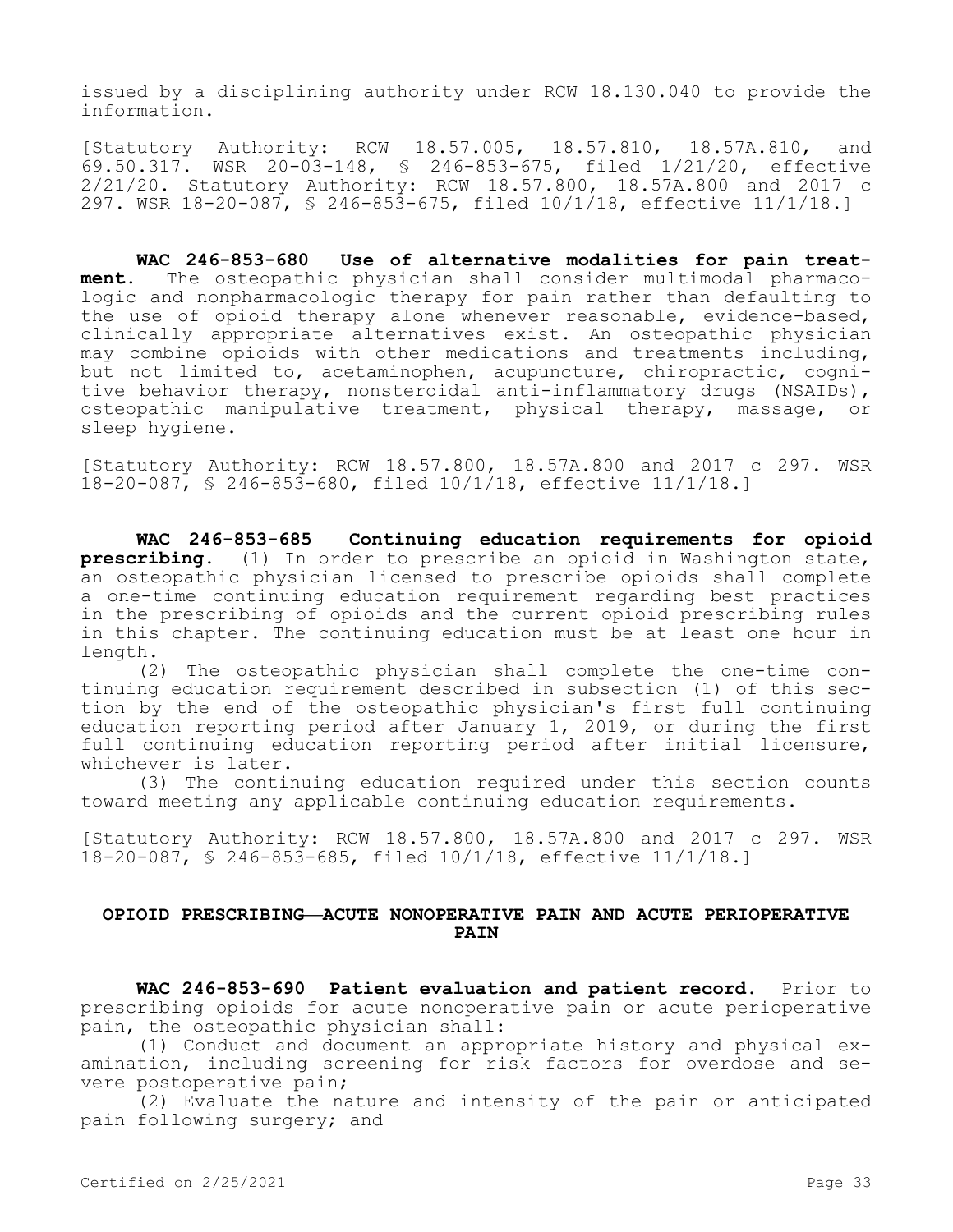(3) Inquire about any other medications the patient is prescribed or is taking, including date, type, dosage and quantity prescribed.

[Statutory Authority: RCW 18.57.800, 18.57A.800 and 2017 c 297. WSR 18-20-087, § 246-853-690, filed 10/1/18, effective 11/1/18.]

**WAC 246-853-695 Treatment plan—Acute nonoperative pain.** The osteopathic physician shall comply with the requirements in this section when prescribing opioid analgesics for acute nonoperative pain and shall document completion of these requirements in the patient record:

(1) The osteopathic physician shall consider prescribing nonopioid analgesics as the first line of pain control in patients in accordance with the provisions of WAC 246-853-680, unless not clinically appropriate.

(2) The osteopathic physician, or their designee, shall conduct queries of the PMP in accordance with the provisions of WAC 246-853-790 to identify any Schedule II-V medications or drugs of concern received by the patient and document their review and any concerns.

(3) If the osteopathic physician prescribes opioids for effective pain control, such prescription must not be in a greater quantity than needed for the expected duration of pain severe enough to require opioids.

(a) A three-day supply or less will often be sufficient.

(b) More than a seven-day supply will rarely be needed.

(c) The osteopathic physician shall not prescribe beyond a sevenday supply without clinical documentation in the patient record to justify the need for such a quantity.

(4) The osteopathic physician shall reevaluate the patient who does not follow the expected course of recovery. If significant and documented improvement in function or pain control has not occurred, the osteopathic physician shall reconsider the continued use of opioids or whether tapering or discontinuing opioids is clinically indicated.

(5) Follow-up visits for pain control must include objectives or metrics to be used to determine treatment success if opioids are to be continued. This includes, at a minimum:

(a) Change in pain level;

(b) Change in physical function;

(c) Change in psychosocial function;

(d) Additional planned diagnostic evaluations to investigate causes of continued acute nonoperative pain or other treatments.

(6) Long-acting or extended release opioids are not indicated for acute nonoperative pain. Should an osteopathic physician need to prescribe a long-acting opioid for acute pain, the osteopathic physician must document the reason in the patient record.

(7) An osteopathic physician shall not discontinue medication assisted treatment medications when treating acute pain, except as consistent with the provisions of WAC 246-853-780.

(8) If the osteopathic physician elects to treat a patient with opioids beyond the six-week time period of acute nonoperative pain, the osteopathic physician shall document in the patient record that the patient is transitioning from acute pain to subacute pain. Rules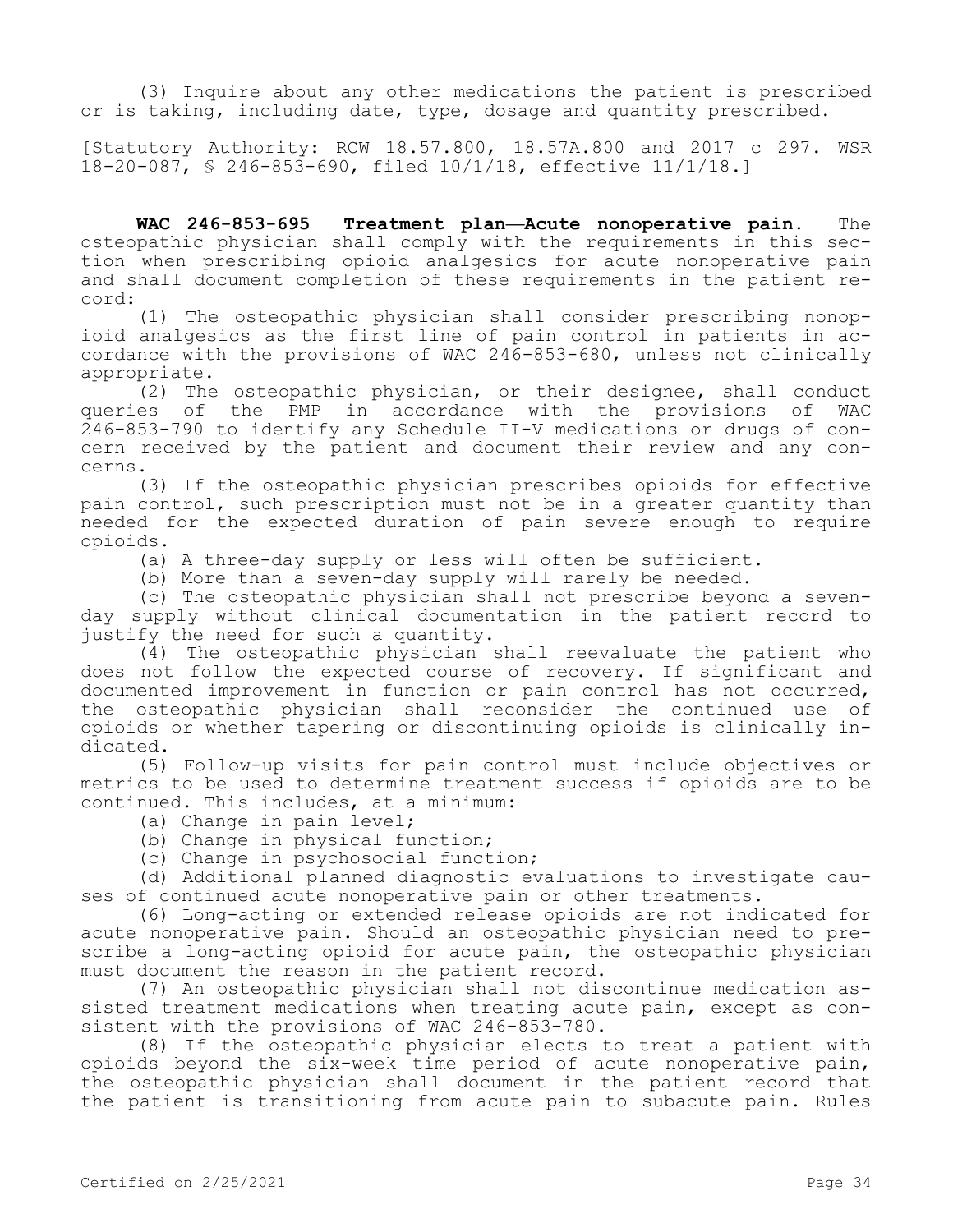governing the treatment of subacute pain in WAC 246-853-705 and 246-853-710 shall apply.

[Statutory Authority: RCW 18.57.800, 18.57A.800 and 2017 c 297. WSR 18-20-087, § 246-853-695, filed 10/1/18, effective 11/1/18.]

**WAC 246-853-700 Treatment plan—Acute perioperative pain.** The osteopathic physician shall comply with the requirements in this section when prescribing opioid analgesics for perioperative pain and shall document completion of these requirements in the patient record:

(1) The osteopathic physician shall consider prescribing nonopioid analgesics as the first line of pain control in patients in accordance with the provisions of WAC 246-853-680, unless not clinically appropriate.

(2) The osteopathic physician, or their designee, shall conduct queries of the PMP in accordance with the provisions of WAC 246-853-790 to identify any Schedule II–V medications or drugs of concern received by the patient and document in the patient record their review and any concerns.

(3) If the osteopathic physician prescribes opioids for effective pain control, such prescription shall be in no greater quantity than needed for the expected duration of pain severe enough to require opioids.

(a) A three-day supply or less will often be sufficient.

(b) More than a fourteen-day supply will rarely be needed for perioperative pain.

(c) The osteopathic physician shall not prescribe beyond a fourteen-day supply from the time of discharge without clinical documentation in the patient record to justify the need for such a quantity. For more specific best practices, the osteopathic physician may refer to clinical practice guidelines.

(4) The osteopathic physician shall reevaluate a patient who does not follow the expected course of recovery. If significant and documented improvement in function or pain control has not occurred, the osteopathic physician shall reconsider the continued use of opioids or whether tapering or discontinuing opioids is clinically indicated.

(5) Follow-up visits for pain control should include objectives or metrics to be used to determine treatment success if opioids are to be continued. This includes, at a minimum:

(a) Change in pain level;

(b) Change in physical function;

(c) Change in psychosocial function; and

(d) Additional planned diagnostic evaluations or other treatments.

(6) If the osteopathic physician elects to prescribe a combination of opioids with a medication listed in WAC 246-853-775 or to a patient known to be receiving a medication listed in WAC 246-853-775 from another practitioner, the osteopathic physician must prescribe in accordance with WAC 246-853-775.

(7) If the osteopathic physician elects to treat a patient with opioids beyond the six-week time period of acute perioperative pain, the osteopathic physician shall document in the patient record that the patient is transitioning from acute to subacute pain. Rules governing the treatment of subacute pain in WAC 246-853-705 and 246-853-710 shall apply unless there is documented improvement in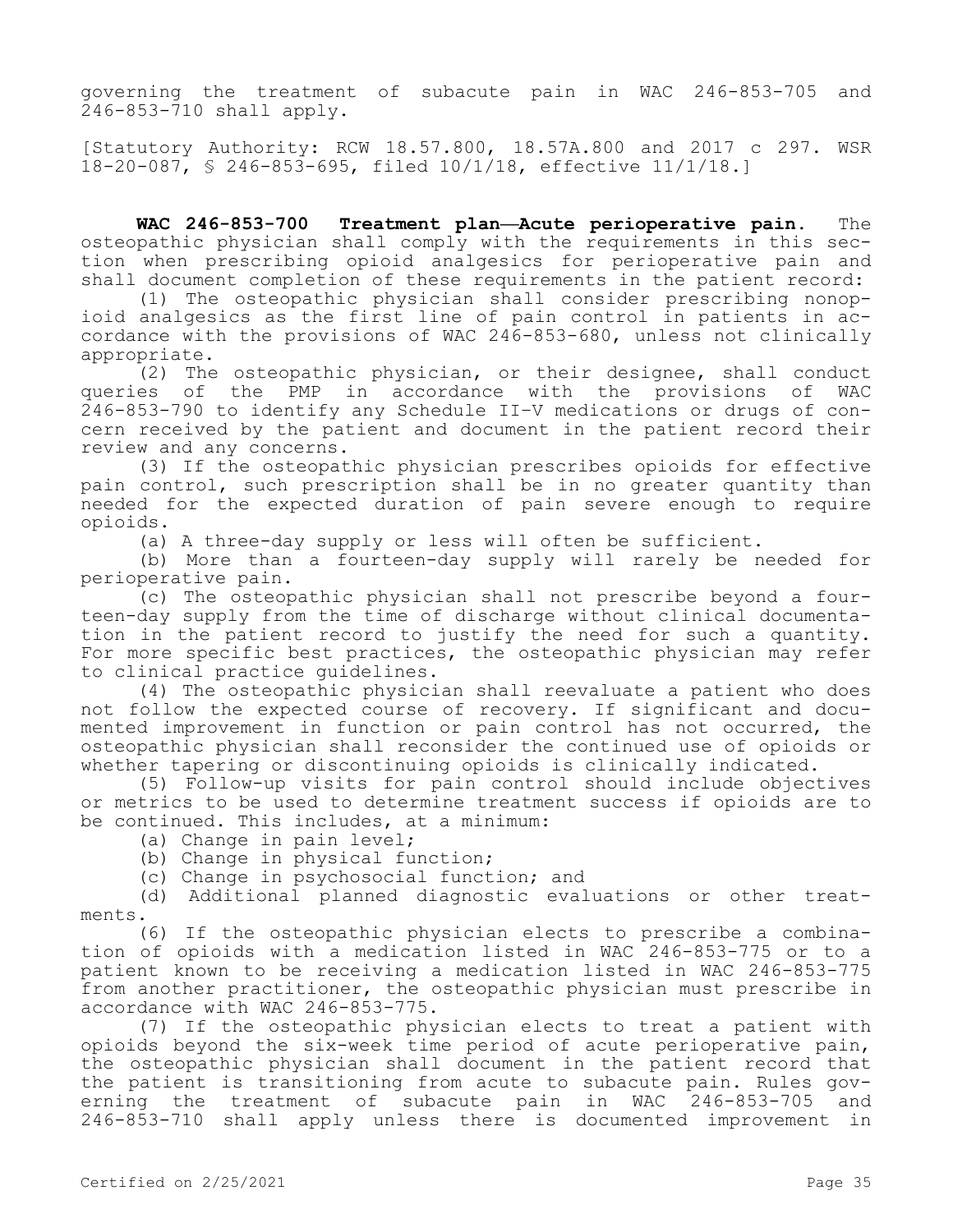function or pain control and there is a documented plan and timing for discontinuation of all opioid medications.

[Statutory Authority: RCW 18.57.800, 18.57A.800 and 2017 c 297. WSR 18-20-087, § 246-853-700, filed 10/1/18, effective 11/1/18.]

## **OPIOID PRESCRIBING—SUBACUTE PAIN**

**WAC 246-853-705 Patient evaluation and patient record.** The osteopathic physician shall comply with the requirements in this section when prescribing opioid analgesics for subacute pain and shall document completion of these requirements in the patient record.

(1) Prior to prescribing opioids for subacute pain, the osteopathic physician shall:

(a) Conduct an appropriate history and physical examination or review, and update the patient's existing history and examination taken during the acute nonoperative or acute perioperative phase;

(b) Evaluate the nature and intensity of the pain;

(c) Inquire about other medications the patient is prescribed or taking, including date, type, dosage, and quantity prescribed;

(d) Conduct, or cause their designee to conduct, a query of the PMP in accordance with the provisions of WAC 246-853-790 to identify any Schedule II–V medications or drugs of concern received by the patient and document the review for any concerns;

(e) Screen and document the patient's potential for high-risk behavior and adverse events related to opioid therapy. If the osteopathic physician determines the patient is high-risk, consider lower dose therapy, shorter intervals between prescriptions, more frequent visits, increased biological specimen testing, and prescribing rescue naloxone;

(f) Obtain a biological specimen test if the patient's function is deteriorating or if pain is escalating; and

(g) Screen or refer the patient for further consultation for psychosocial factors which may be impairing recovery including, but not limited to, depression or anxiety.

(2) The osteopathic physician treating a patient for subacute pain with opioids shall ensure that, at a minimum, the following are documented in the patient record:

(a) The presence of one or more recognized diagnoses or indications for the use of opioid pain medication;

(b) The observed significant and documented improvement in function or pain control forming the basis to continue prescribing opioid analgesics beyond the acute pain episode;

(c) The result of any queries of the PMP and any concerns the osteopathic physician may have;

(d) All medications the patient is known to be prescribed or taking;

(e) An appropriate pain treatment plan, including the consideration of, or attempts to use, nonpharmacological modalities and nonopioid therapy;

(f) Results of any aberrant biological specimen testing and the risk-benefit analysis if opioids are to be continued;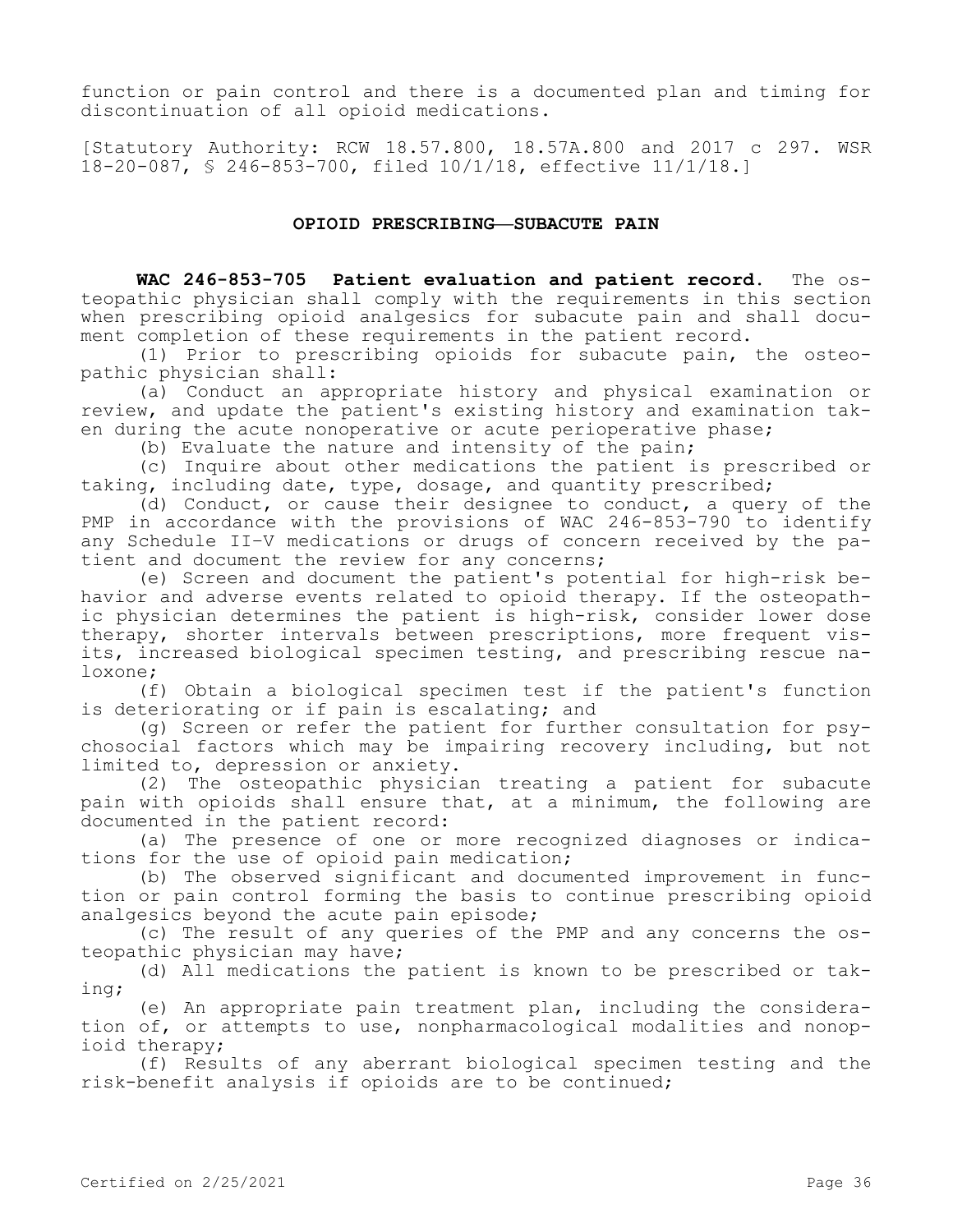(g) Results of screening or referral for further consultation for psychosocial factors which may be impairing recovery including, but not limited to, depression or anxiety;

(h) Results of screening for the patient's level of risk for aberrant behavior and adverse events related to opioid therapy;

(i) The risk-benefit analysis of any combination of prescribed opioid and benzodiazepines or sedative-hypnotics, if applicable; and

(j) All other required components of the patient record, as established in statute or rule.

(3) Follow-up visits for pain control must include objectives or metrics to be used to determine treatment success if opioids are to be continued. This includes, at a minimum:

(a) Change in pain level;

(b) Change in physical function;

(c) Change in psychosocial function; and

(d) Additional planned diagnostic evaluations or other treatments.

[Statutory Authority: RCW 18.57.800, 18.57A.800 and 2017 c 297. WSR 18-20-087, § 246-853-705, filed 10/1/18, effective 11/1/18.]

**WAC 246-853-710 Treatment plan—Subacute pain.** (1) The osteopathic physician shall recognize the progression of a patient from the acute nonoperative or acute perioperative phase to the subacute phase and take into consideration the risks and benefits of continued opioid prescribing for the patient.

(2) If tapering has not begun prior to the six- to twelve-week subacute phase, the osteopathic physician shall reevaluate the patient who does not follow the expected course of recovery. If significant and documented improvement in function or pain control has not occurred, the osteopathic physician shall reconsider the continued use of opioids or whether tapering or discontinuing opioids is clinically indicated. The osteopathic physician shall make reasonable attempts to discontinue the use of opioids prescribed for the acute pain event by no later than the twelve-week conclusion of the subacute phase.

(3) If the osteopathic physician prescribes opioids for effective pain control, such prescription must not be in a greater quantity than needed for the expected duration of pain severe enough to require opioids. The osteopathic physician shall not prescribe beyond a fourteen-day supply of opioids without clinical documentation to justify the need for such a quantity during the subacute phase.

(4) If the osteopathic physician elects to prescribe a combination of opioids with a medication listed in WAC 246-853-775 or prescribes opioids to a patient known to be receiving a medication listed in WAC 246-853-775 from another practitioner, the osteopathic physician shall prescribe in accordance with WAC 246-853-775.

(5) If the osteopathic physician elects to treat a patient with opioids beyond the six- to twelve-week subacute phase, the osteopathic physician shall document in the patient record that the patient is transitioning from subacute pain to chronic pain. Rules governing the treatment of chronic pain in WAC 246-853-715 through 246-853-760 shall apply.

[Statutory Authority: RCW 18.57.800, 18.57A.800 and 2017 c 297. WSR 18-20-087, § 246-853-710, filed 10/1/18, effective 11/1/18.]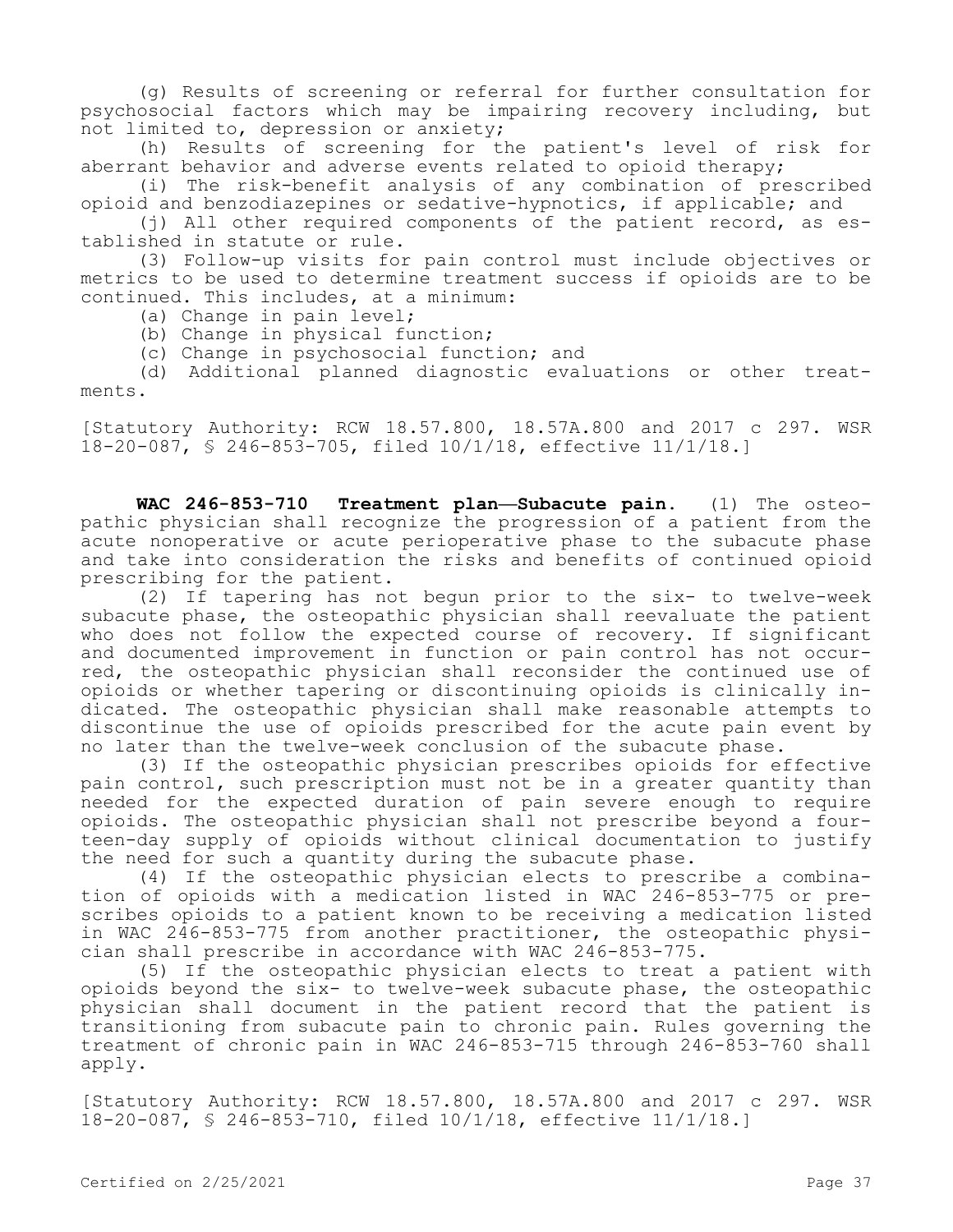### **OPIOID PRESCRIBING—CHRONIC PAIN MANAGEMENT**

**WAC 246-853-715 Patient evaluation and patient record.** (1) For the purposes of this section, "risk assessment tool" means professionally developed, clinically accepted questionnaires appropriate for identifying a patient's level of risk for substance abuse or misuse.

(2) The osteopathic physician shall evaluate and document the patient's health history and physical examination in the patient record prior to treating for chronic pain.

(a) History. The patient's health history must include:

(i) The nature and intensity of the pain;

(ii) The effect of pain on physical and psychosocial function;

(iii) Current and past treatments for pain, including medications and their efficacy;

(iv) Review of any significant comorbidities;

(v) Any current or historical substance use disorder;

(vi) Current medications and, as related to treatment of pain, the efficacy of medications tried; and

(vii) Medication allergies.

(b) Evaluation. The patient evaluation prior to opioid prescribing must include:

(i) Appropriate physical examination;

(ii) Consideration of the risks and benefits of chronic pain treatment for the patient;

(iii) Medications the patient is taking including indication(s), date, type, dosage, quantity prescribed, and, as related to treatment of the pain, efficacy of medications tried;

(iv) Review of the PMP to identify any Schedule II–V medications or drugs of concern received by the patient in accordance with the provisions of WAC 246-853-790;

(v) Any available diagnostic, therapeutic, and laboratory results;

(vi) Use of a risk assessment tool and assignment of the patient to a high-, moderate-, or low-risk category. The osteopathic physician should use caution and shall monitor a patient more frequently when prescribing opioid analgesics to a patient identified as high-risk.

(vii) Any available consultations, particularly as related to the patient's pain;

(viii) Pain related diagnosis, including documentation of the presence of one or more recognized indications for the use of pain medication;

(ix) Treatment plan and objectives including:

(A) Documentation of any medication prescribed;

(B) Biologic specimen testing ordered; and

(C) Any labs or imaging ordered;

(x) Written agreements, also known as a "pain contract," for treatment between the patient and the osteopathic physician; and

(xi) Patient counseling concerning risks, benefits, and alternatives to chronic opioid therapy.

[Statutory Authority: RCW 18.57.800, 18.57A.800 and 2017 c 297. WSR 18-20-087, § 246-853-715, filed 10/1/18, effective 11/1/18.]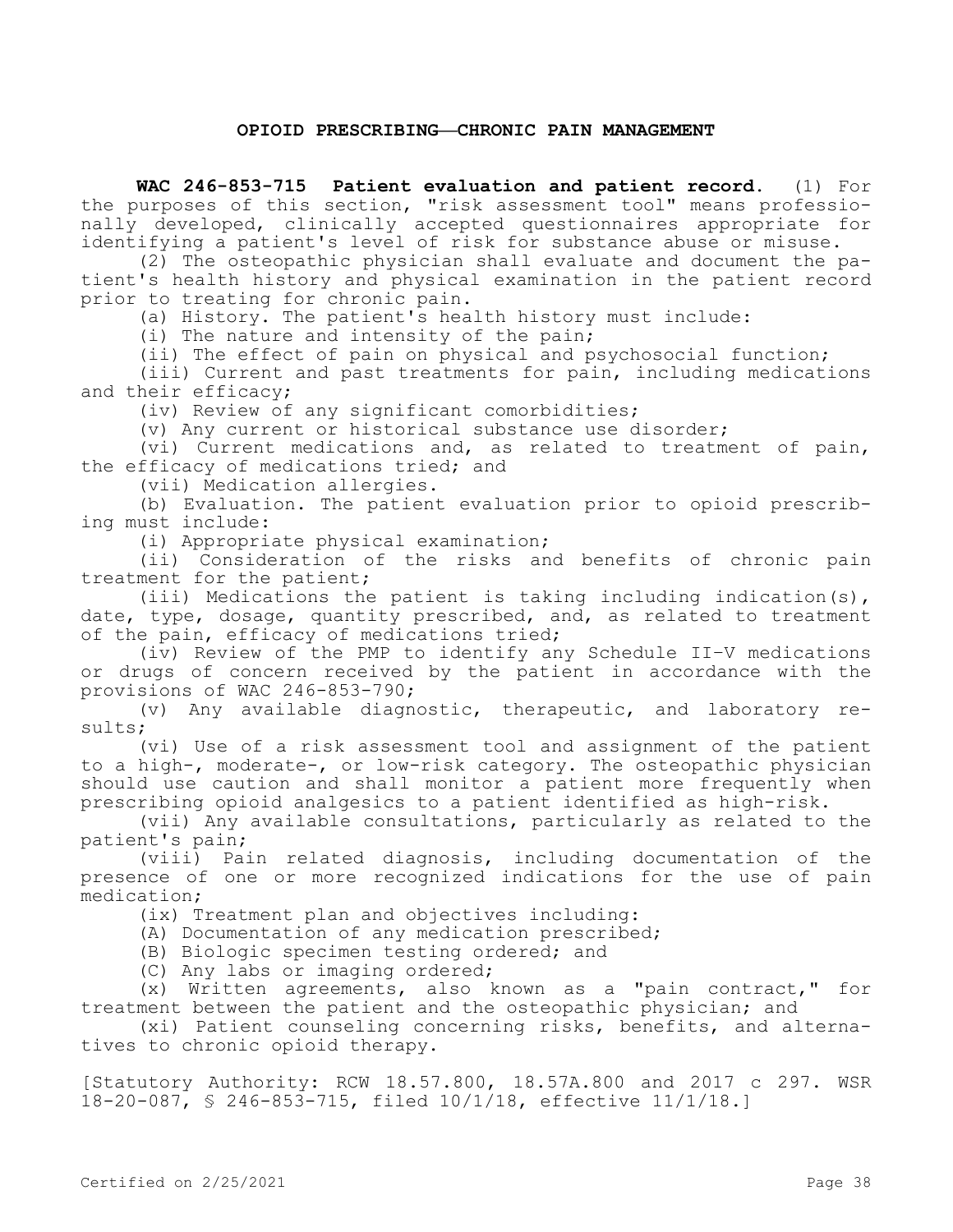**WAC 246-853-720 Treatment plan.** (1) When the patient enters the chronic pain phase, the osteopathic physician shall reevaluate the patient by treating the situation as a new disease.

(2) The chronic pain treatment plan must state the objectives that will be used to determine treatment success and must include:

(a) Any change in pain relief;

(b) Any change in physical and psychosocial function; and

(c) Additional diagnostic evaluations or other planned treatments.

(3) After treatment begins, the osteopathic physician shall adjust drug therapy to the individual health needs of the patient.

(4) The osteopathic physician shall complete patient notification in accordance with the provisions of WAC 246-853-675.

[Statutory Authority: RCW 18.57.800, 18.57A.800 and 2017 c 297. WSR 18-20-087, § 246-853-720, filed 10/1/18, effective 11/1/18.]

**WAC 246-853-725 Written agreement for treatment.** The osteopathic physician shall use a written agreement for treatment with the patient who requires long-term opioid therapy for chronic pain that outlines the patient's responsibilities. This written agreement for treatment must include:

(1) The patient's agreement to provide biological samples for biological specimen testing when requested by the osteopathic physician;

(2) The patient's agreement to take medications at the dose and frequency prescribed with a specific protocol for lost prescriptions and early refills or renewals;

(3) Reasons for which opioid therapy may be discontinued including, but not limited to, the patient's violation of an agreement;

(4) The requirement that all chronic opioid prescriptions are provided by a single prescriber, single clinic, or a multidisciplinary pain clinic;

(5) The requirement that all chronic opioid prescriptions are to be dispensed by a single pharmacy or pharmacy system whenever possible;

(6) The patient's agreement to not abuse substances that can put the patient at risk for adverse outcomes;

(7) A written authorization for:

(a) The osteopathic physician to release the agreement for treatment to:

(i) Local emergency departments;

(ii) Urgent care facilities;

(iii) Other practitioners caring for the patient who might prescribe pain medications; and

(iv) Pharmacies.

(b) The osteopathic physician to release the agreement to other practitioners so other practitioners can report violations of the agreement to the osteopathic physician treating the patient's chronic pain and to the PMP.

(8) Acknowledgment that it is the patient's responsibility to safeguard all medications and keep them in a secure location; and

(9) Acknowledgment that if the patient violates the terms of the agreement, the violation and the osteopathic physician's response to the violation will be documented, as well as the rationale for changes in the treatment plan.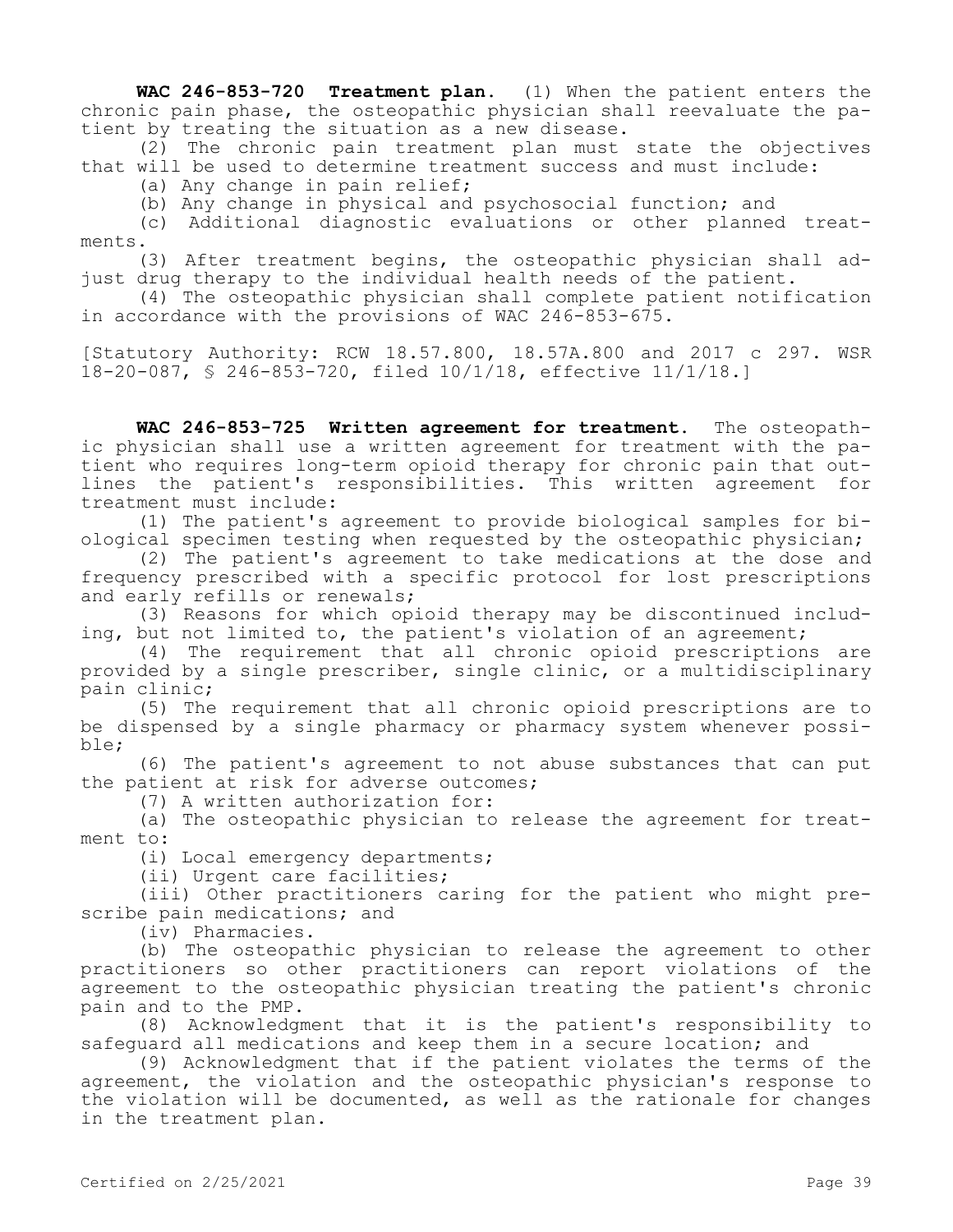For the purposes of this section, "refill" means a second or subsequent filling of a previously issued prescription that is authorized to be dispensed when the patient has exhausted their current supply. For the purposes of WAC 246-853-660 through 246-853-790, refills are subject to the same limitations and requirements as initial prescriptions.

[Statutory Authority: RCW 18.57.800, 18.57A.800 and 2017 c 297. WSR 18-20-087, § 246-853-725, filed 10/1/18, effective 11/1/18.]

**WAC 246-853-730 Periodic review.** (1) The osteopathic physician shall periodically review the course of treatment for chronic pain. The osteopathic physician shall base the frequency of visits, biological testing, and PMP queries, in accordance with the provisions of WAC 246-853-790 on the patient's risk category:

(a) For a high-risk patient, at least quarterly;

(b) For a moderate-risk patient, at least semiannually;

(c) For a low-risk patient, at least annually;

(d) Immediately upon indication of concerning or aberrant behavior; and

(e) More frequently at the osteopathic physician's discretion.

(2) During the periodic review, the osteopathic physician shall determine:

(a) The patient's compliance with any medication treatment plan;

(b) If pain, function, or quality of life have improved, diminished, or are maintained using objective evidence; and

(c) If continuation or modification of medications for pain management treatment is necessary based on the osteopathic physician's evaluation of progress towards treatment objectives.

(3) Periodic patient evaluations must also include:

(a) History and physical exam related to the pain;

(b) Use of validated tools to document either maintenance of function and pain control or improvement in function and pain level; and

(c) Review of the PMP to identify any Schedule II–V medications or drugs of concern received by the patient at a frequency determined by the patient's risk category, and otherwise in accordance with the provisions of WAC 246-853-790 and subsection (1) of this section.

(4) The osteopathic physician shall assess the appropriateness of continued use of the current treatment plan if the patient's progress or compliance with the current treatment plan is unsatisfactory. The osteopathic physician shall consider tapering, changing, or discontinuing treatment in accordance with the provisions of WAC 246-853-755.

[Statutory Authority: RCW 18.57.800, 18.57A.800 and 2017 c 297. WSR 18-20-087, § 246-853-730, filed 10/1/18, effective 11/1/18.]

**WAC 246-853-735 Consultation—Recommendations and requirements.**  (1) The osteopathic physician shall consider referring the patient for additional evaluation and treatment as needed to achieve treatment objectives. Special attention should be given to those chronic pain patients who are under eighteen years of age or who are potential highrisk patients. The management of pain in patients with a history of substance abuse or with comorbid psychiatric disorders may require ex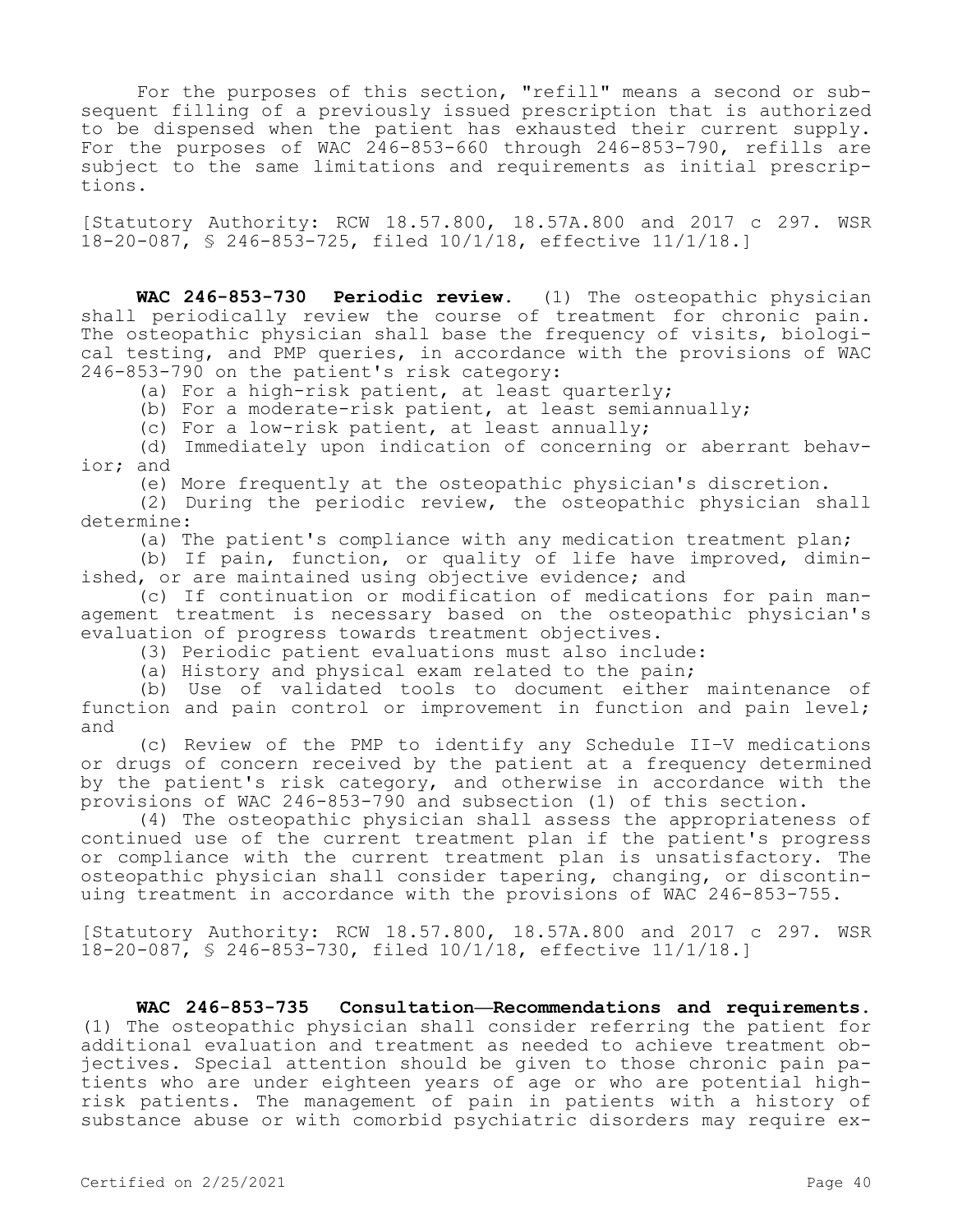tra care, monitoring, documentation, and consultation with, or referral to, an expert in the management of such patients.

(2) The mandatory consultation threshold is one hundred twenty milligrams MED. Unless the consultation is exempted under WAC 246-853-740 or 246-853-745, an osteopathic physician who prescribes a dosage amount that meets or exceeds the mandatory consultation threshold must comply with the pain management specialist consultation requirements described in WAC 246-853-750. The mandatory consultation must consist of at least one of the following:

(a) An office visit with the patient and the pain management specialist;

(b) A consultation between the pain management specialist and the osteopathic physician;

(c) An audio-visual evaluation conducted by the pain management specialist remotely, where the patient is present with either the osteopathic physician or with a licensed health care practitioner designated by the osteopathic physician or the pain management specialist; or

(d) Other chronic pain evaluation services as approved by the board.

(3) The osteopathic physician shall document in the patient record each consultation with the pain management specialist. If the pain management specialist provides a written record of the consultation to the osteopathic physician, the osteopathic physician shall maintain it as part of the patient record.

(4) The osteopathic physician shall use great caution when prescribing opioids to children or adolescents with chronic pain; appropriate referral to a specialist is encouraged.

[Statutory Authority: RCW 18.57.800, 18.57A.800 and 2017 c 297. WSR 18-20-087, § 246-853-735, filed 10/1/18, effective 11/1/18.]

**WAC 246-853-740 Consultation—Exemptions for exigent and special circumstances.** An osteopathic physician is not required to consult with a pain management specialist as defined in WAC 246-853-750 when the osteopathic physician has documented adherence to all standards of practice as defined in WAC 246-853-715 through 246-853-760, and when one or more of the following conditions are met:

(1) The patient is following a tapering schedule;

(2) The patient requires treatment for acute pain, which may or may not include hospitalization, requiring a temporary escalation in opioid dosage with expected return to their baseline dosage level or below;

(3) The osteopathic physician documents reasonable attempts to obtain a consultation with a pain management specialist and the circumstances justifying prescribing above one hundred twenty milligrams MED per day without first obtaining a consultation; or

(4) The osteopathic physician documents the patient's pain and function is stable and the patient is on a nonescalating dosage of opioids.

[Statutory Authority: RCW 18.57.800, 18.57A.800 and 2017 c 297. WSR 18-20-087, § 246-853-740, filed 10/1/18, effective 11/1/18.]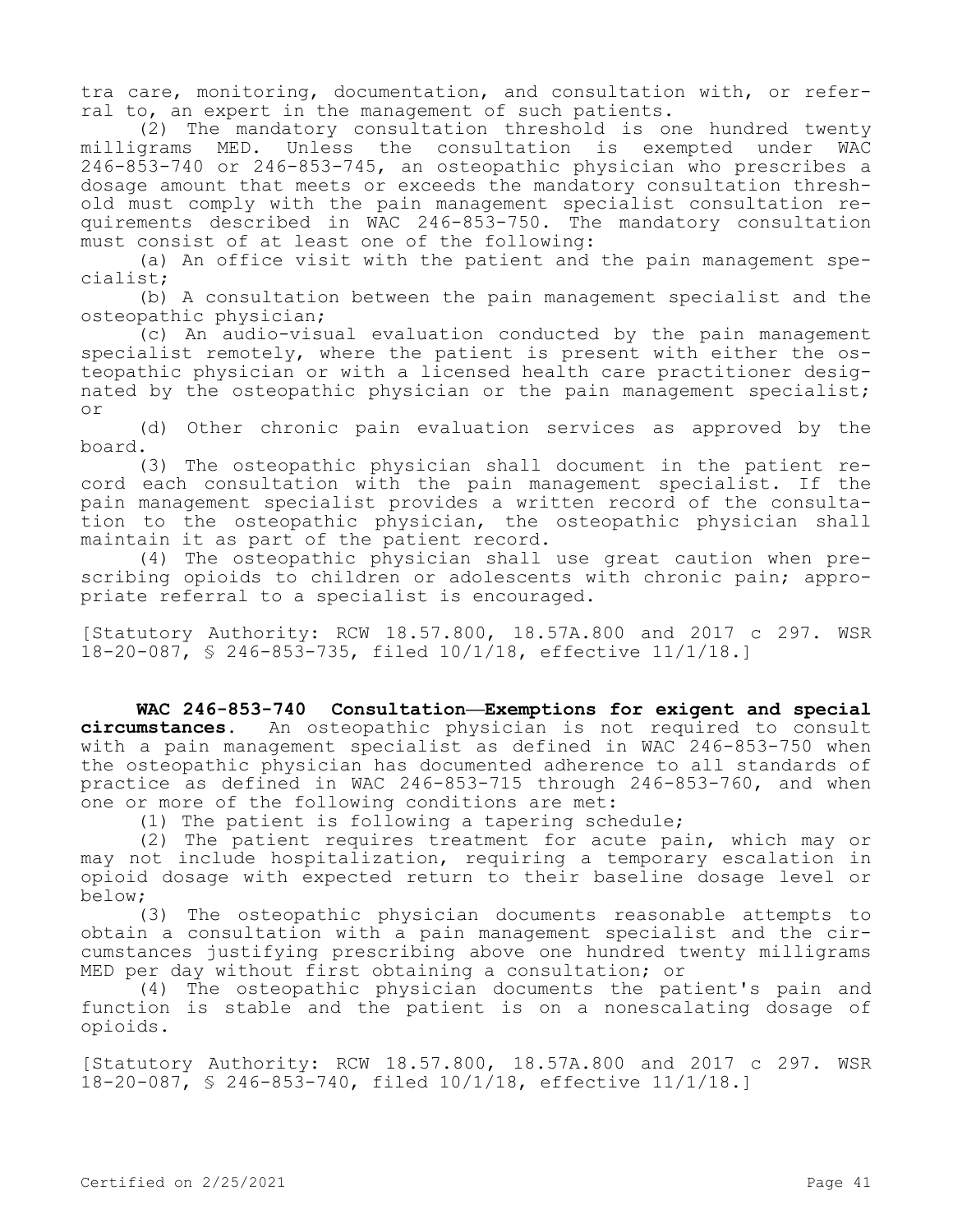**WAC 246-853-745 Consultation—Exemptions for the osteopathic physician.** An osteopathic physician is exempt from the consultation requirement in WAC 246-853-735 if one or more of the following qualifications are met:

(1) The osteopathic physician is a pain management specialist under WAC 246-853-750;

(2) The osteopathic physician has successfully completed every four years a minimum of twelve continuing education hours on chronic pain management approved by the profession's continuing education accrediting organizations. At least two of these hours must be in substance use disorders;

(3) The osteopathic physician is a pain management practitioner working in a multidisciplinary chronic pain treatment center or a multidisciplinary academic research facility; or

(4) The osteopathic physician has a minimum three years of clinical experience in a chronic pain management setting, and at least thirty percent of their current practice is the direct provision of pain management care.

[Statutory Authority: RCW 18.57.800, 18.57A.800 and 2017 c 297. WSR 18-20-087, § 246-853-745, filed 10/1/18, effective 11/1/18.]

**WAC 246-853-750 Pain management specialist.** (1) A pain management specialist shall meet one or more of the following qualifications:

(a) An osteopathic physician shall be board certified or board eligible by an American Board of Medical Specialties-approved board (ABMS) or by the American Osteopathic Association (AOA) in physical medicine and rehabilitation, rehabilitation medicine, neurology, rheumatology, or anesthesiology;

(b) Have a subspecialty certificate in pain medicine by an ABMSapproved board;

(c) Have a certification of added qualification in pain management by the AOA;

(d) Be credentialed in pain management by an entity approved by the board; or

(e) Have a minimum of three years of clinical experience in a chronic pain management care setting including:

(i) Successful completion of a minimum of at least eighteen continuing education hours in pain management during the past three years for an osteopathic physician; and

(ii) At least thirty percent of the osteopathic physician's current practice is the direct provision of pain management care or in a multidisciplinary pain clinic.

(2) An osteopathic physician assistant shall meet requirements in WAC 246-854-330.

(3) An allopathic physician shall meet requirements in WAC 246-919-945.

(4) An allopathic physician assistant shall meet requirements in WAC 246-918-895.

(5) A dentist shall meet requirements in WAC 246-817-965.

(6) An advanced registered nurse practitioner (ARNP) shall meet requirements in WAC 246-840-493.

(7) A podiatric physician shall meet requirements in WAC 246-922-750.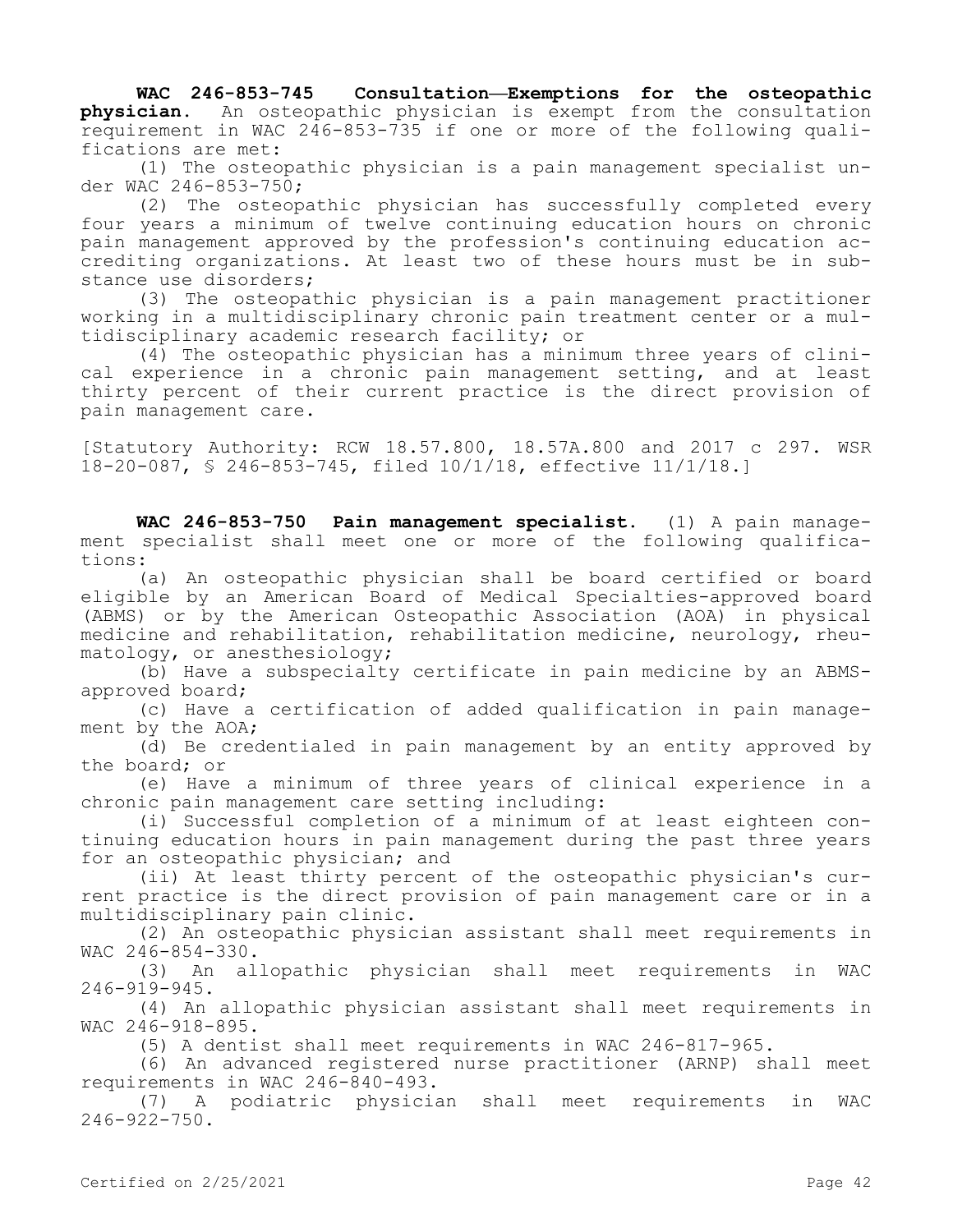[Statutory Authority: RCW 18.57.800, 18.57A.800 and 2017 c 297. WSR 18-20-087, § 246-853-750, filed 10/1/18, effective 11/1/18.]

**WAC 246-853-755 Tapering requirements.** (1) The osteopathic physician shall assess and document the appropriateness of continued use of the current treatment plan if the patient's response to or compliance with the current treatment is unsatisfactory.

(2) The osteopathic physician shall consider tapering, changing, discontinuing treatment, or referral for a substance use disorder evaluation when:

(a) The patient requests;

(b) The patient experiences a deterioration in function or pain;

(c) The patient is noncompliant with the written agreement;

(d) Other treatment modalities are indicated;

(e) There is evidence of misuse, abuse, substance use disorder, or diversion;

(f) The patient experiences a severe adverse event or overdose;

(g) There is unauthorized escalation or doses; or

(h) The patient is receiving an escalation in opioid dosage with no improvement in pain, function, or quality of life.

[Statutory Authority: RCW 18.57.800, 18.57A.800 and 2017 c 297. WSR 18-20-087, § 246-853-755, filed 10/1/18, effective 11/1/18.]

**WAC 246-853-760 Patients with chronic pain, including those on high doses, establishing a relationship with a new practitioner.** (1) When a patient receiving chronic opioid pain medications changes to a new practitioner, it is normally appropriate for the new practitioner to initially maintain the patient's current opioid doses. Over time, the practitioner may evaluate if any tapering or other adjustments in the treatment plan can or should be done.

(2) An osteopathic physician's treatment of a new high-dose chronic pain patient is exempt from the mandatory consultation requirements of WAC 246-853-735 and the tapering requirements of WAC 246-853-755 if:

(a) The patient was previously being treated with a dosage of opioids in excess of one hundred twenty milligrams MED for chronic pain under an established written agreement for treatment of the same chronic condition or conditions;

(b) The patient's dose is stable and nonescalating;

(c) The patient has a demonstrated history in their record of compliance with treatment plans and written agreements as documented by medical records and PMP queries; and

(d) The patient has documented functional stability, pain control, or improvements in function or pain control, at the dose in excess of one hundred twenty milligrams MED.

(3) With respect to the treatment of a new patient under subsection (1) or (2) of this section, this exemption applies for the first three months of newly established care, after which the requirements of WAC 246-853-735 and 246-853-755 shall apply.

[Statutory Authority: RCW 18.57.800, 18.57A.800 and 2017 c 297. WSR 18-20-087, § 246-853-760, filed 10/1/18, effective 11/1/18.]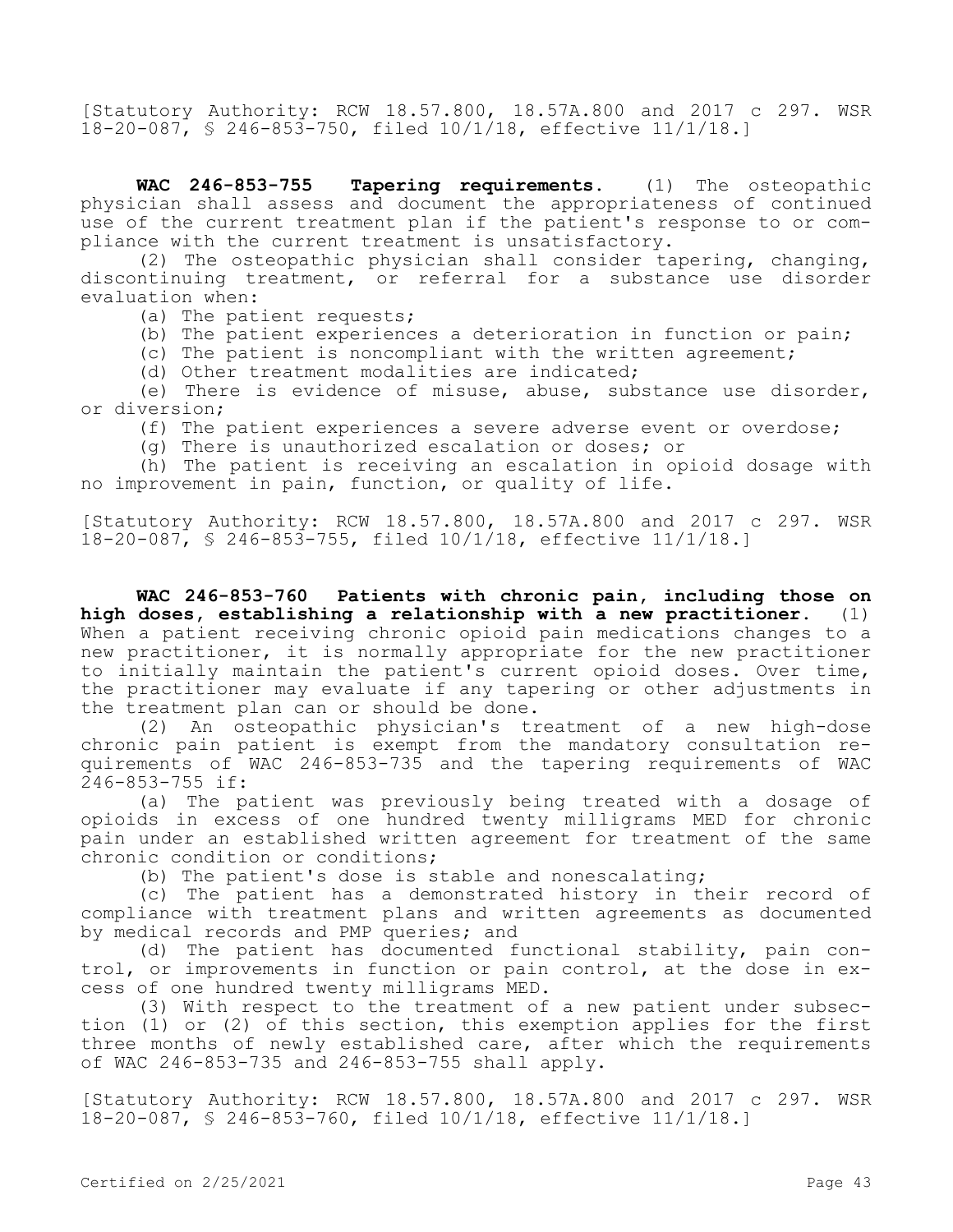#### **OPIOID PRESCRIBING—SPECIAL POPULATIONS**

**WAC 246-853-765 Special populations—Patients twenty-five years of age or under, pregnant patient, and aging populations.** (1) Patients twenty-five years of age or under. In the treatment of pain for patients twenty-five years of age or under, the osteopathic physician shall treat pain in a manner equal to that of an adult but must account for the weight of the patient and reduce the dosage prescribed accordingly.

(2) Pregnant patients. The osteopathic physician shall not discontinue the use of MAT opioids, such as methadone or buprenorphine, by a pregnant patient without oversight by the MAT prescribing practitioner. The osteopathic physician shall weigh carefully the risks and benefits of opioid detoxification during pregnancy.

(3) Aging populations. As people age, their tolerance and metabolizing of opioids may change. The osteopathic physician shall consider the distinctive needs of patients who are sixty-five years of age or older and who have been on chronic opioid therapy or who are initiating opioid treatment.

[Statutory Authority: RCW 18.57.800, 18.57A.800 and 2017 c 297. WSR 18-20-087, § 246-853-765, filed 10/1/18, effective 11/1/18.]

**WAC 246-853-770 Episodic care of chronic opioid patients.** (1) When providing episodic care for a patient who the osteopathic physician knows is being treated with opioids for chronic pain, such as for emergency or urgent care, the osteopathic physician shall review the PMP to identify any Schedule II–V or drugs of concern received by the patient and document in the patient record their review and any concerns.

(2) An osteopathic physician providing episodic care to a patient who the osteopathic physician knows is being treated with opioids for chronic pain should provide additional opioids to be equal to the severity of the acute pain. If opioids are provided, the osteopathic physician shall limit the use of opioids to the minimum amount necessary to control the acute nonoperative pain, acute perioperative pain, or similar acute exacerbation of pain until the patient can receive care from the practitioner who is managing the patient's chronic pain treatment.

(3) The osteopathic physician providing episodic care shall report known violations of the patient's written agreement to the patient's treatment practitioner who provided the agreement for treatment, when reasonable.

(4) The osteopathic physician providing episodic care shall coordinate care with the patient's chronic pain treatment practitioner if that person is known to the osteopathic physician providing episodic care, when reasonable.

(5) For the purposes of this section, "episodic care" means medical care provided by a practitioner other than the designated primary practitioner in the acute care setting; for example, urgent care or emergency department.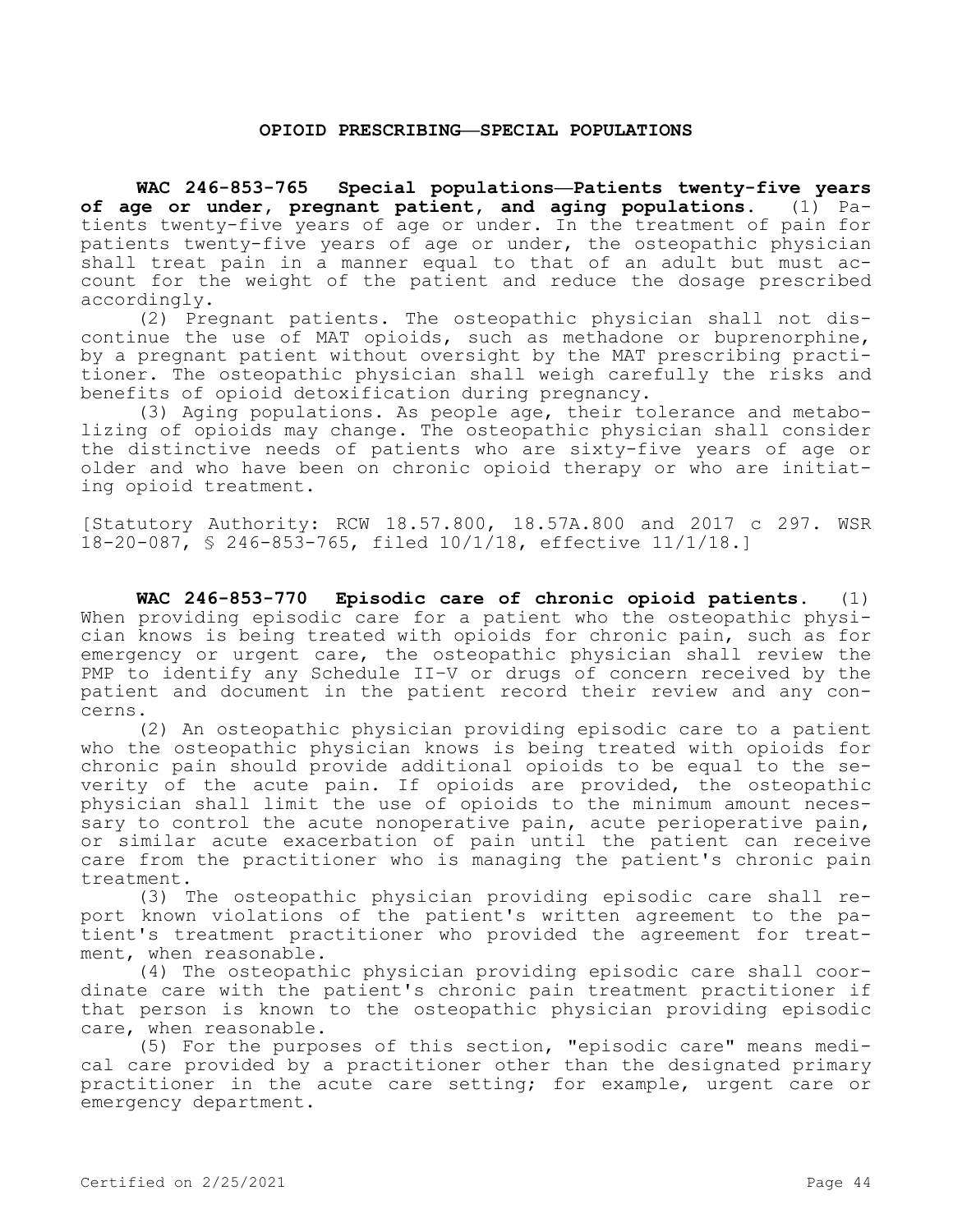[Statutory Authority: RCW 18.57.800, 18.57A.800 and 2017 c 297. WSR 18-20-087, § 246-853-770, filed 10/1/18, effective 11/1/18.]

#### **OPIOID PRESCRIBING—COPRESCRIBING**

**WAC 246-853-775 Coprescribing of opioids with certain medications.** (1) The osteopathic physician must not knowingly prescribe opioids in combination with the following Schedule II–IV medications without documentation in the patient record of clinical judgment:

- (a) Benzodiazepines;
- (b) Barbiturates;
- (c) Sedatives;
- (d) Carisoprodol; or
- (e) Sleeping medications, also known as Z drugs.

(2) If a patient receiving an opioid prescription is known to be concurrently prescribed one or more of the medications listed in subsection (1) of this section, the osteopathic physician prescribing opioids shall consult with the other prescriber(s) to establish a patient care plan for the use of the medications concurrently or consider whether one of the medications should be tapered.

[Statutory Authority: RCW 18.57.800, 18.57A.800 and 2017 c 297. WSR 18-20-087, § 246-853-775, filed 10/1/18, effective 11/1/18.]

**WAC 246-853-780 Coprescribing of opioids for patients receiving medication assisted treatment.** (1) Where practicable, the osteopathic physician providing acute nonoperative pain or acute perioperative pain treatment to a patient known to be receiving MAT shall prescribe opioids for pain relief either in consultation with the MAT prescribing practitioner or pain specialist.

(2) The osteopathic physician shall not discontinue MAT medications when treating acute nonoperative pain or acute perioperative pain without documentation of the reason for doing so, nor shall use of these medications be used to deny necessary intervention.

[Statutory Authority: RCW 18.57.800, 18.57A.800 and 2017 c 297. WSR 18-20-087, § 246-853-780, filed 10/1/18, effective 11/1/18.]

**WAC 246-853-785 Coprescribing of naloxone.** (1) The osteopathic physician shall confirm or provide a current prescription for naloxone when high dose opioids are prescribed.

(2) The osteopathic physician should counsel and provide an option for a current prescription for naloxone to patients being prescribed opioids as clinically indicated.

[Statutory Authority: RCW 18.57.800, 18.57A.800 and 2017 c 297. WSR 18-20-087, § 246-853-785, filed 10/1/18, effective 11/1/18.]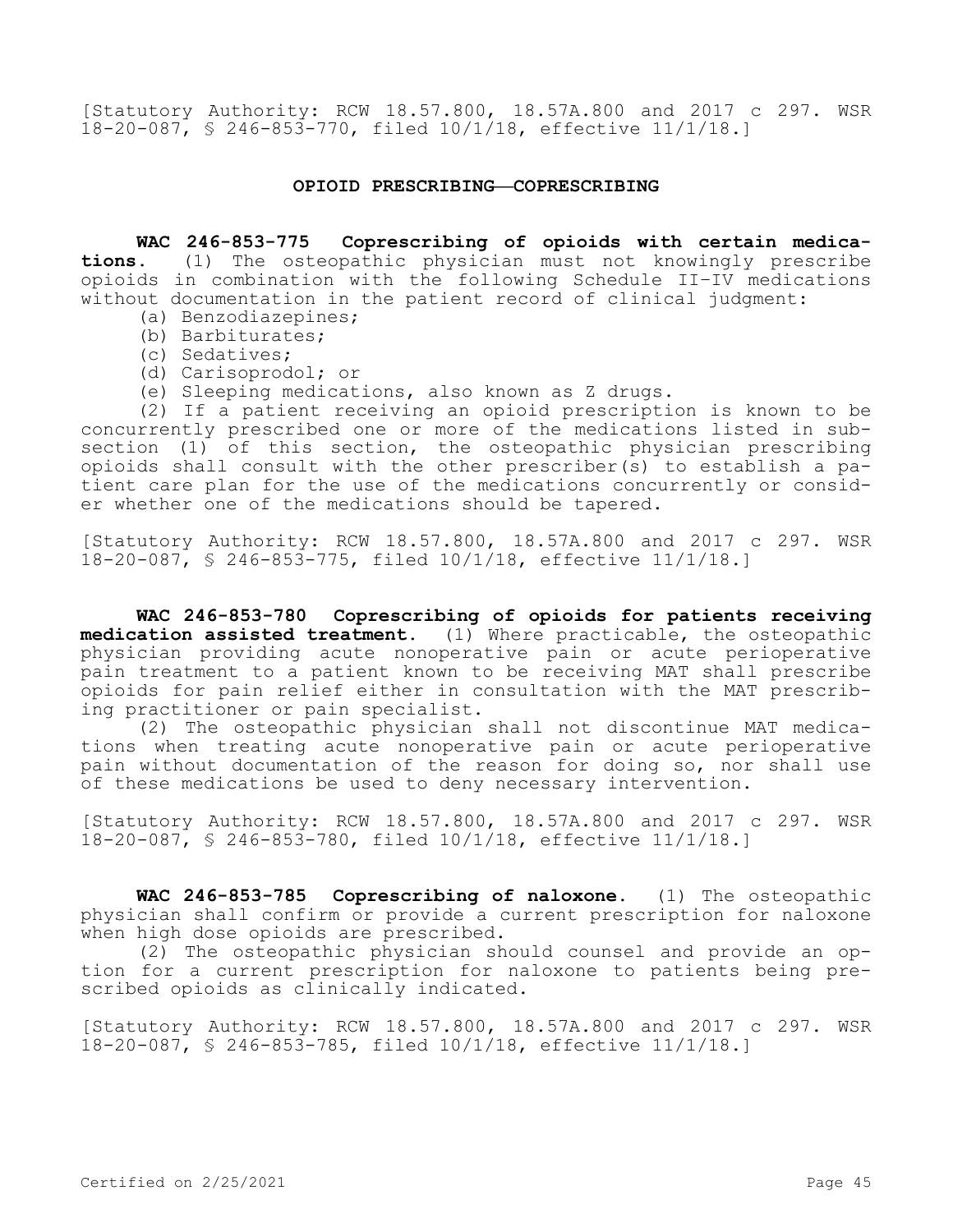#### **OPIOID PRESCRIBING—PRESCRIPTION MONITORING PROGRAM**

**WAC 246-853-790 Prescription monitoring program—Required registration, queries, and documentation.** (1) The osteopathic physician shall register to access the PMP or demonstrate proof of having registered to access the PMP if they prescribe opioids in Washington state.

(2) The osteopathic physician may delegate the retrieval of a required PMP query to an authorized designee, in accordance with WAC 246-470-050.

(3) At a minimum, the osteopathic physician shall ensure a PMP query is performed prior to the issuance of any prescription of an opioid or of a benzodiazepine.

(4) For the purposes of this section, the requirement to consult the PMP does not apply in situations when it cannot be accessed by the osteopathic physician or their authorized designee due to a temporary technological or electrical failure.

(5) In cases of technical or electrical failure, the osteopathic physician shall document in the patient record the date(s) and time(s) of attempts to access the PMP and shall check the PMP for that patient as soon as is practicable after the failure is resolved, but not later than the next prescription.

(6) Pertinent concerns discovered in the PMP shall be documented in the patient record.

[Statutory Authority: RCW 18.57.800, 18.57A.800 and 2017 c 297. WSR 18-20-087, § 246-853-790, filed 10/1/18, effective 11/1/18.]

**WAC 246-853-990 Osteopathic fees and renewal cycle.** (1) Licenses must be renewed every year on the practitioner's birthday as provided in chapter 246-12 WAC, Part 2, except postgraduate training limited licenses.

(2) Postgraduate training limited licenses must be renewed every year to correspond to program dates.

(3) The following nonrefundable fees will be charged for osteopathic physicians:

| <b>Title of Fee</b>                  | Fee      |  |
|--------------------------------------|----------|--|
| <b>Original application</b>          |          |  |
| <b>Endorsement application</b>       | \$375.00 |  |
| UW online access fee (HEAL-WA)       | 16.00    |  |
| Active license renewal               |          |  |
| Renewal                              | 375.00   |  |
| Late renewal penalty                 | 190.00   |  |
| Expired license reissuance           | 250.00   |  |
| UW online access fee (HEAL-WA)       | 16.00    |  |
| Substance abuse monitoring surcharge | 50.00    |  |
| Inactive license renewal             |          |  |
| Renewal                              | 310.00   |  |
| Expired license reissuance           | 225.00   |  |
| Late renewal penalty                 | 155.00   |  |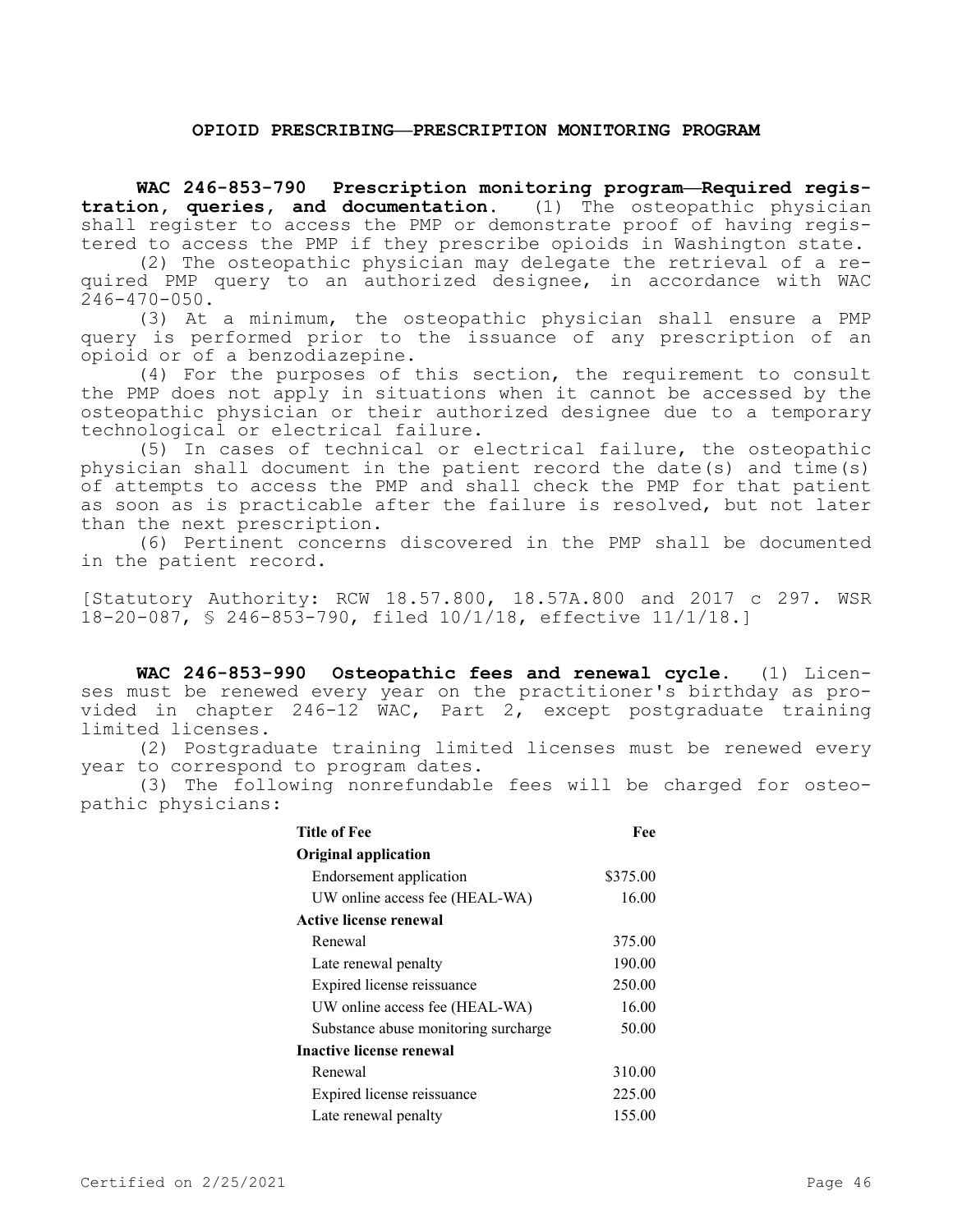| <b>Title of Fee</b>                                                                             | Fee    |  |  |
|-------------------------------------------------------------------------------------------------|--------|--|--|
| UW online access fee (HEAL-WA)                                                                  | 16.00  |  |  |
| Substance abuse monitoring surcharge                                                            | 50.00  |  |  |
| Retired active license renewal                                                                  |        |  |  |
| Renewal                                                                                         | 195.00 |  |  |
| Late renewal penalty                                                                            | 100.00 |  |  |
| UW online access fee (HEAL-WA)                                                                  | 16.00  |  |  |
| Substance abuse monitoring surcharge                                                            | 50.00  |  |  |
| Endorsement/state exam application                                                              | 500.00 |  |  |
| Reexam                                                                                          | 100.00 |  |  |
| <b>Verification of license</b>                                                                  | 50.00  |  |  |
| <b>Limited license</b>                                                                          |        |  |  |
| Application                                                                                     | 285.00 |  |  |
| Renewal                                                                                         | 265.00 |  |  |
| UW online access fee (HEAL-WA)                                                                  | 16.00  |  |  |
| Substance abuse monitoring surcharge                                                            | 50.00  |  |  |
| <b>Temporary permit application</b>                                                             | 70.00  |  |  |
| Duplicate certificate                                                                           | 20.00  |  |  |
| (4) The following nonrefundable fees will be charged for osteo-<br>pathic physician assistants: |        |  |  |
| <b>Title of Fee</b>                                                                             | Fee    |  |  |

| Title of Fee                         | Fee      |  |
|--------------------------------------|----------|--|
| <b>Original application</b>          |          |  |
| Application                          | \$220.00 |  |
| UW online access fee (HEAL-WA)       | 16.00    |  |
| <b>Active license renewal</b>        |          |  |
| Renewal                              | 220.00   |  |
| Late renewal penalty                 | 110.00   |  |
| Expired license reissuance           | 100.00   |  |
| UW online access fee (HEAL-WA)       | 16.00    |  |
| Substance abuse monitoring surcharge | 50.00    |  |
| Retired active license renewal       |          |  |
| Renewal                              | 120.00   |  |
| Late renewal penalty                 | 60.00    |  |
| UW online access fee (HEAL-WA)       | 16.00    |  |
| Substance abuse monitoring surcharge | 50.00    |  |
| <b>Verification of license</b>       | 30.00    |  |
| Interim permit                       | 200.00   |  |
| License after exam                   | 100.00   |  |
| Duplicate certificate                | 20.00    |  |

[Statutory Authority: 2016 c 42 and RCW 18.130.175, and 43.10.250. WSR 16-21-062, § 246-853-990, filed 10/14/16, effective 2/1/17. Statutory Authority: RCW 18.130.250, 43.70.250, and 18.130.186. WSR 15-07-004, § 246-853-990, filed 3/6/15, effective 4/6/15. Statutory Authority: RCW 43.70.250, 43.70.280, and 2013 c 129. WSR 13-21-069, § 246-853-990, filed 10/16/13, effective 1/1/14. Statutory Authority: RCW 43.70.110 (3)(c) and 43.70.250. WSR 12-19-088, § 246-853-990, filed 9/18/12, effective 11/1/12. Statutory Authority: RCW 43.70.250, 43.70.110. WSR 11-14-038, § 246-853-990, filed 6/28/11, effective 8/15/11. Statutory